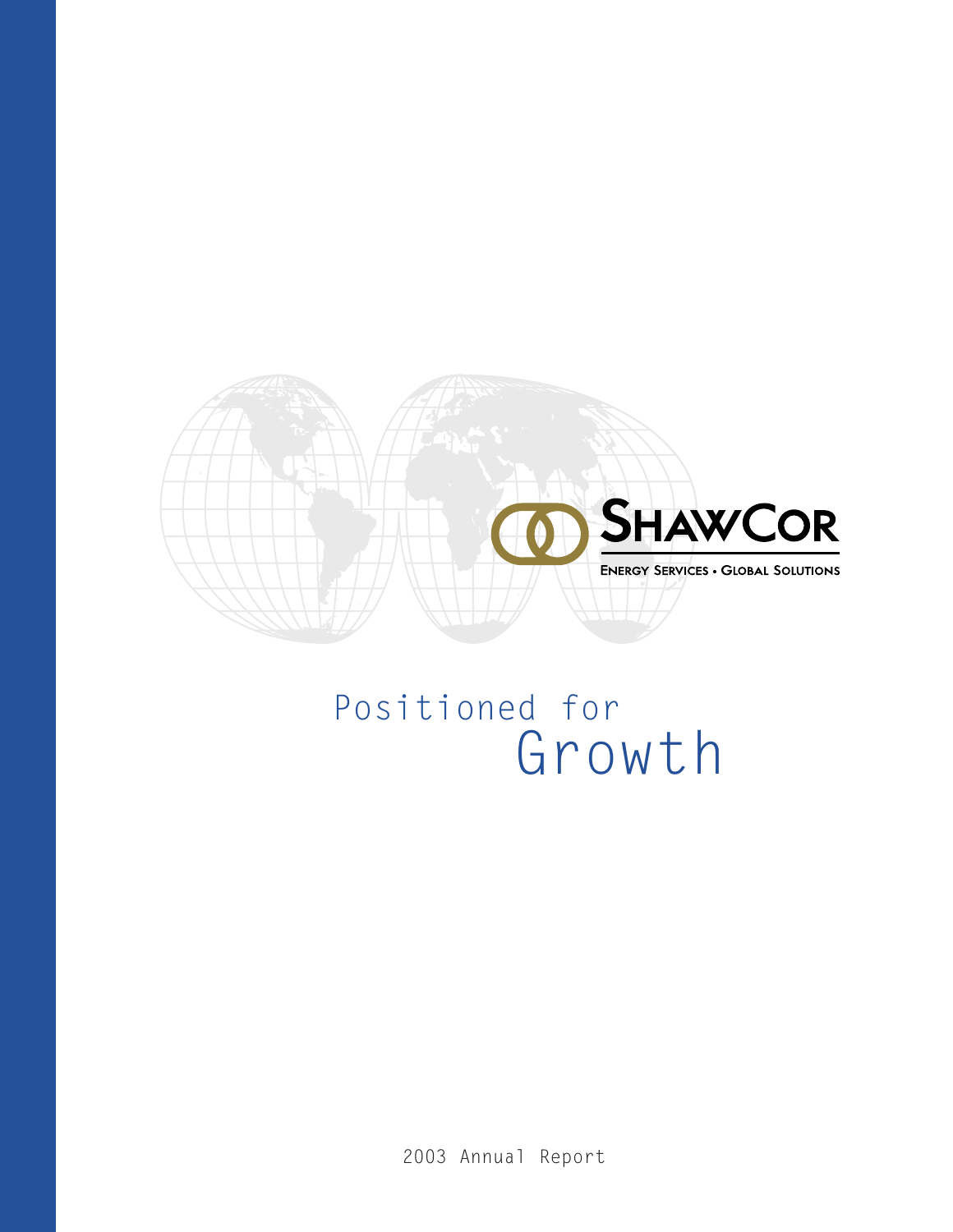ShawCor Ltd. is a global energy services company operating through seven business units which focus on technology-based products and services for pipeline, exploration and production, and petrochemical and industrial markets with manufacturing and service facilities located in over fifteen countries around the world.



### **Financial Summary**

| (In thousands of Canadian Dollars except per share amounts) | 2003          | 2002                    |
|-------------------------------------------------------------|---------------|-------------------------|
| <b>OPERATING RESULTS</b>                                    |               |                         |
| Revenue                                                     | 824,397<br>s. | 698,982<br>$\mathbf{s}$ |
| <b>EBITDA</b> (Note 1)                                      | 113,709<br>\$ | 69,806<br>\$            |
| Income from operations                                      | 48,219<br>\$  | 22,707<br>\$            |
| Provision for asset impairment                              | \$            | 17,000<br>\$            |
| Net income for the year                                     | \$<br>24,351  | \$<br>1,134             |
| Earnings per share, Class A and Class B - Basic             | \$<br>0.35    | \$<br>0.02              |
| Earnings per share, Class A and Class B - Diluted           | \$<br>0.34    | 0.02<br>$\mathsf{s}$    |
| <b>CASH FLOW</b>                                            |               |                         |
| Cash provided by (used in) operating activities             | 150,754<br>\$ | [2,813]<br>$\mathsf{s}$ |
| <b>Additions to capital assets</b>                          | 16,657<br>\$  | 31,594<br>\$            |
| <b>Acquisitions</b>                                         | \$            | 221,025<br>$\mathsf{s}$ |
| <b>FINANCIAL POSITION</b>                                   |               |                         |
| <b>Working capital</b>                                      | 152,420<br>s. | [79,611]<br>\$          |
| <b>Total assets</b>                                         | 825,617<br>\$ | 985,900<br>$\mathbf{s}$ |
| Shareholders' equity per share (Class A and Class B)        | \$<br>7.25    | \$<br>7.24              |
| Return on equity (ROE) (Note 2)                             | 5.00%         | 0.28%                   |

Note 1: EBITDA is a non-GAAP measure calculated by adding back to income from continuing operations, taxes, net interest, depreciation and amortization, and provision for asset impairment.

Note 2: Return on equity is a non-GAAP measure calculated by dividing net income by quarterly averaged shareholders' equity.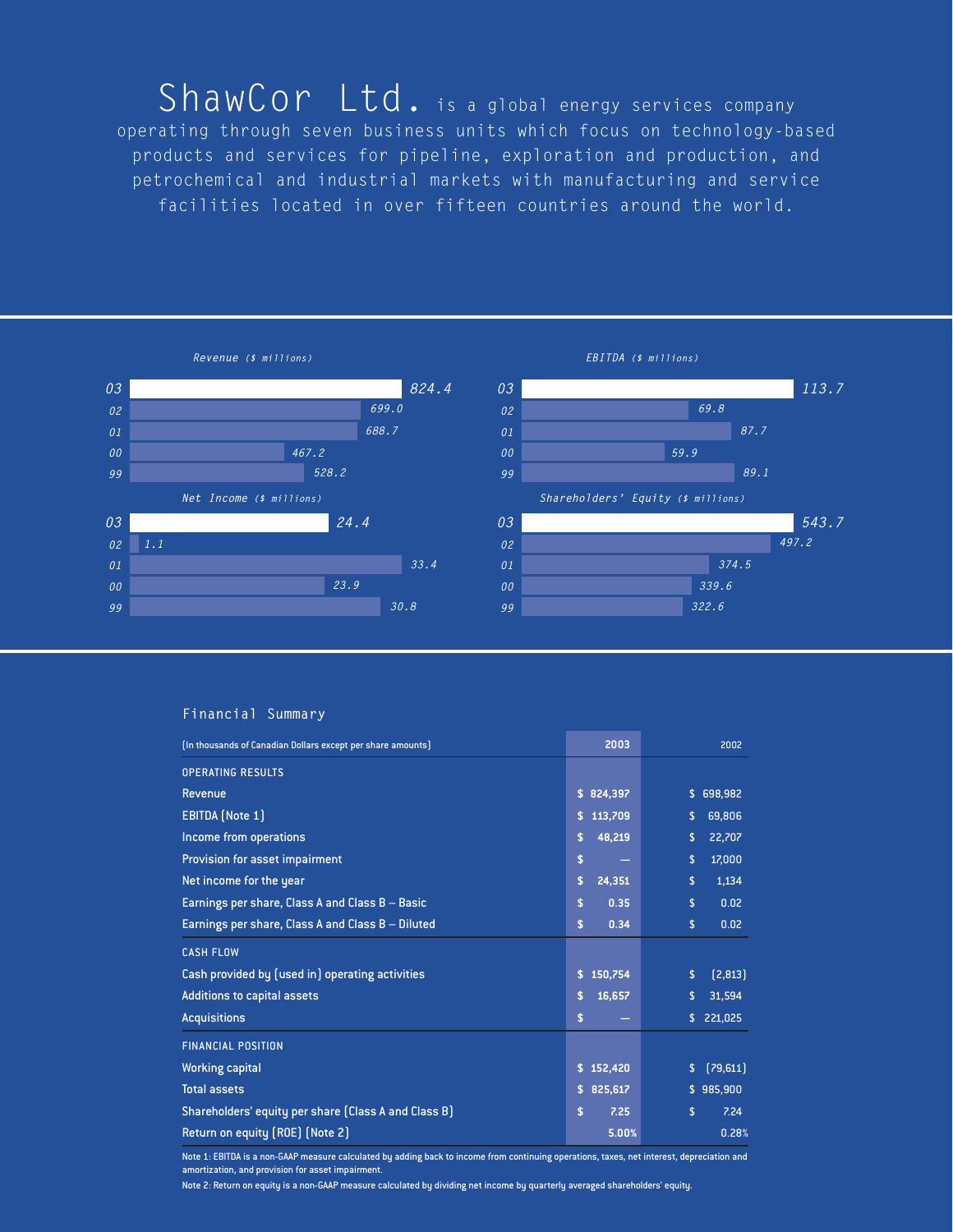#### 2003 RESULTS

As 2003 unfolded, it became clear that the recovery in energy industry activity levels would be more gradual than anticipated as oil and gas producers maintained tight controls on exploration and production and pipeline capital expenditures. Notwithstanding, the year finished with renewed signs that markets for ShawCor's products and services were improving, a trend which should provide a solid foundation for long-term sustainable growth in energy service markets through 2004 and beyond.

During 2003, ShawCor's management team focused on programs to complete the integration of Bredero Shaw as a wholly-owned business unit and to restructure the company's finances following the completion of the acquisition of the remaining 50% interest in Bredero Shaw at the end of the third quarter of 2002. In June, the company issued US\$75 million of eight-year senior notes and finalized a US\$165 million three-year unsecured bank credit facility. The debt refinancing was followed in October by the issue of 6.3 million Class A shares from treasury which raised gross proceeds of \$90.1 million. By successfully extending the term of a substantial portion of the indebtedness incurred with the Bredero Shaw transaction and increasing the permanent capital base, ShawCor is now well positioned to meet the capital

requirements of major pipecoating projects around the world and to complete strategic acquisitions when such opportunities arise.

Early in 2003, management initiated a thorough review of the business processes, organizational structures and reporting systems in each of ShawCor's seven operating divisions and within the corporate management group. This review identified a number of opportunities to reduce operating costs and increase profitability across all areas of the company's operations. The steps necessary to achieve the desired results have been incorporated into a comprehensive Profit/Returns Improvement Program, which was initiated in 2003 and continues through 2004 and beyond.

While activity levels in ShawCor's energy service markets began to recover as 2003 progressed, the growth in product and service revenue across the company's seven business units was uneven as several market sectors had just begun to recover by the end of the year. While the North American economy began to exhibit renewed strength during the second half of 2003, growth in Europe was marginal at best and was below anticipated levels in the Far East.

With the exception of some project activity in the Middle East during the first half of the year and the Far East during the second half of the year,

The year finished with renewed signs that markets for ShawCor's products and services were improving, a trend which should provide a solid foundation for long-term sustainable growth

in energy service markets through 2004 and beyond.

*ShawCor Ltd. 2003 Annual Report*

1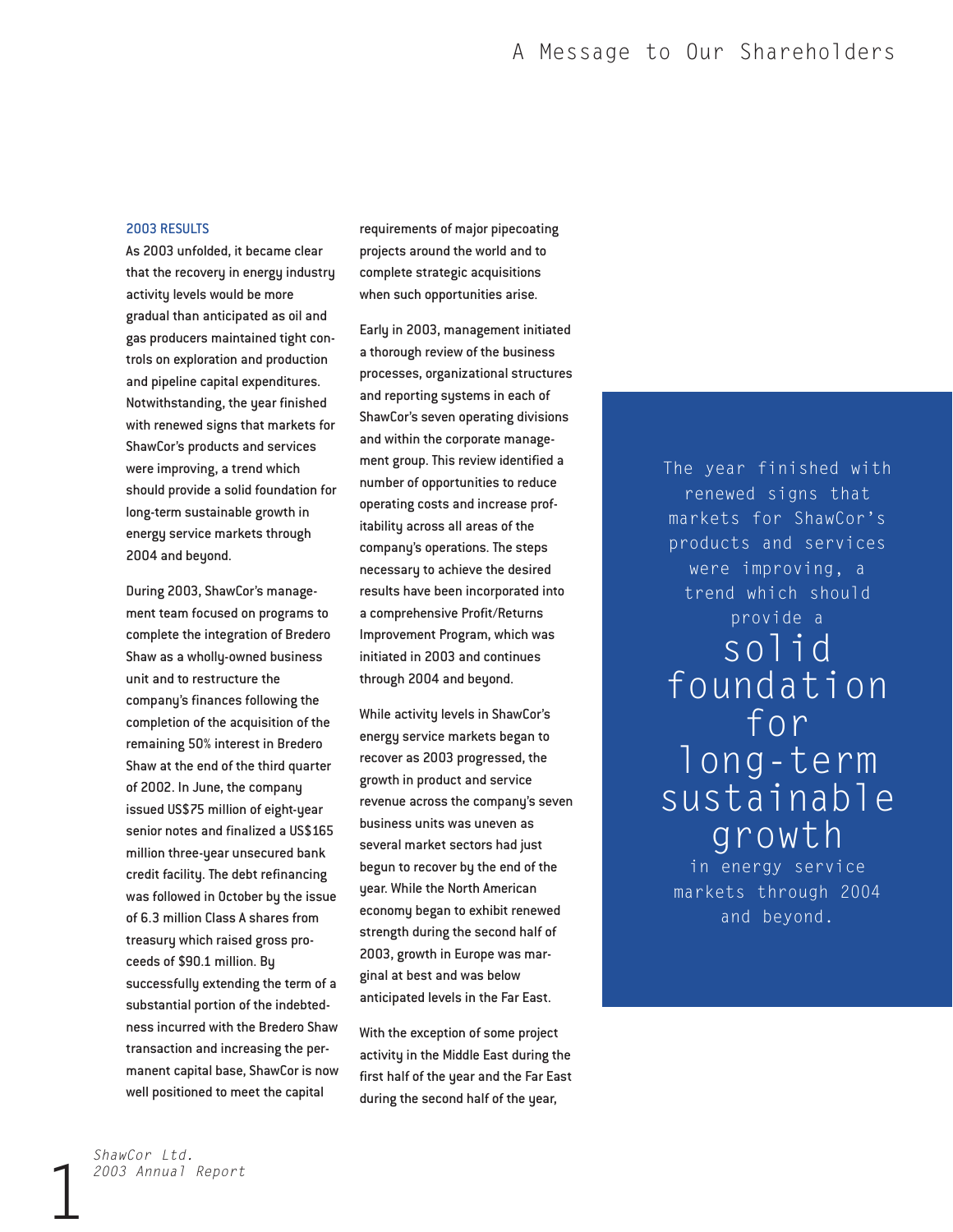



global pipeline construction remained subdued for most of 2003. As a result, it now appears that 2003 was the low point in the cycle prior to the beginning of a new round of increased project activity in most geographic markets. When combined with other major transmission projects scheduled for the 2004-2006 time frame and beyond, the outlook for Bredero Shaw has improved on a year-over-year basis.

Future development of major gas reserves are more likely to be located farther from established markets with the result that increased demand for new pipeline infrastructure will occur primarily in the international arena during the next three to five years. A new round of pipeline construction in the North Sea and eastern Europe and major new projects to bring Middle Eastern gas to southern Europe, India and Pakistan, along with several projects to increase the availability of gas to rapidly growing markets in the Far East, will support increased levels of pipecoating activity in these international markets. The scope of many of these projects is known but the timing will continue to depend on governmental approvals and the ability to attract capital for new pipeline infrastructure investment. These projects will be followed by others that have only reached the preliminary engineering stages and by the possible construction of the

Mackenzie Valley and Alaska pipelines later in the decade.

A key element in the future growth potential for ShawCor's pipeline businesses is based upon the company's strong commitment to the development of new products and processes through the company's internal research and development activities and in cooperation with university and industry-led research programs. The current focus of much of this work is on the development of pipecoating and insulation products for Bredero Shaw utilizing leading-edge material and production technologies required as oil and gas exploration moves into ever deeper waters beyond the continental shelf in the Gulf of Mexico and offshore West Africa. Bredero Shaw's operating results during this period of renewed pipeline investment, combined with the acquisition of outright control of this core business unit, will clearly focus ShawCor's future growth in the pipeline sector.

#### POSITIONED FOR GROWTH

Although energy service activity levels did not recover as rapidly in 2003 as the industry anticipated at the beginning of the year, renewed economic growth will continue to drive increased energy demand. With natural gas expected to supply much of this growth in energy consumption, both as a primary fuel and as a major power source for new electrical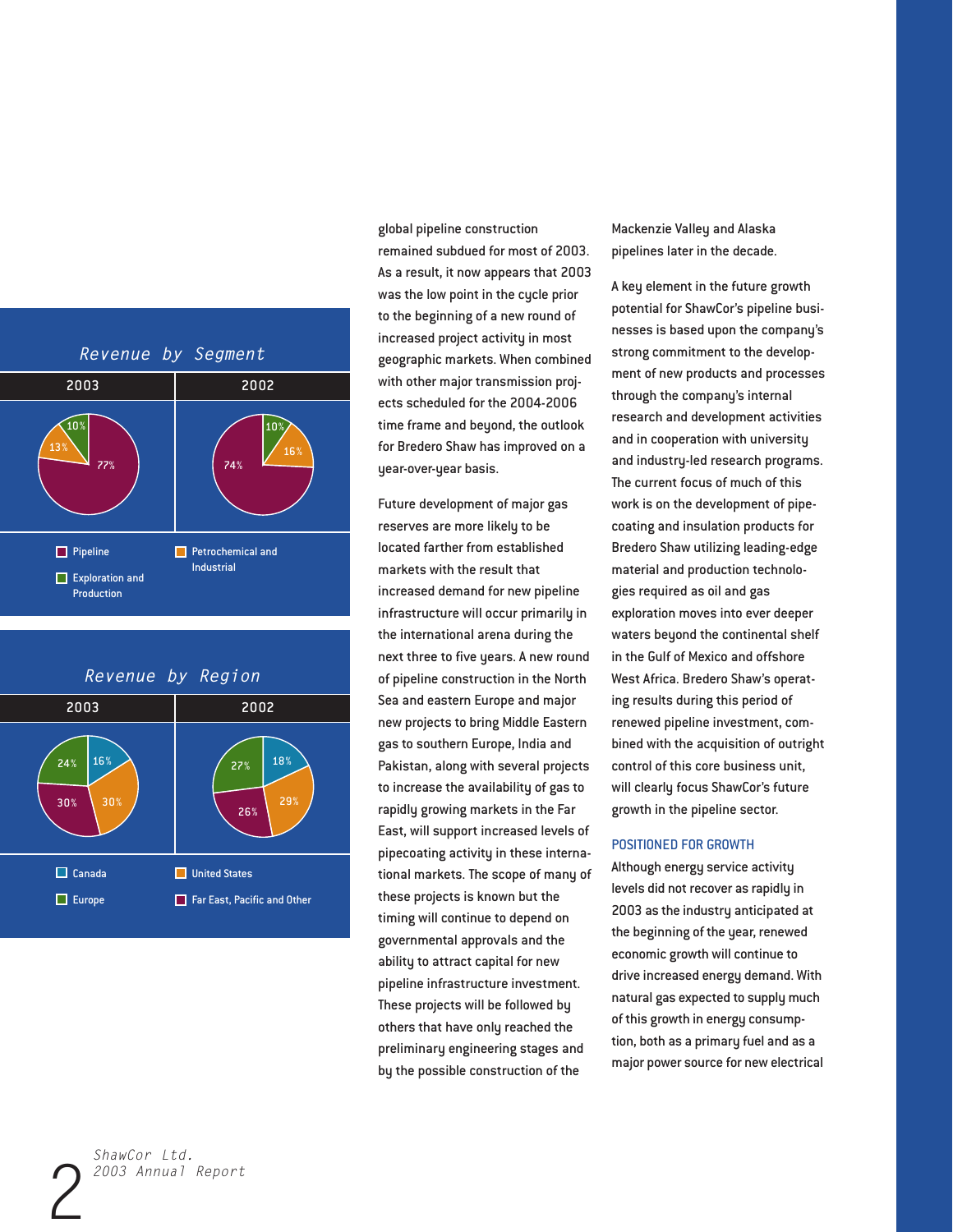# A Message to Our Shareholders



Chairman of the Board



President and Chief Executive Officer

generation capacity, ShawCor is positioned for revenue growth through its focus on the pipeline industry.

Progress is anticipated during 2004 toward the implementation of new, more efficient information technology systems, the revision of key elements of the division and corporate organizational structures to achieve greater productivity and the introduction of new programs that concentrate on the benefits attainable through a renewed focus on the "Cost of Quality" throughout the company and on achieving increased profitability growth.

The combined impact of renewed revenue growth based upon rising energy investment, lower operating costs through the implementation of the company's Profit/Returns Improvement Program and completion of the initiatives aimed at strengthening the company's balance sheet are expected to position ShawCor to achieve continued growth in profitability and shareholder returns in the years ahead.

The year 2003 was one of change and renewal at ShawCor and it is important to acknowledge that it is through the dedication and hard work contributed by over 4,500 employees worldwide that the results portrayed in this Annual Report have been achieved.

ShawCor would like to recognize and express appreciation for the many years of service provided by W.J. "Bill" Deyell, who served as a Director of ShawCor beginning in 1985 until his retirement from the Board in May 2003. We are also pleased to welcome Murray Mullen, Chairman, President and CEO of Mullen Transportation Inc. who joined the ShawCor Board in August 2003.

Geoffrey Hipland

Geoffrey F. Hyland President and Chief Executive Officer

estilban

Leslie E. Shaw Chairman of the Board

*ShawCor Ltd. 2003 Annual Report*

3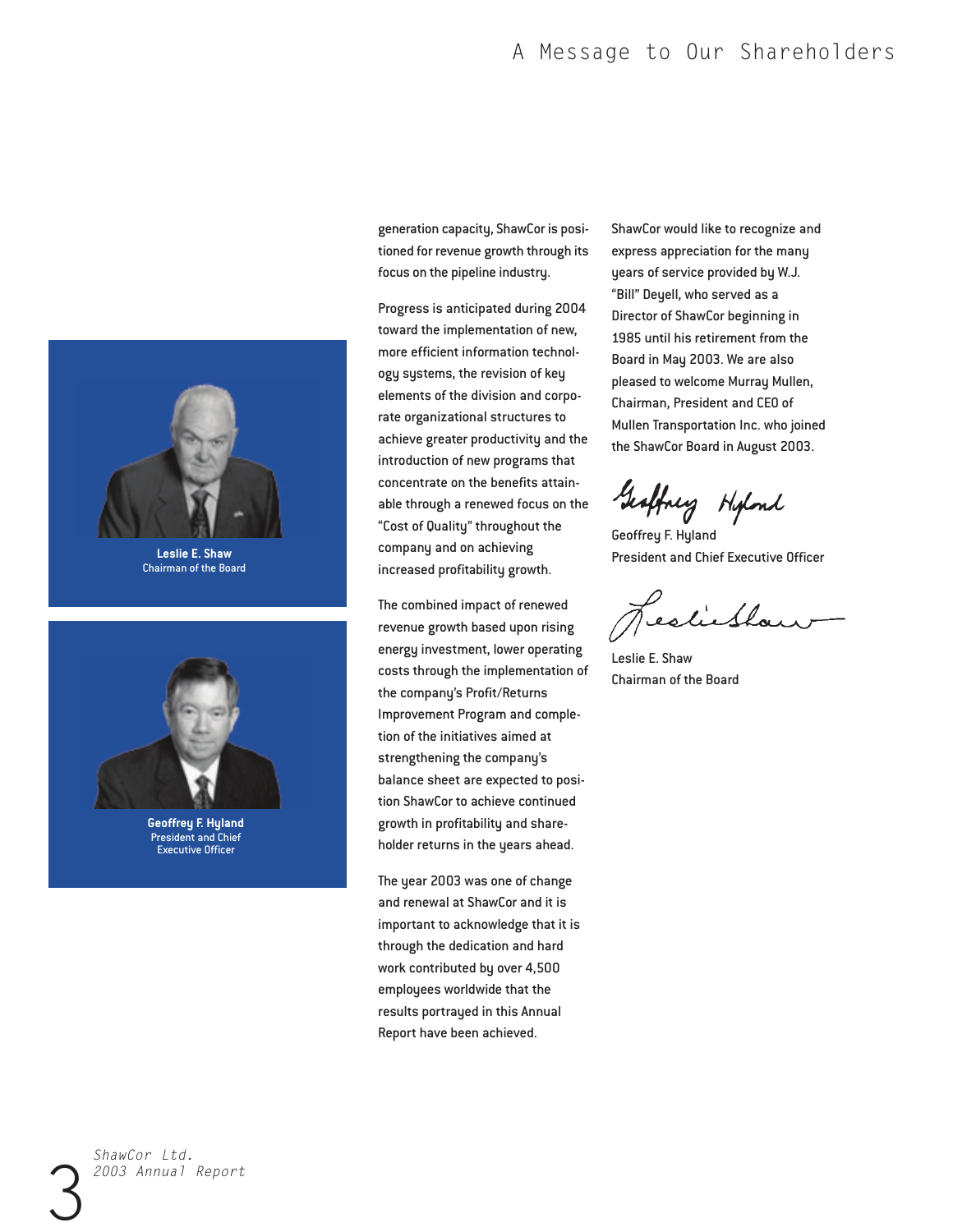*Bredero Shaw's HPCC, High Performance Composite Coating, provides effective corrosion protection and cost-effective toughness for harsh applications while reducing the need for select back-fill.*



# **BREDERO SHAW**

#### A SHAWCOR COMPANY

# During the year, Bredero Shaw secured several major pipecoating contracts

with the most significant being the Langeled Transportation System and Ormen Lange Gas Field Pipeline project with a combined value of US\$235 million.

pipecoating company, employing approximately 3,000 permanent and contract personnel at facilities located in fourteen countries. The division provides a full range of specialized anti-corrosion, insulation and weight coatings along with related pipe-welding services for land and offshore pipelines, including leadingedge deepwater applications.

Bredero Shaw is the world's leading

North American pipecoating activity declined in 2003 for the second straight year. Volumes also decreased in Europe and Africa after a strong first half, impacted by delays in Nigeria. These declines were partially offset by the completion of several projects in the Middle and Far East. During the year, Bredero Shaw secured a number of major pipecoating contracts with the largest, and most significant, being the Langeled Transportation System and Ormen Lange Gas Field Pipeline project with a combined value of US\$235 million. The project scope includes the coating for twin

pipelines from the Ormen Lange gas field to the Nyhamna Terminal on the northwest coast of Norway and for a single pipeline from the terminal across the North Sea to the east coast of England. When completed, the Langeled pipeline, with a total length of about 1,200 km, will be the longest subsea gas pipeline system in the world. Coating for the project will be carried out at Bredero Shaw's facilities in Farsund, Norway, where mobilization work is currently underway with a planned production start in mid-2004, and in Leith, Scotland. Other key contracts awarded to Bredero Shaw in 2003 included the Trans Thailand Malaysia (TTM) Offshore Pipeline project and the Bayu Darwin Offshore Pipeline project in northern Australia, which have a combined value of over US\$60 million.

The acquisition of Bredero Shaw at the end of the third quarter of 2002 allows for synergies, cost savings and productivity improvements through closer cooperation with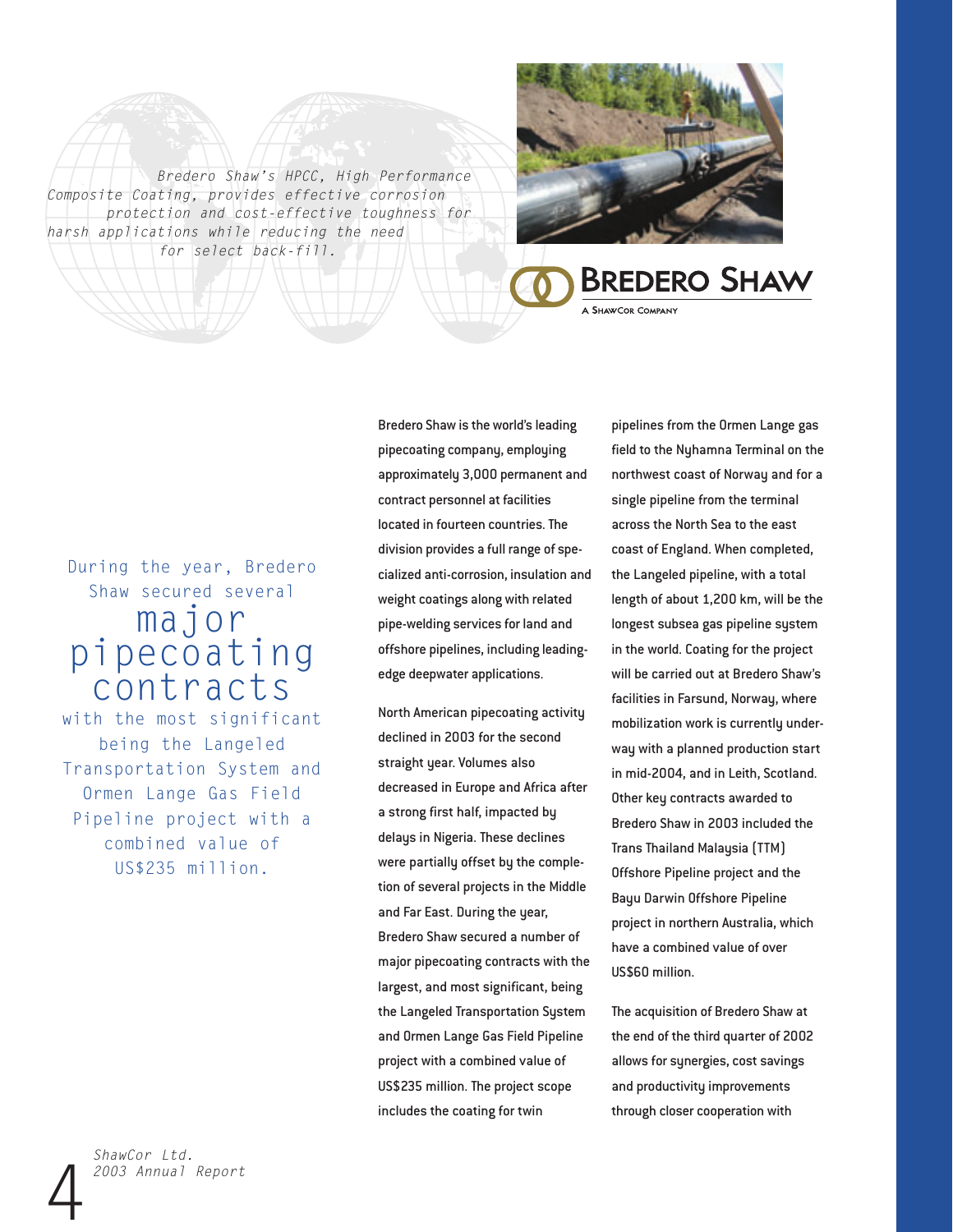

*Coating work for the Langeled Transportation System and Ormen Lange Gas Field Pipeline project will be carried out at Bredero Shaw's plant in Farsund, Norway.*

As a wholly-owned division, Bredero Shaw is now able to take full advantage of ShawCor's business systems, practices and management capabilities while the company's other pipeline businesses, Canusa–CPS and Shaw Pipeline Services, are better

> able to meet the needs of key pipeline customers worldwide.

ShawCor's corporate research group and the other pipeline divisions. An example of this is the increased focus on research and development at Bredero Shaw as the division's Technology and Development Group in Calgary works more closely with the personnel and resources available at ShawCor's Harold Jarvis Technology Centre in Toronto to develop new products to satisfy emerging customer requirements in the pipecoating industry. As a whollyowned division, Bredero Shaw is now able to take full advantage of ShawCor's business systems, practices and management capabilities while the company's other pipeline businesses, Canusa–CPS and Shaw Pipeline Services, are better able to meet the needs of key pipeline customers worldwide. Through the full integration of Bredero Shaw, ShawCor has realigned and streamlined its resources to be positioned for growth during the anticipated upswing in pipeline activity in the years ahead.

Bredero Shaw has also implemented several key initiatives as part of ShawCor's Profit/Returns Improvement Program. The key objective of these ongoing initiatives is to standardize, upgrade and automate processes across the division to improve the overall quality of operations, thus reducing costs and improving productivity. These programs along with others planned in 2004 and beyond will allow Bredero Shaw to build upon its industry leading performance.

As expected, contract awards for major project work have begun to increase and a high level of quotation activity indicates that this trend will continue in 2004 and 2005, especially in international markets. Bredero Shaw has succeeded in securing a number of the key projects awarded to date and has taken the necessary steps to maintain its leading position as pipecoating markets continue to grow over the upcoming cycle.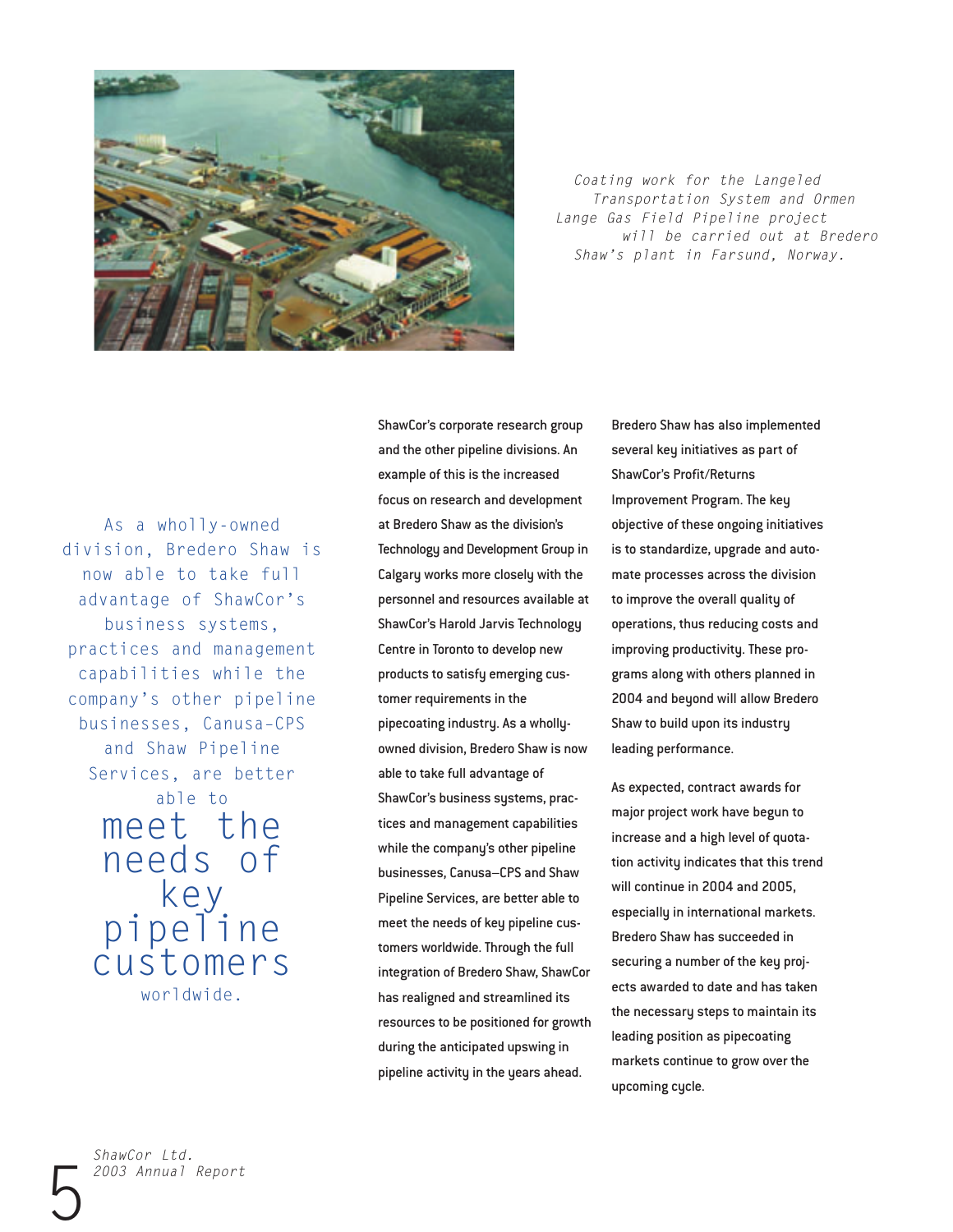*Shaw Pipeline Services' ultrasonic transducer array equipment utilized to inspect internal welds during tendon fabrication for ExxonMobil's Kizomba A project at Gulf Marine Fabricators, Aransas Pass, Texas.*



# **SHAW PIPELINE SERVICES**

# Shaw Pipeline Services has firmly established itself as the technical and market leader

in the pipeline weld inspection industry and will benefit along with Bredero Shaw and Canusa–CPS as international pipeline project activity continues to grow in 2004 and beyond.

*ShawCor Ltd. 2003 Annual Report*

6

Shaw Pipeline Services is the leading provider of a complete range of ultrasonic and radiographic girth weld inspection services and other related non-destructive testing services for land and marine pipelines worldwide.

Shaw Pipeline Services' revenue in 2003 was the highest in the division's history while operating income was well above prior year levels. During the year, the division continued to expand services for the deepwater inspection market, successfully completing several key offshore projects. One example of the division's technological innovation was on the Kizomba A project in Angola, which involved the inspection of internal welds using a specially designed version of the division's ultrasonic transducer array equipment to successfully meet this project's unique weld inspection requirements. This ability to meet specific customer needs through the development of new products and services, such as the division's Auto Detection software

developed in 2002 and successfully launched in 2003, has allowed Shaw Pipeline Services to maintain its leadership position in the industry.

During 2003, Shaw Pipeline Services continued to focus on cost reduction and on productivity improvements. The division further simplified its organizational structure after the consolidation of business activity at its Houston facility in 2002, yielding even greater cost savings and productivity improvements. The division also improved its information systems and operational planning tools. Additional improvements are planned for 2004, allowing for more effective cost management and allocation of resources.

Shaw Pipeline Services has firmly established itself as the technical and market leader in the pipeline weld inspection industry and will benefit along with Bredero Shaw and Canusa–CPS as international pipeline project activity continues to grow in 2004 and beyond.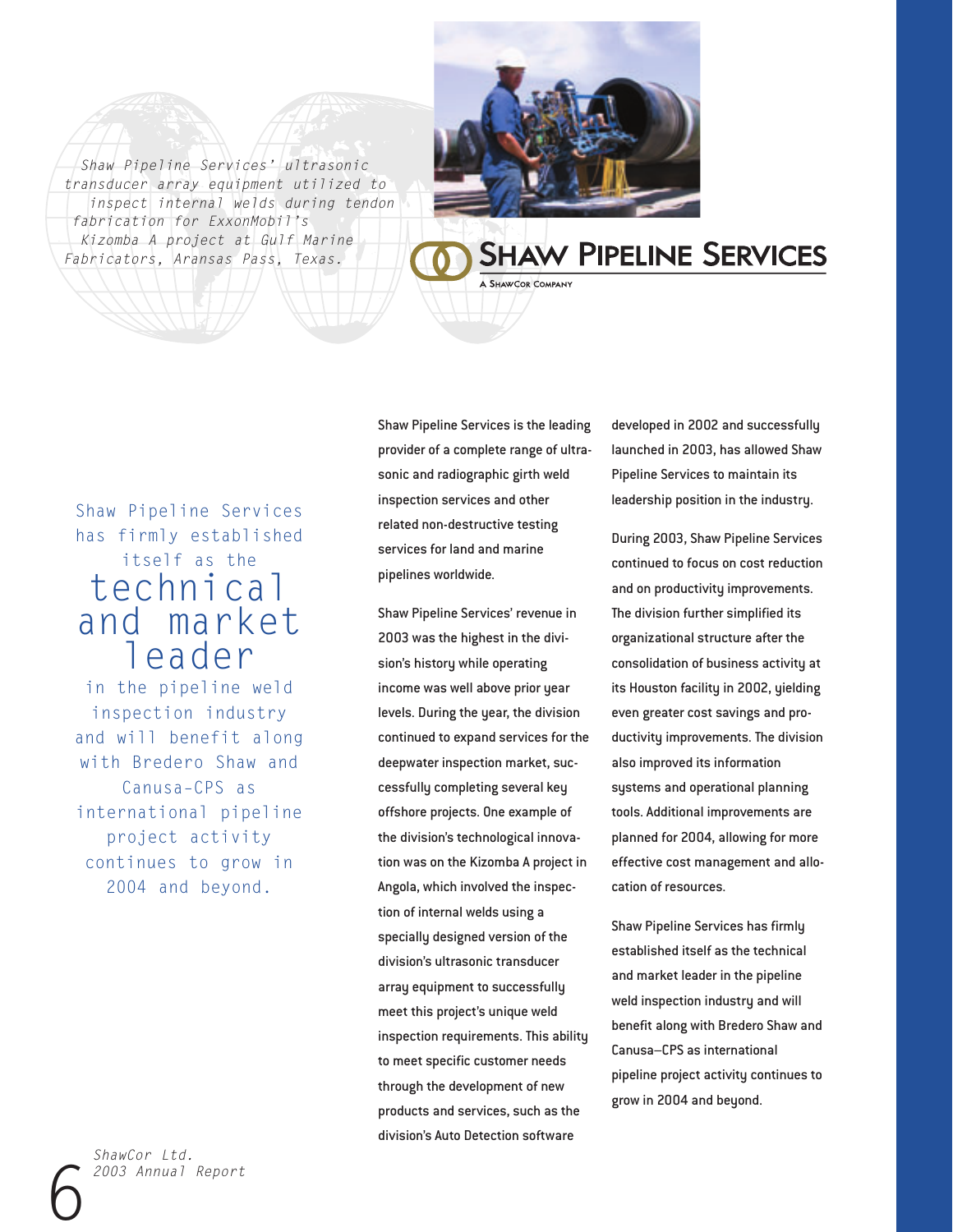





# The division's success in securing major international projects, due in part to

customer acceptance of its high performance, polypropylene-based joint protection system and global transmission sleeve (GTS) product line, was the major contributor to the increase in sales during the year.

Canusa–CPS is a leading manufacturer of heat shrinkable pipeline joint protection systems, adhesives, sealants and liquids-based coating systems for oil, gas, sewage, water transmission and district heating pipelines globally. With manufacturing and distribution facilities located worldwide, the division provides international customers with local service and support, including training and quality assurance services at the right-of-way.

Canusa–CPS achieved increased revenue and operating income in 2003. The division's success in securing major international projects, due in part to customer acceptance of its high performance, polypropylene-based joint protection system and global transmission sleeve (GTS) product line, was the major contributor to the increase in sales during the year.

New product development to support customer needs continues to be a major focus at Canusa–CPS. The divi-

sion has introduced several new high performance product lines that provide superior corrosion protection for pipelines operating at extreme temperatures and under the demanding operating conditions found in remote locations worldwide.

With pipeline project activity anticipated to increase in the future, Canusa–CPS is continuing to optimize capacity and improve productivity while controlling costs at its manufacturing facility in Huntsville, Ontario. In coordination with these efforts, the division's dedicated team of sales, marketing and technical personnel maintains a strong commitment to the development of new products and services that will meet the needs of customers in all international markets as well as securing the necessary approvals to participate on these major projects. Canusa–CPS is well positioned to capitalize on the opportunities that these growth markets will present in 2004 and beyond.

7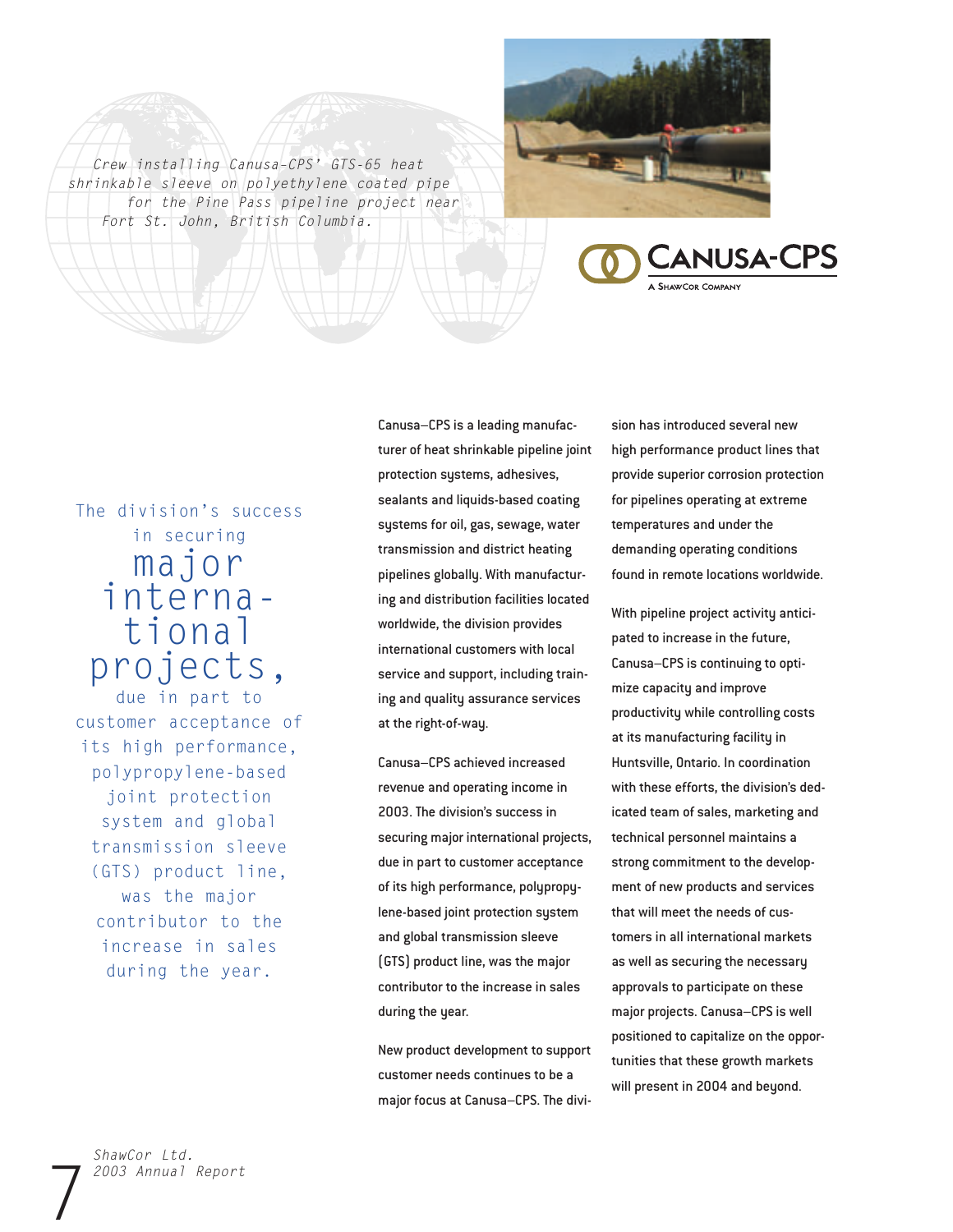*OMSCO drill pipe provides strength and long life under the demanding drilling conditions found on rigs around the world such as the example seen here in Tarapoa, Ecuador.*



OMSCO achieved a 65% increase in revenue in 2003 in part by continuing to focus on international and offshore drilling customers and by strengthening and expanding the capabilities of its sales and marketing team to serve these

growing markets.

Example 2003 Annual Report through 2004 and 2005. *ShawCor Ltd. 2003 Annual Report*

OMSCO is a leading manufacturer of high performance drill string components including drill pipe, heavyweight drill pipe, drill collars, kellys and other drill string accessories.

North American drilling activity began to recover in 2003 as producers attempted to meet continuing high gas demand and to restore gas storage levels after the sharp decline during the 2002-2003 winter season. However, this increase in drilling did not immediately translate into orders for new drill pipe, as there is always a lag while drilling contractors utilize the inventories left over following the previous activity cycle. OMSCO achieved a 65% revenue increase in U.S. Dollars in 2003, as the division was able to offset the impact of this low North American demand by continuing to focus on international and offshore markets. The division strengthened and expanded the capabilities of its sales and marketing team with a specific focus on these growing markets, increasing its international market share, especially in important emerging markets such as Latin

America and the former Soviet Union. During the year, OMSCO sold the assets of its previously closed European drill pipe manufacturing facility as increased capacity and higher productivity now allow the division to serve international markets from its Houston manufacturing facility at a lower cost.

In support of these international marketing efforts, the division continued with its product development initiatives in 2003. An example of this effort was the introduction of OMSCO's new, high strength SS105 drill pipe developed specifically for sour gas service applications which are affected by elevated levels of H<sub>2</sub>S, a condition prevalent in parts of the Western Canadian Sedimentary Basin.

With North American drilling activity expected to continue to improve throughout 2004, inventories should be depleted sufficiently to strengthen the demand for drill pipe and other drill string components in this core market and should support continued sales growth at OMSCO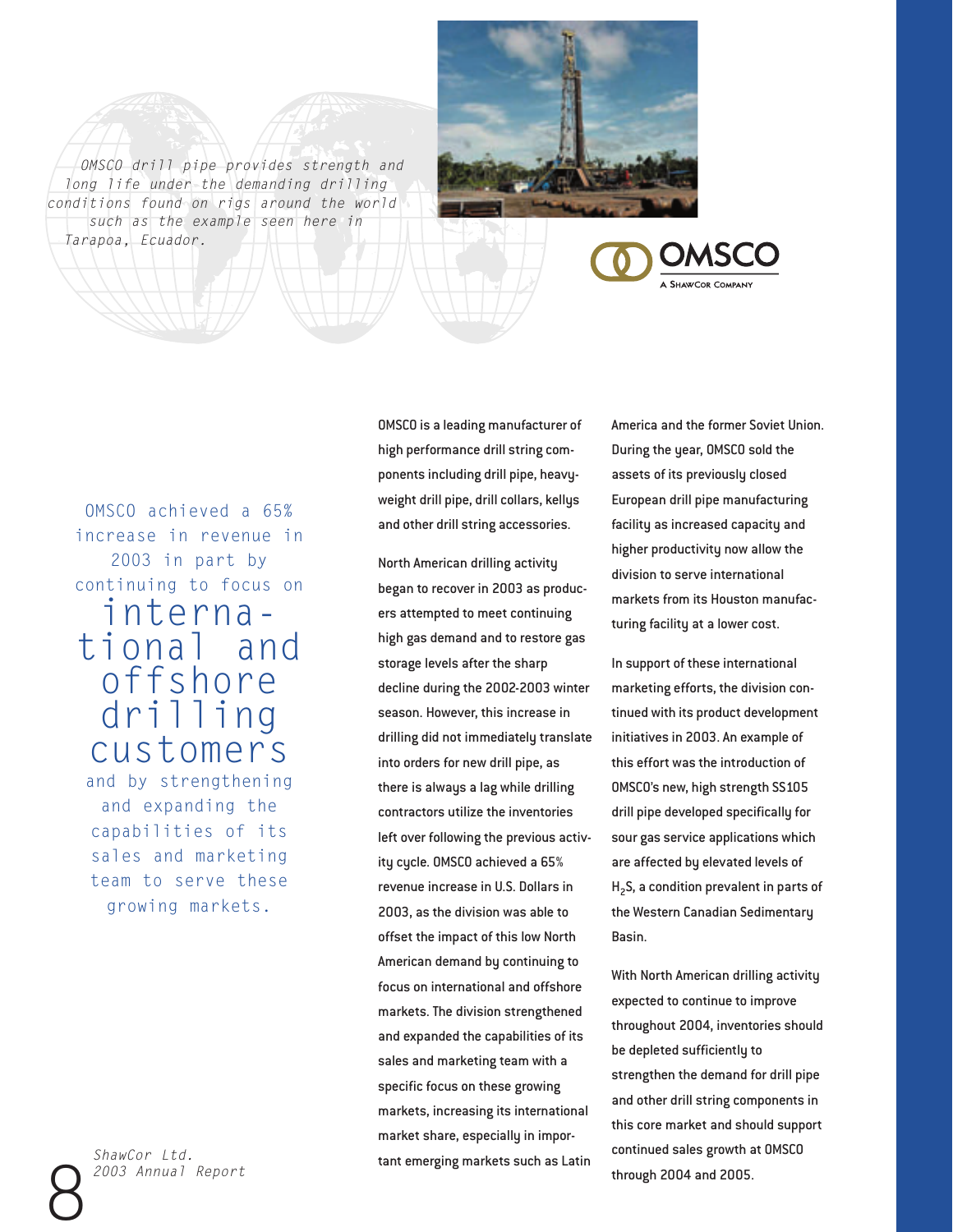



GUARDIAN A SHAWCOR COMPANY

# Guardian has added facilities and expanded capacity in Grande Prairie, Alberta and Ft. St. John and Ft. Nelson, British Columbia

in order to meet customer needs in these frontier areas.

Guardian provides a complete range of tubular management services including mobile and in-plant inspection, machine shop services and computerized, web-based inventory management systems for drill pipe, production tubing and casing. Guardian provides services to oil and gas producers, drilling contractors and tubular rental companies from facilities located in Western Canada and Mexico.

Guardian's new web-based inventory tubular management system, which allows online access to inventory data including all shipping and receiving manifest information and the complete history of all pipe in inventory, has been very well received by customers and will help the division to further differentiate itself from its competitors.

Drilling activity in Western Canada continued to move northwest in Alberta and into northeastern British Columbia and the Northwest

Territories in search of new gas discoveries. Based on this trend, Guardian has added facilities and expanded capacity in Grande Prairie, Alberta and Ft. St. John and Ft. Nelson, British Columbia in order to meet customer needs in these frontier areas.

Core inspection sales were strong in 2003 and are expected to remain strong in the next year. With the anticipated recovery in drill pipe demand as inventory levels are reduced, Guardian's sales of OMSCO drill pipe should increase allowing overall volumes to grow significantly in 2004.

*ShawCor Ltd. 2003 Annual Report*

9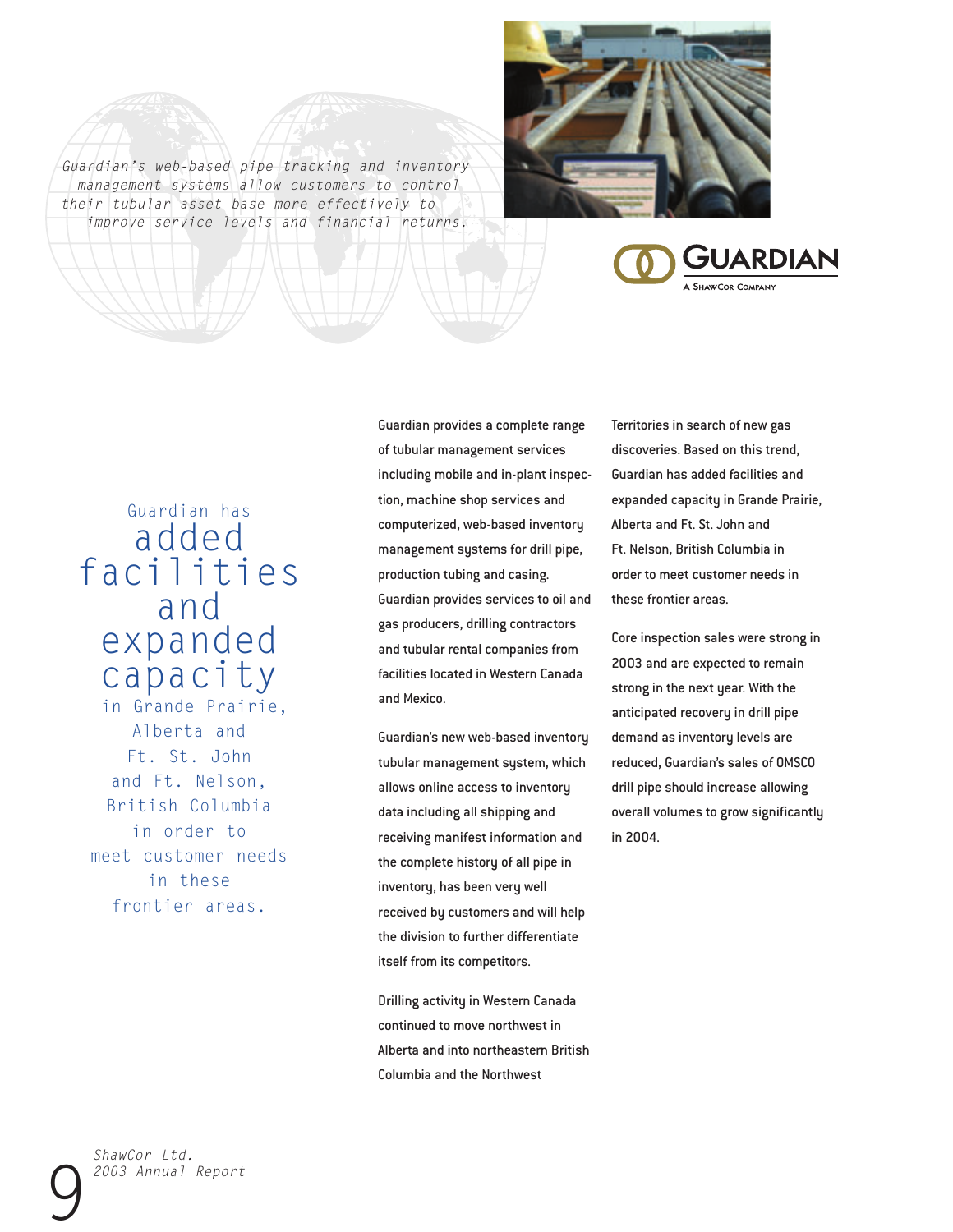*ShawFlex cable provides the toughness and flexibility required for instrumentation applications at electricity substations such as this facility located in Kitchener, Ontario.*



Recent equipment additions at ShawFlex's manufacturing facility in Toronto have extended the division's product range to include larger cable sizes and increased overall capacity.

ShawFlex is a world-class manufacturer of custom designed control and instrumentation cable including thermocouple, armoured, tray, traffic signal, robotic, marine/shipboard, nuclear and utility cables.

With the North American wire and cable industry in a state of recession, ShawFlex continued to generate positive earnings in 2003, which was a testament to the division's overall efficiency and low cost base. The division also displayed creativity and innovation in finding alternate sources of revenue during an otherwise difficult year, such as the provision of additional testing services for its proprietary SLAR umbilical cables. These cables provide power and control for maintenance robots used within Candu nuclear reactors. This new service helped to offset the decrease in demand for ShawFlex's mainstream wire and cable product lines.

Several major oil sands projects that are expected to proceed in the coming years to satisfy growing

North American energy demand will support increased requirements for the division's wire and cable products. ShawFlex is positioned to be ready for this growth in demand, not only for its current products but also for new wire and cable products and the larger gauge sizes that these projects will likely require. An example of this initiative is the recent equipment additions at its manufacturing facility in Toronto that extended the division's product range to include larger cable sizes and increased overall capacity.

**SHAWFLEX** 

In addition to the potential from heavy oil and other resource projects, the expected growth of the North American economy in 2004 should allow ShawFlex's volumes to recover. The division is well positioned to take full advantage of the market recovery and increased overall demand for its specialty products.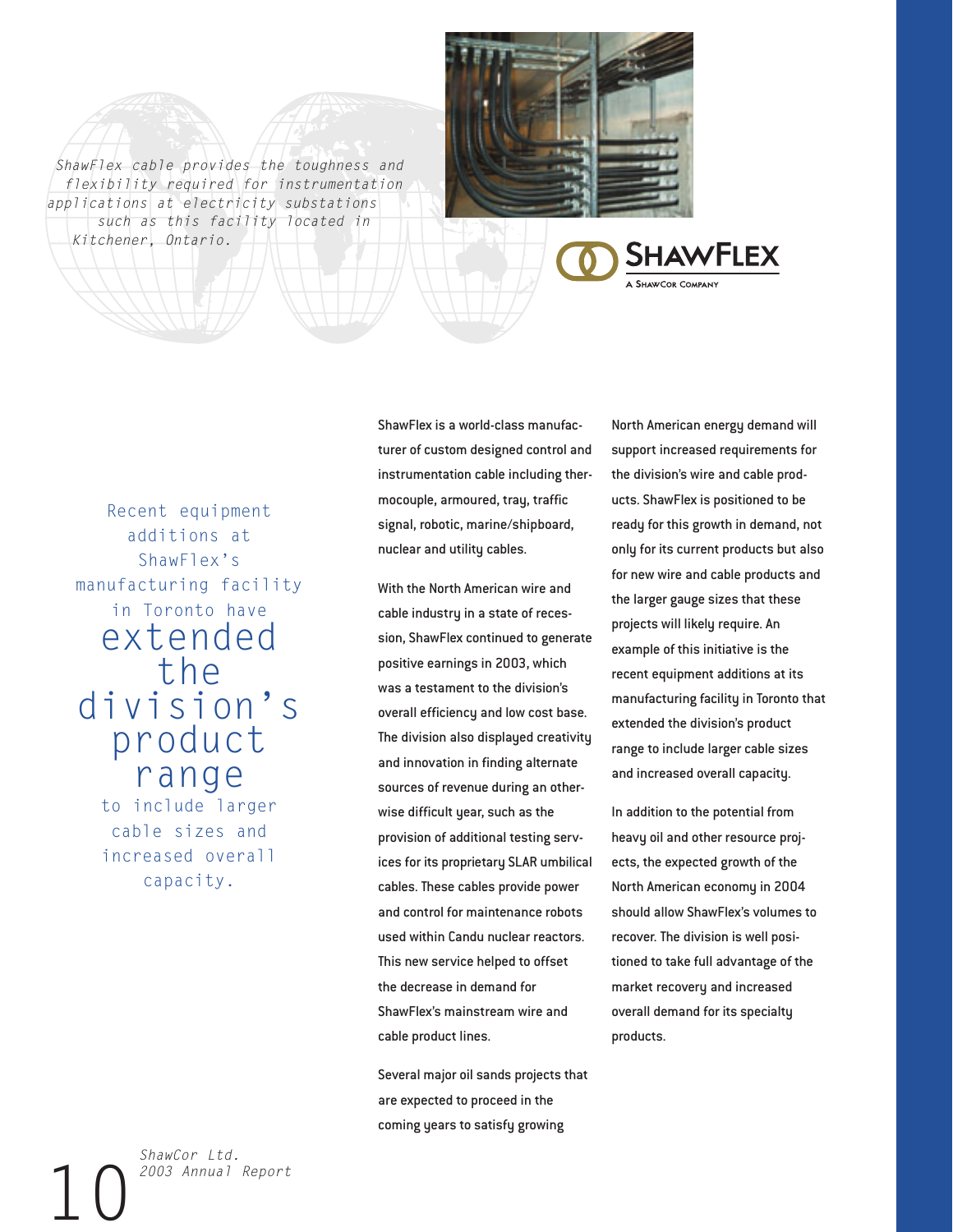*DSG–Canusa's focus on generating revenue from new products continues with the introduction of Medium Voltage Splice and Termination products for the Electrical Utility market.*





Using ShawCor's adhesive, cross-linking and polymer technologies, DSG–Canusa has developed and introduced several new products to serve the important automotive and electrical/utility markets.

With manufacturing facilities located in North America and Europe, DSG–Canusa is a leading global manufacturer of heat shrinkable tubing, sleeves, moulded products and kits. DSG–Canusa's products provide insulation, environmental sealing and wear resistance for wire and cable connections in electrical, electronic, automotive and communications applications.

In 2003, DSG–Canusa continued its focus in the automotive and electrical markets, while the communications market continued to weaken due to curtailed capital spending, primarily within the North American cable television industry. The division improved its geographical sales coverage and distribution channels and secured additional product approvals with leading automotive manufacturers, resulting in continued share gains for the second straight year.

Using ShawCor's adhesive, crosslinking and polymer technologies, DSG–Canusa has developed and introduced several new products to serve the important automotive and electrical/utility markets. After obtaining essential utility approvals in 2002, the division successfully launched new medium voltage splice and termination kits in 2003. These new kits, along with the division's other new product development programs, will contribute to DSG–Canusa's sustained growth in the future.

As part of an ongoing commitment to increase overall quality and efficiency, DSG–Canusa streamlined its operations and strengthened its sales force in 2003. This commitment to quality combined with a focus on new products and the expected rebound in overall economic activity in 2004 should provide a strong platform for growth at DSG–Canusa.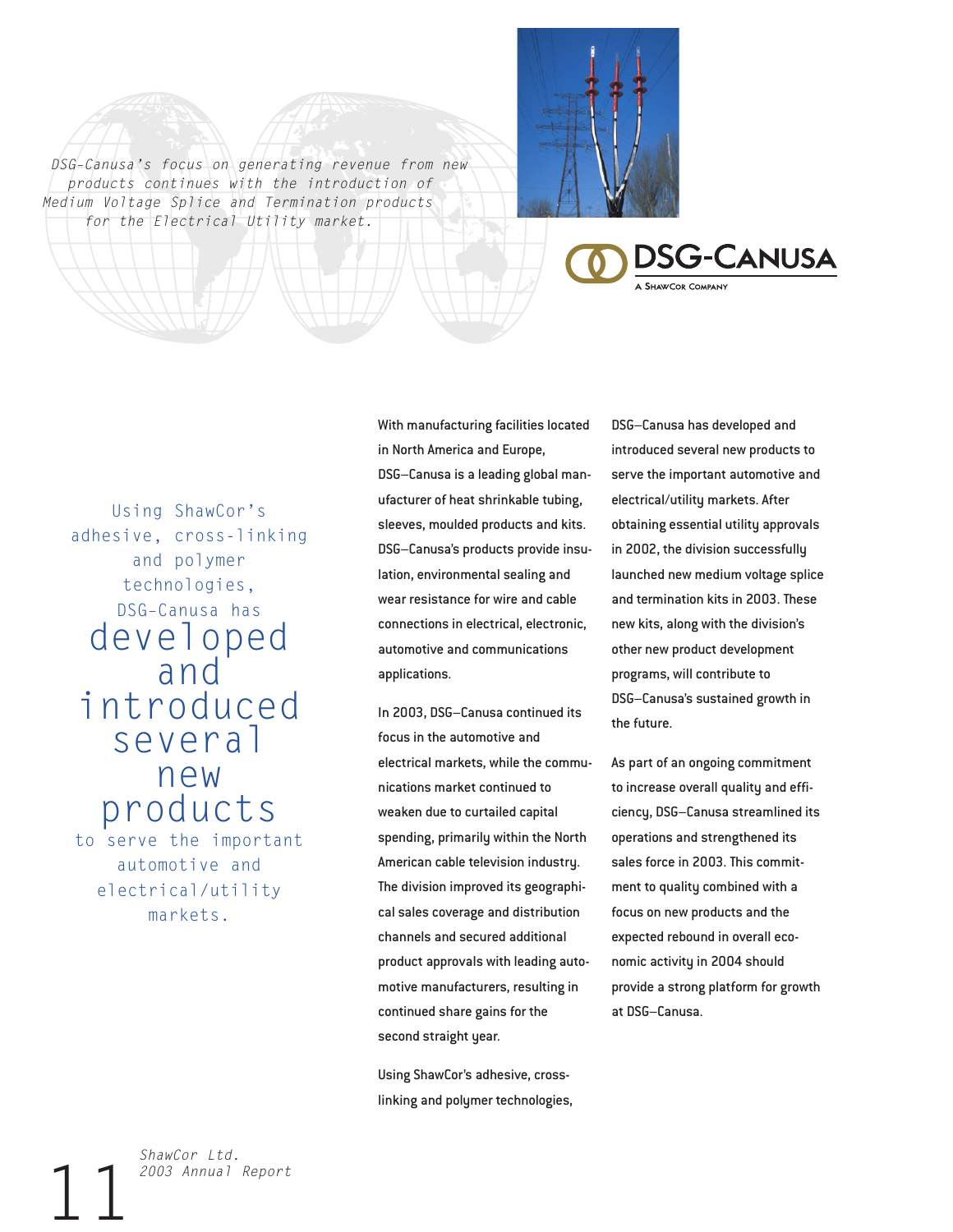ShawCor Ltd. is a global energy services company specializing in products and services for pipeline, exploration and production, and petrochemical and industrial markets. The Company operates through seven divisions, with manufacturing and services facilities located around the world. The Company classifies its revenue and income from operations into three market segments.

The pipeline segment, which is the largest part of the Company's operations, includes Bredero Shaw, Canusa–CPS and Shaw Pipeline Services. Bredero Shaw provides pipeline corrosion, insulation and weight coating products and related services for land and marine pipelines. Shaw Pipeline Services provides ultrasonic and radiographic pipeline girth weld inspection services for land and marine pipelines. Canusa–CPS produces heat shrinkable sleeves, adhesives, sealants and liquid coatings for onshore and offshore pipelines and specialty district heating and cooling system corrosion protection and sealing applications.

The exploration and production segment includes OMSCO and Guardian. OMSCO manufactures drill pipe and other drill string components while Guardian provides drill string inspection, refurbishment and tubular management services and acts as a distributor for OMSCO products in Canada and Mexico.

The petrochemical and industrial segment includes DSG–Canusa and ShawFlex. DSG–Canusa produces heat shrinkable tubing, sleeves, moulded

products and kits. ShawFlex produces specialty instrumentation and control wire and cable.

ShawCor is a growth-oriented company. The Company's strategy is to grow its existing businesses through geographic expansion and focused new product development, while at the same time seeking new investment and acquisitions in the global energy services industry.

Several factors drive demand for the Company's products and services including the level of energy prices, the general level of economic activity, particularly in North America and Europe, and global demand for natural gas and oil.

Effective October 1, 2002, ShawCor completed the acquisition of the remaining 50% of the Bredero Shaw joint venture that it did not already own. Accordingly, ShawCor's consolidated revenue, earnings, cash flows, assets and liabilities after this date include 100% of Bredero Shaw, whereas prior to this date Bredero Shaw was included in ShawCor's consolidated financial statements in proportion to ShawCor's 50% ownership.

#### REVENUE

Consolidated revenue in 2003 was \$824.4 million compared to \$699.0 million in 2002. For comparison, if 2002 were restated to include 100% of Bredero Shaw for the entire year, consolidated revenue for 2002 would have been \$953.2 million. Over 80% of the Company's revenue is transacted in currencies other than Canadian Dollars,

with a majority transacted in U.S. Dollars. The U.S. Dollar was, on average, approximately 11% lower in terms of the Canadian Dollar in 2003 than in 2002. This weakness in the U.S. Dollar reduced the Company's reported consolidated revenue by approximately 8% and, com-

bined with relatively low levels of project activity internationally, reflected a cyclical low for the Company's products.

Revenue in the pipeline segment was \$636.8 million in 2003 compared to \$519.7 million in 2002 (\$773.9 million on a 100% pro forma basis). Bredero Shaw revenue decreased 22% from prior year levels with the impact of a weaker U.S. Dollar vis-à-vis the



*Consolidated Revenue (\$ millions)*

Canadian Dollar accounting for 7% of the decrease. Lower project volumes at the division's Leith, Scotland and Mobile, Alabama facilities, partially offset by increased project revenue at the division's Far East facilities, accounted for the balance of the decline. Major project activity declined with the completion of the Nakika and Aspen contracts at the end of 2002. While work on the Mardi Gras project, begun in 2002, continued, other anticipated projects in Africa and the Gulf of Mexico were postponed. Similarly, the division's Leith, Scotland plant was temporarily laid-up in the second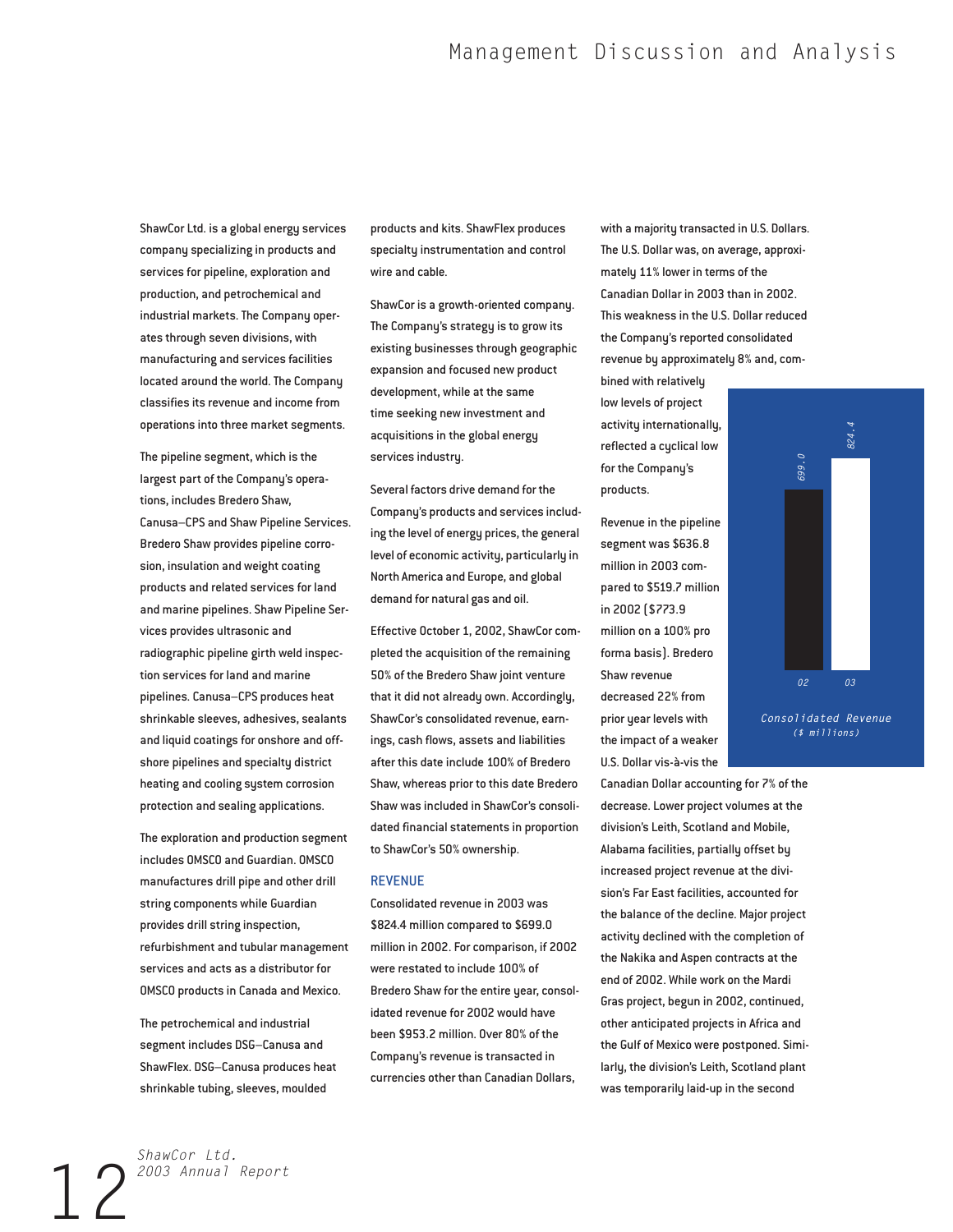half of 2003 after completing the BP Clair and Kvitebjorn projects. The Baku-Tbilisi-Ceyhan project was completed at the Malaysian facility during 2003 while work on the Trans Thailand Malaysia (TTM) and Bayu Darwin projects, together totaling more than US\$60 million, commenced at the Malaysian plant in the latter part of the year and will continue into 2004.

Shaw Pipeline Services revenue in 2003 increased 9% over 2002 levels, driven by steady activity in offshore ultrasonic inspection markets. Canusa–CPS revenue reached record levels in 2003 and increased 33% over the prior year through successful pursuit of large international projects supported by completion of a capacity expansion at the division's Huntsville, Ontario manufacturing facility.

Revenue in the exploration and production segment was \$82.9 million in 2003 compared to \$66.2 million in 2002. Revenue at OMSCO increased 48% over the prior year as the impact of increased North American drilling activity resulted in higher business activity despite the 11% decline in the average value of the U.S. Dollar versus the Canadian Dollar.

U.S. and Canadian rig counts at the end of 2003 were approximately 30% and 20% higher, respectively, than at the end of the prior year. Total revenue at Guardian was essentially the same in 2003 as in the prior year, however, while revenue from the inspection business increased 25% during the year, reflecting the significantly higher Canadian rig

count, this improved inspection activity was offset by lower sales of OMSCO drill string components into the Canadian marketplace. Previous year sales of OMSCO product were somewhat skewed by a large order that was taken prior to the collapse in drilling activity in late 2001 but shipped in the first quarter of 2002.

Revenue in the petrochemical and industrial segment was \$106.5 million in 2003, 7% lower than 2002 revenue of \$114.5 million. Revenue at DSG–Canusa increased 4% over the prior year through successful market share gains, despite stagnant economic conditions in some of its markets, particularly in Europe. The division's strategy of leveraging its European automotive market presence to gain entry into North American markets began to bear fruit with product approvals received from one of the Big Three auto makers in the latter part of the year. This will open the door for additional automotive orders in 2004. Revenue at ShawFlex decreased 30% from prior year levels, reflecting the decline in North American wire and cable markets, which began in 2002 and continued throughout the year. ShawFlex's niche marketing strategy and cost competitiveness enabled the division to stay profitable in 2003 and, together with increased product offerings, position it well for the next market upswing.

On a comparable basis, with 2002 revenue restated to include 100% of Bredero Shaw for the full year, geographic revenue was lower in all regions except the Far East in 2003 due to lower pipeline project activity and the impact of the weaker U.S. Dollar on the translation of U.S. Dollar transacted revenue into Canadian Dollars.

#### INCOME FROM OPERATIONS

While consolidated revenue increased by 18% over last year, consolidated income from operations of \$48.2 million increased 112% over 2002 income of \$22.7 million. The weakness in the U.S. Dollar throughout the year had a smaller operating impact on income from operations in 2003 than on revenue, due to the effect of translating both U.S. revenue and U.S. costs into Canadian Dollars and the impact of foreign exchange gains resulting from translation of certain of the Company's U.S. Dollar denominated debt. Overall, the lower U.S. Dollar resulted in income from operations for the year being 7% lower than it would have been had the U.S. Dollar stayed at 2002 levels.

Income from operations for the pipeline segment was \$37.4 million in 2003 compared to \$31.6 million in 2002. Bredero Shaw reported significantly better results at its Far Eastern operations due to strong project activity, as well as at its deep-water facility in Mobile, Alabama as a result of ongoing cost reduction initiatives



*Consolidated Income From Operations (\$ millions)*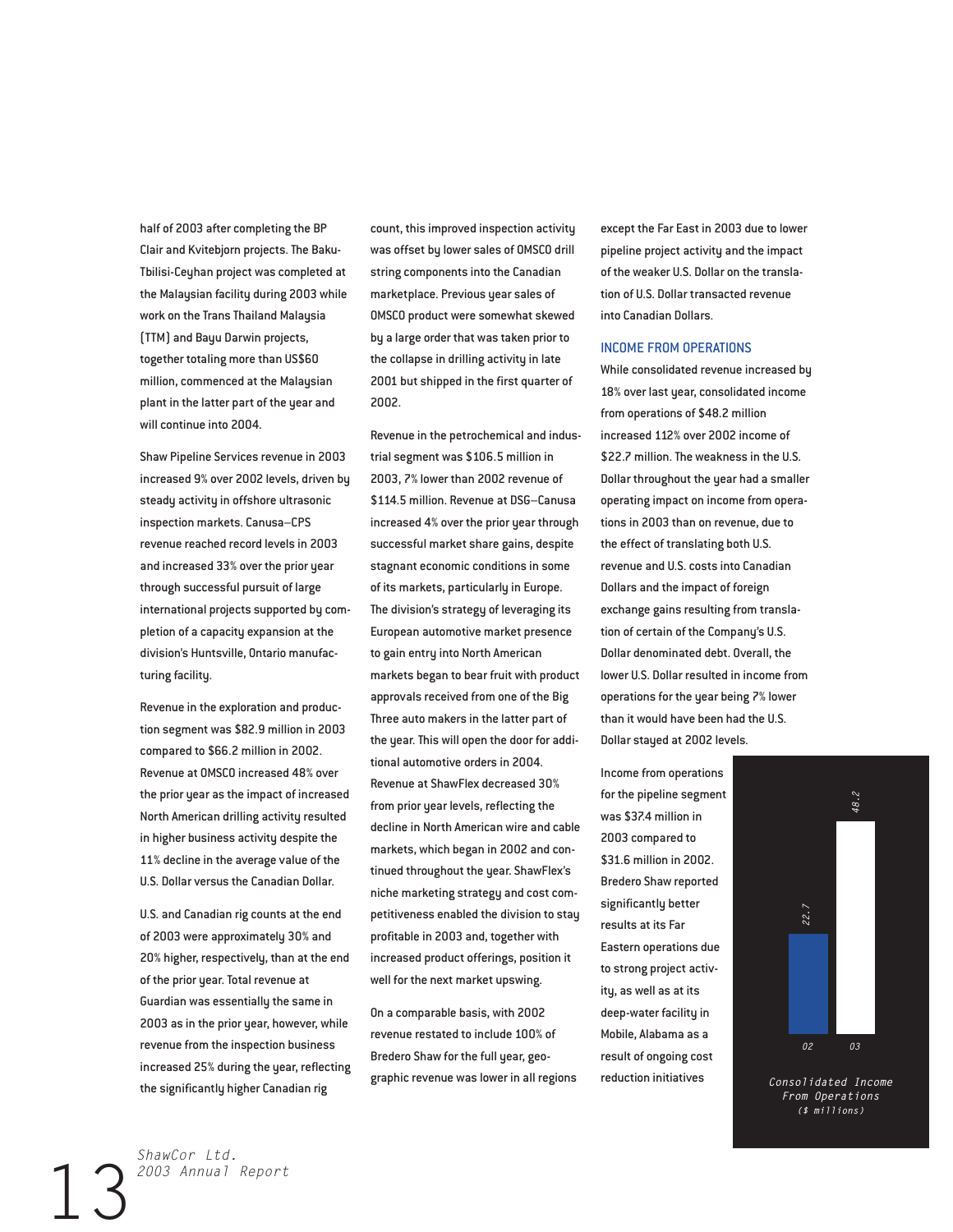and settlement of contract claims on coating and fabrication projects completed in 2002. Operating profit in the Americas region declined in 2003 due to lower project activity in the United States, reduced transmission pipecoating volumes in Canada and costs associated with the shutdown of the Welland, Ontario pipecoating operation following the closure of the adjacent pipe mill. Reduced activity in Europe and Africa, in addition to unrest in Nigeria, also contributed to this decrease.

Profitability at Shaw Pipeline Services improved in 2003 as a result of divisional restructuring and cost reduction programs which were executed in the latter half of 2002. Income from operations at Canusa–CPS increased over the prior year as a result of growth in international project revenue, however, the impact of the weaker U.S. Dollar had an adverse impact on the margins on those projects.

Income from operations for the exploration and production segment was \$7.5 million in 2003 including a \$5.3 million gain on the sale of assets of the Scotland facility, compared to a loss from operations of \$10.8 million in the previous year. Operating earnings at OMSCO improved, underpinned by stronger sales volumes together with the impact of cost reductions resulting from the closure of its Cumbernauld, Scotland facility in 2002. Earnings also improved at Guardian as a result of a change in sales mix in favour of more profitable inspection business.

Income from operations for the petrochemical and industrial segment was \$5.7 million in 2003 compared to \$12.0 million in the prior year. Income from operations at DSG–Canusa declined from the prior year as margins were negatively impacted by the weakness in the U.S. Dollar and charges relating to a restructuring of sales and marketing activities at the division's European operations. This restructuring will focus the division's resources on growth in its key markets while reducing costs. Operating earnings at ShawFlex were adversely affected by the sharp reduction in division revenue stemming from extremely poor market conditions, however, profitability was preserved through successful profit maximization and cost reduction initiatives.

Segmented financial and corporate costs include corporate expenses not charged to the operating divisions and other non-operating items. Corporate costs in 2003 were slightly higher than the prior year, a result of the consolidation into the corporate office of certain treasury, tax and accounting functions previously undertaken by Bredero Shaw. Net foreign exchange gains on the translation of U.S. Dollar debt to June 30 and gains on the sale of common shares of Compagnie Générale de Géophysique ("CGG") are also included in 2003. The CGG shares were acquired in September 2000 as consideration for the operating assets of Mark Products. Corporate expenses also included costs associated with claims by adjoining

landowners at Bredero Shaw's Mobile, Alabama facility.

Depreciation and amortization expense in 2003 was \$62.4 million compared to \$43.9 million in 2002 with the increase attributable to the additional ownership of Bredero Shaw in 2003. Research and

development costs increased \$2.3 million over the prior year to \$7.2 million for the same reason. ShawCor's share of earnings from a Bredero Shaw associated company increased to \$4.4 million from \$3.8 million in the prior year. Interest expense on bank indebtedness, net of interest income on short-term deposits, was \$3.4 million in 2003 compared to \$4.7 million, while



interest expense on long-term debt was \$4.0 million compared to \$509 thousand in the prior year. The interest expense figures reflect the shift from short-term to long-term borrowings, which was completed by the Company during the year, as well as the reduction of shortterm debt from the additional equity capital raised in the fourth quarter and the working capital reduction program begun in 2003.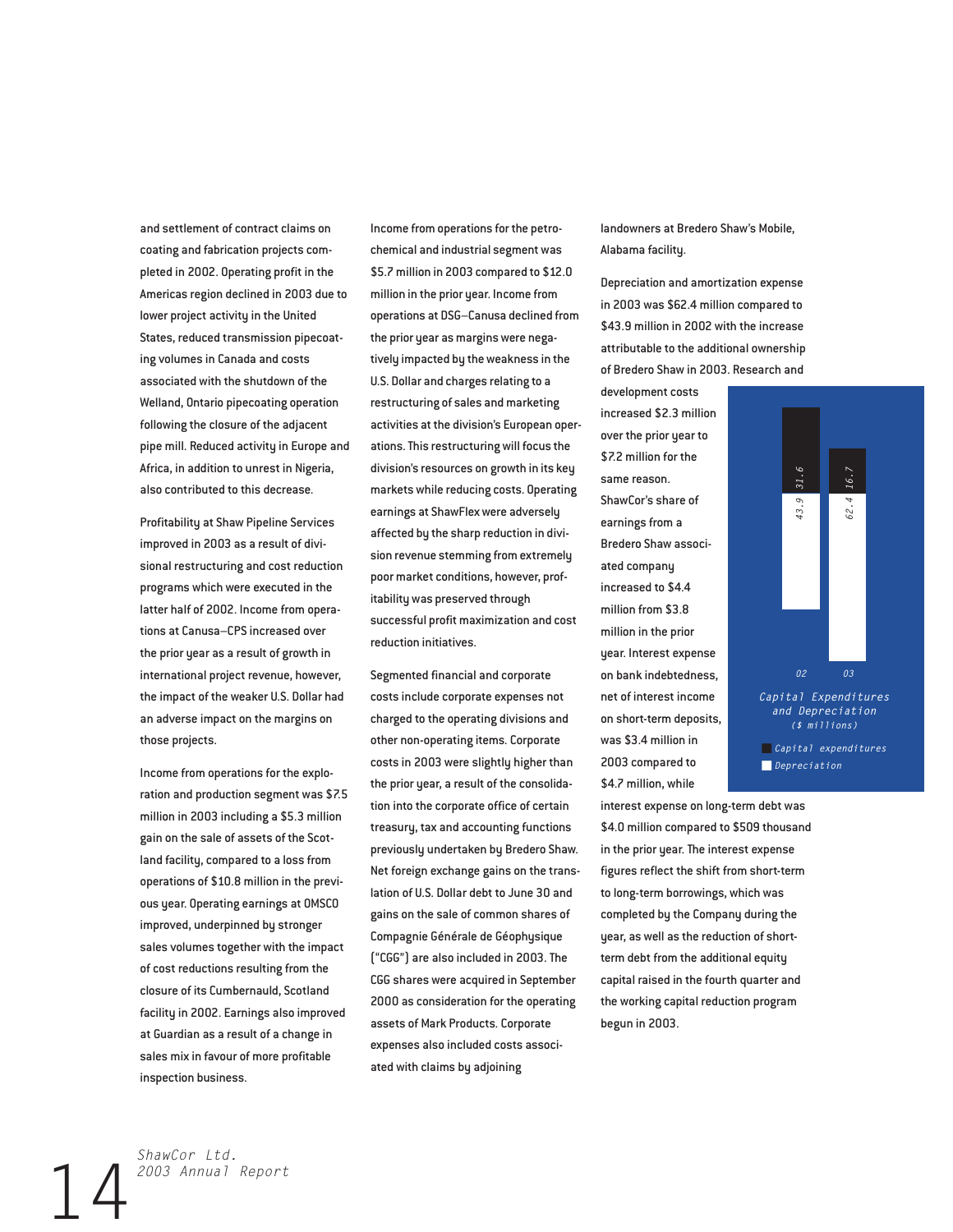Income taxes in 2003 of \$19.7 million represented 43.4% of income before income taxes and minority interest, compared to 59.6% in 2002. The decision not to tax effect certain one-time costs and provisions associated with the Mobile facility increased the effective tax rate by 6 percentage points in 2003. (See note 15 to the consolidated financial statements.) Minority interest in the earnings of subsidiary companies was \$1.3 million in 2003 compared to \$609 thousand in 2002.

Commencing January 1, 2004, to comply with new CICA requirements, costs associated with stock-based compensation will be expensed. (See note 10 to the consolidated financial statements.)

### CASH FLOWS

Cash flow generated from operations in 2003 totaled \$150.8 million including \$72.7 million generated through the reduction of working capital balances, reflecting the impact of a focused working capital reduction program that was implemented at the beginning of the year. In 2002, cash used in operations was \$2.8 million with \$30.8 million invested in working capital during the year.

Net cash used in investing activities in 2003 was virtually nil as capital expenditures of \$16.7 million were offset by proceeds on the disposal of capital assets of \$7.5 million, primarily stemming from the sale of equipment previously used at OMSCO's Cumbernauld, Scotland facility, and by proceeds on the sale of shares of CGG of

\$9.1 million. Cash used in investing activities in 2002 totaled \$91.5 million, comprised of capital expenditures of \$31.6 million and the acquisition of the additional investment in Bredero Shaw, partially offset by proceeds on the disposal of capital assets of \$9.3 million.

Cash used in financing activities totaled \$96.4 million in 2003 as cash generated by operations and by the issuance of shares was used to reduce bank indebtedness. Cash balances at the end of 2003 totaled \$80.3 million, an increase of \$54.3 million over the prior year end. In 2002, financing activities generated \$64.7 million as bank indebtedness was used to finance a portion of the additional investment in Bredero Shaw and provide working capital increases.

#### DIVIDENDS

Dividends per share paid in 2003 and 2002 were \$0.0808 for Class A Subordinated Voting Shares and \$0.0734 for Class B Multiple Voting Shares. The dividend applicable to Class A shares includes a non-cumulative premium of 10% above that applicable to Class B shares. The Board of Directors determines dividend payments based on consideration of net earnings over a period of years and the Company's overall financial standing.

#### LIQUIDITY AND CAPITALIZATION

At December 31, 2003, the Company recorded a working capital ratio of 2.00 to 1 compared to 0.82 to 1 at December 31, 2002. Operating working capital (excluding cash, bank indebtedness and other current debt) of \$72.2 million

decreased \$99.6 million from prior yearend levels, reflecting the Company's increased emphasis on working capital management together with the impact of the weaker U.S. Dollar on U.S. Dollar denominated working capital balances. At December 31, 2003, cash and cash equivalents totaled \$80.3 million (2002 – \$25.9 million) while bank indebtedness was nil (2002 – \$231.3 million), due to cash generated through operations, the restructuring of the Company's debt from short-term to longterm debt and cash raised through the issuance of share capital.

Capital assets, net of accumulated depreciation, decreased \$89.0 million during the year to \$305.8 million at December 31, 2003 as depreciation of \$62.4 million (2002 – \$43.9 million) was partially offset by capital expendi-

tures of \$16.7 million (2002 – \$31.6 million). The impact of translating the capital assets of self-sustaining foreign subsidiaries, most notably Bredero Shaw's foreign operations, at the lower U.S. Dollar exchange rate reduced the carrying value of capital assets by \$39.7 million. The U.S. Dollar exchange rate vis-à-vis the Canadian Dollar was approximately 18% lower at December 31, 2003 than at the end of the



*activities*

- *Proceeds on disposal of investment in shares* ■ *Issue of shares*
- *Capital expenditures (net)* ■ *Dividends*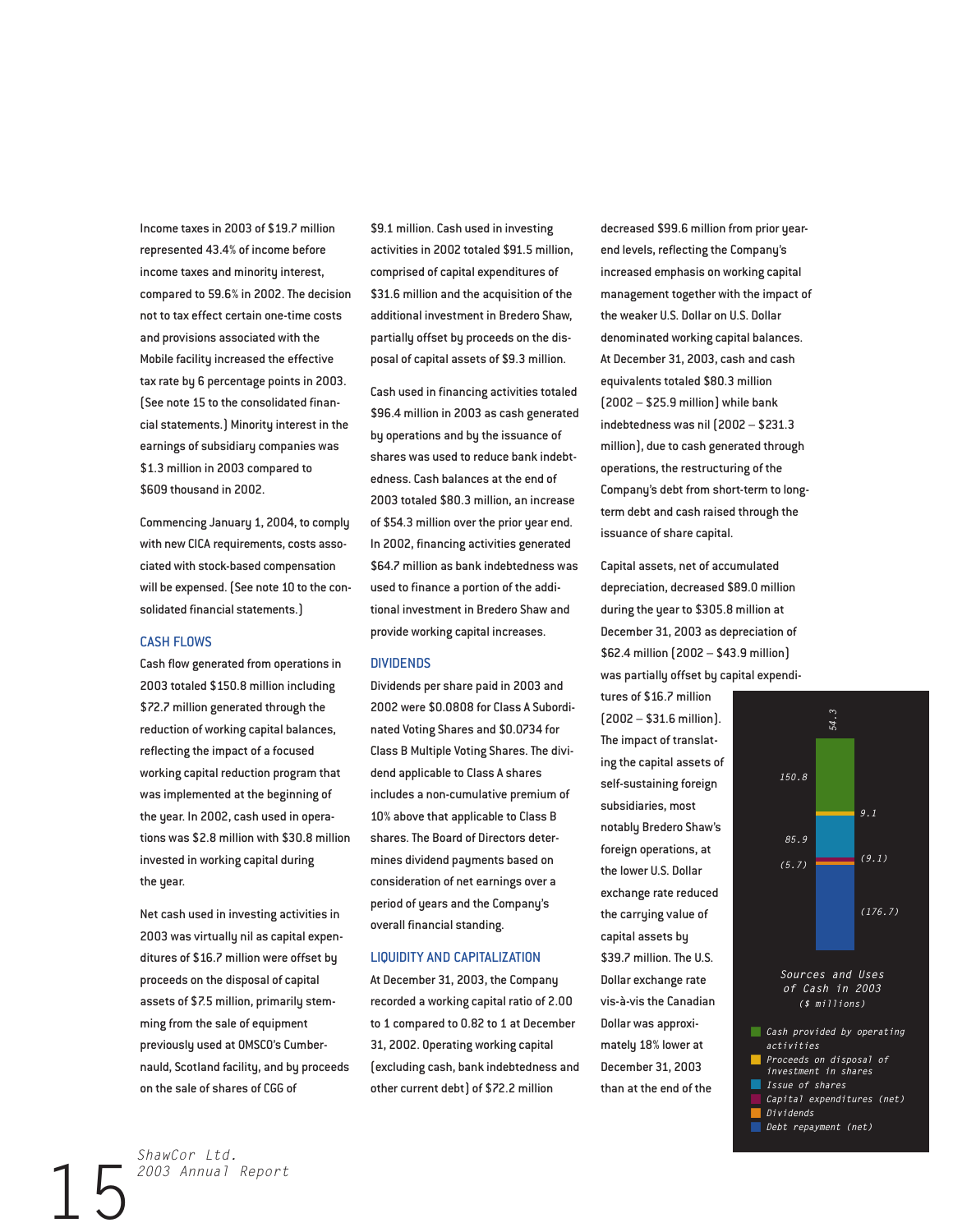previous year. Goodwill at December 31, 2003 of \$186.0 million decreased \$26.1 million during the year, again due to the weaker U.S. Dollar. The majority of the Company's goodwill is related to Bredero Shaw and is denominated in U.S. Dollars.

The investment in an associated company decreased \$2.7 million during the year to \$4.0 million, resulting from the translation impact of the lower U.S. Dollar exchange rate and dividends received in the year in excess of the current year earnings of the associated company. The \$16.0 million increase in other assets during the year included deferred financing costs of \$3.3 million and an increase in deferred project costs of \$9.5 million, primarily related to mobilization of the Farsund, Norway plant for the Langeled/Ormen Lange project. These project costs will be amortized over the life of the project to which they relate, on the basis of revenue. ShawCor's investment in CGG decreased by \$5.1 million due to the sale of shares during the year. Future income taxes of \$8.3 million represent tax losses which carry forward and may be used to reduce income taxes in future years, however, not until after 2004. The deferred financing costs relate to expenses incurred in restructuring the Company's debt and will be amortized over the term of the underlying agreements.

As 2003 began, virtually all of the Company's debt was short-term, uncommitted bank debt. Strong cash flow generation from operations, a successful restructuring of the debt and a treasury

share issue resulted in a much improved balance sheet at the end of the year.

On June 30, 2003, the Company finalized the sale, through a private placement to institutional investors, of US\$75 million of Senior Notes. The Senior Notes bear interest at 5.11% per annum and are repayable in equal installments on June 30, 2009, 2010 and 2011. Also on June 30, 2003, the Company announced a new US\$165 million Unsecured Bank Credit Facility with a consortium of six North American banks. The net proceeds from the Senior Notes and the Bank Credit Facility were used to repay short-term bank indebtedness as well as to repay the US\$25 million Promissory Note issued as part of the acquisition of the additional investment in Bredero Shaw on October 1, 2002. The Company designated US\$25 million of the Bank Credit Facility and the full amount of the Senior Notes as a hedge of a portion of its net investment in Bredero Shaw's U.S. Dollar based operations. Foreign exchange gains and losses stemming from the translation of this debt are included in the cumulative translation account contained in the shareholders' equity section of the balance sheet and are not recognized in the income statement. Such gains or losses will partially offset opposing gains or losses on the translation of Bredero Shaw's U.S. Dollar based net assets. The total amount of available capacity, including borrowings, letters of credit and project guarantees, under the Company's various bank financing arrangements is US\$215.0 million of

which US\$165.5 million was unused at December 31, 2003.

Shareholder equity increased \$46.5 million during the year to \$543.7 million at December 31, 2003. Net proceeds on the completion on October 10, 2003 of an offering of 6.3 million Class A Subor-

dinate Voting Shares at \$14.30 per share increased capital stock by \$86.0 million, net of expenses. Retained earnings increased \$18.7 million to \$396.0 million as net income for the year of \$24.4 million (2002 – \$1.1 million) was partially offset by dividends paid of \$5.7 million (2002 – \$5.1 million). The cumulative translation account decreased \$58.6 million during 2003 to



a negative balance of \$61.9 million at December 31, 2003. This reflected the impact of a strengthened Canadian Dollar at December 31, 2003 compared to the U.S. Dollar, U.K. Pound and the Euro at the same date last year, on the translation of the net assets of the Company's self-sustaining foreign operations. Partially offsetting this movement were the gains on the translation of that portion of the U.S. Dollar denominated debt that has been designated as a hedge of the Company's investment in Bredero Shaw's U.S. Dollar based operations.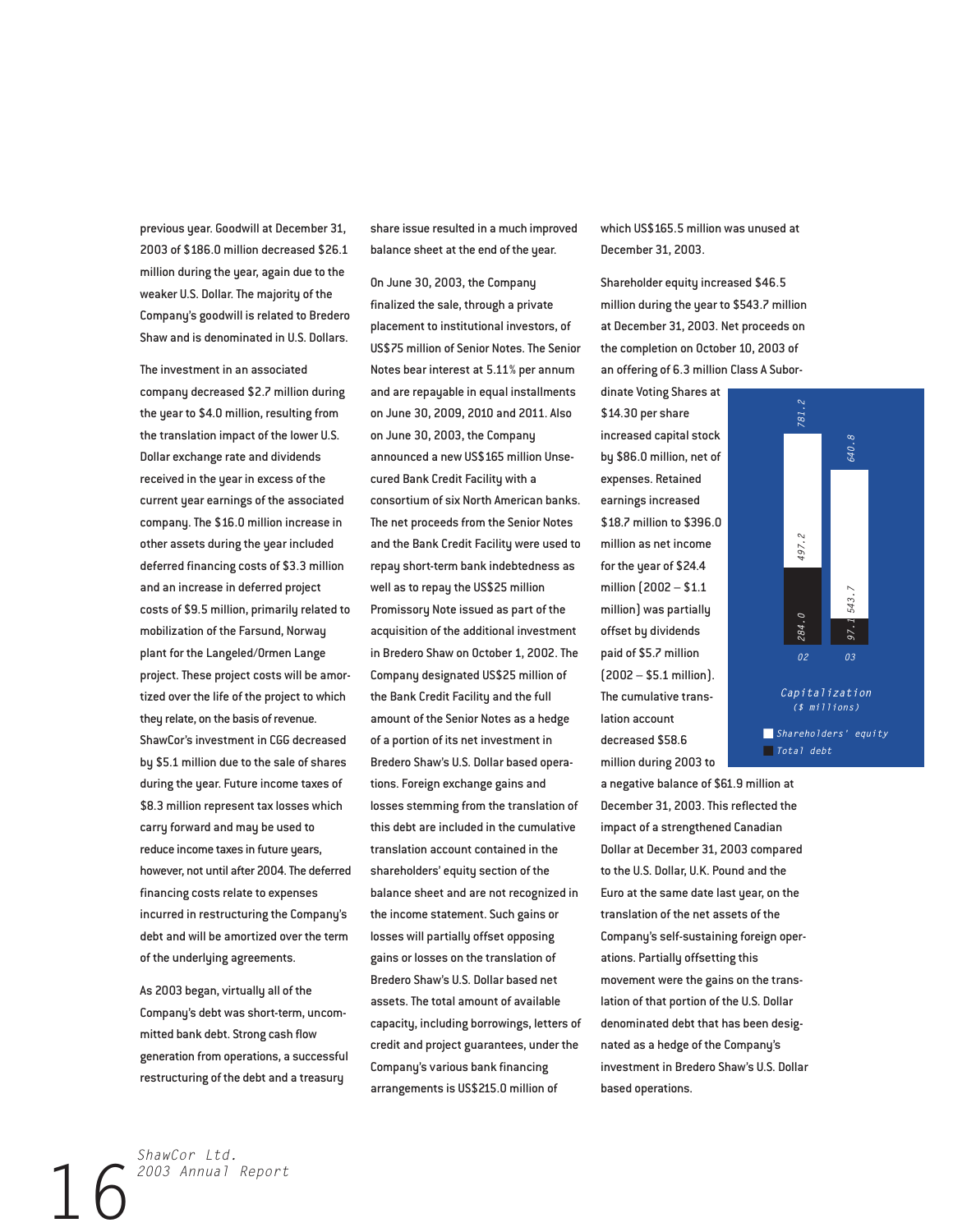#### RISKS AND UNCERTAINTIES

Operating in an international environment, servicing predominantly the oil and gas industry, ShawCor faces a number of business risks and uncertainties that could materially adversely affect the Company's projections, business, results of operations and financial condition.

#### **Markets**

The Company's business is materially dependent on the level of North American and international drilling and pipeline construction activities which in turn depend on the growth in demand for oil and natural gas and the availability of new supplies to meet this increased demand. Reductions in activity levels in either of these industries would reduce demand for the Company's products and services.

#### **Availability of Raw Materials**

The Company purchases a broad range of materials and components throughout the world in connection with its manufacturing activities. Major items include polyolefin and other polymeric resins, iron ore, cement, adhesives, sealants, copper and other non-ferrous wire, steel bar and tubular stock. The ability of suppliers to meet performance and quality specifications and delivery schedules is important to the maintenance of customer satisfaction but the Company is not dependent on any single source of supply. While the materials required for its manufacturing operations have generally been readily available, cyclical swings in supply and demand can produce short-term shortages and/or price spikes. Recent tightening in supplies of certain materials is causing higher prices for these commodities.

#### **Economic Activity**

Demand for oil and natural gas, and thus demand for the Company's products and services, is influenced by numerous factors, including the North American and worldwide economies as well as the activities of the Organization of Petroleum Exporting Countries ("OPEC"). Economic declines impact demand for natural gas and result in a softening in gas prices and projected natural gas drilling activity. In addition, if actions by OPEC and other oil producers to increase production of oil adversely affect world oil prices, additional declines in rig counts could result.

#### **Political Risk**

The Company's operations in certain international locations, including West Africa, Indonesia, Malaysia and the Middle East, are subject to various political and economic conditions existing in those countries that could disrupt operations. These risks include currency fluctuations and devaluations, currency restrictions and limitations on repatriation of profits and political instability.

Changes in Canadian, U.S., European or other country trade rules and/or regulations could adversely affect the Company's business. The Company's foreign operations may suffer disruptions and may incur losses that will not be covered by insurance. Such disruptions could include the Company's

inability to timely and cost effectively ship products, its inability to situate subcontractors and employees in various countries or regions and evacuations, or similar disruptions.

#### **Liability Claims**

From time to time, the Company is a party to litigation and legal proceedings that it considers to be a part of the ordinary course of business. Although none of the litigation or legal proceedings in which the Company is currently involved could reasonably be expected to have a material adverse effect on the Company's business, results of operations, or financial condition, the Company could, however, become involved in material legal proceedings in the future.

#### **Environmental Risk**

The Company's operations are regulated under a number of federal, provincial, state, local and foreign environmental laws and regulations, which govern, among other things, the discharge of hazardous materials into the air and water as well as the handling, storage and disposal of hazardous materials. Compliance with these environmental laws is a major consideration in the manufacturing of the Company's products as the Company uses and generates hazardous substances and wastes in its manufacturing operations. The Company may be subject to material financial liability for any investigation and clean-up of such hazardous materials. In addition, many of the Company's current and former properties are or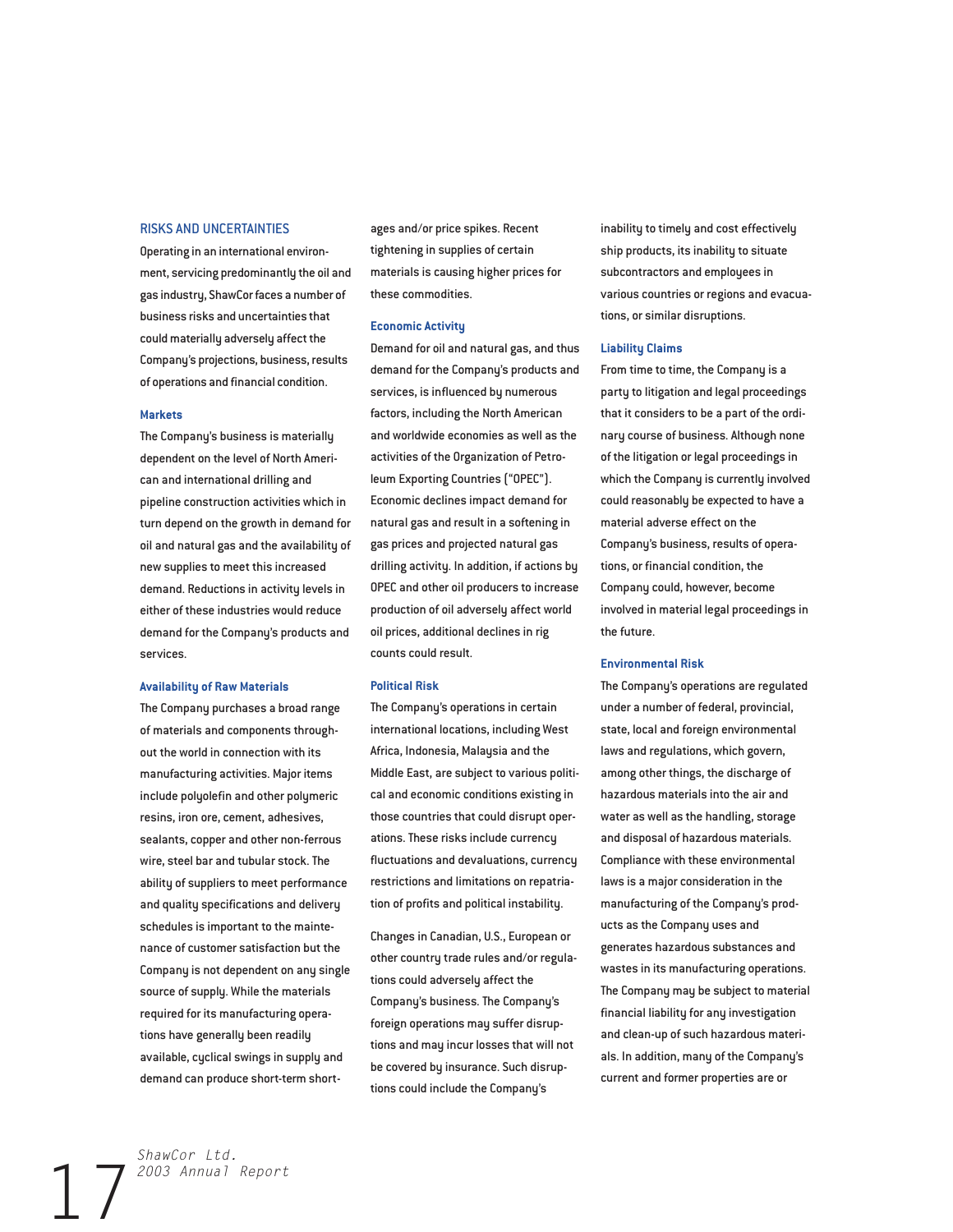have been used for industrial purposes. Some of Bredero Shaw's subsidiaries' pipecoating assets were purchased from parties which utilized asbestos encapsulated felt or unencapsulated asbestos as part of their pipecoating processes. Accordingly, the Company also may be subject to financial liabilities relating to the investigation and remediation of hazardous materials resulting from the action of previous owners or operators of those sites. The Company is also subject to various Canadian and U.S. federal, provincial, state, local and foreign laws and regulations relating to safety and health conditions in its facilities. Those laws and regulations may also subject the Company to material financial penalties or liabilities for any non-compliance, as well as potential business disruption if any of its facilities or a portion of any facility are required to be temporarily closed as a result of any violation of those laws and regulations.

#### **OUTLOOK**

Demand for the Company's products and services are influenced by both energy demand and energy supply. Demand for oil and gas is primarily driven by global economic activity and economic growth is expected to increase in the medium term. The economy in the United States is recovering and Western European economies are expected to strengthen somewhat after several years of stagnation, albeit at a slower rate than that in North America. Activity in India, China

and other Asian economies is expected to accelerate.

Oil and gas supply is decreasing due to rising decline rates in most major producing basins together with OPEC production cuts, in the case of oil. These indicators bode well for the Company as the demand and supply situation is expected to drive drilling activity as new production is brought on-line and new pipeline line projects will be required to transport this increased production to market.

The equity offering and restructuring of debt from short to long-term, which was completed during the year, has improved the Company's financial strength. This favourably positions the Company to bid on large pipecoating projects, pursue acquisition opportunities as they arise and otherwise finance the growth of the Company.

On December 16, 2003, the Company announced the signing of contracts for coating of the Langeled Transportation System and the Ormen Lange Field Project. These contracts have a total value of approximately US\$235 million and pipecoating is expected to commence in mid-2004. The Company's plant in Farsund, Norway is currently being reactivated for this project. These contracts, together with other projects in Asia and West Africa, have resulted in the Company entering 2004 with a stronger backlog position.

Business activity is expected to improve steadily throughout the year as large pipeline projects get underway, as increasing economic activity translates into improved business conditions in the petrochemical and industrial segment, and as the exploration and production segment benefits from increased drilling activity.

This document contains forward-looking statements, which are subject to certain risks and uncertainties that could cause actual results to differ materially from those reflected in such statements.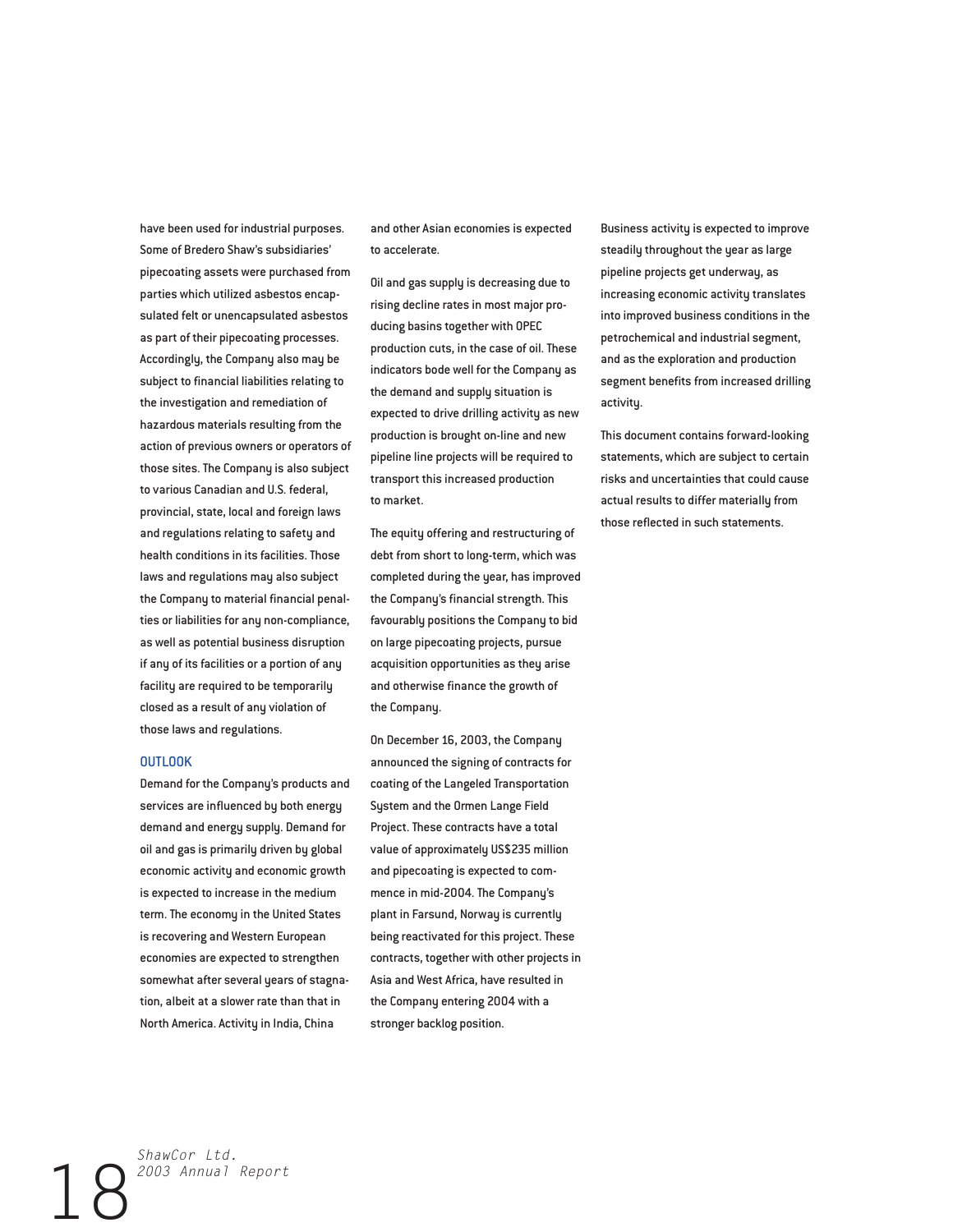The accompanying consolidated financial statements of ShawCor Ltd. included in this Annual Report are the responsibility of management and have been approved by the Board of Directors.

The financial statements have been prepared by management in accordance with Canadian generally accepted accounting principles. When alternative accounting methods exist, management has selected those it deems to be most appropriate in the circumstances. The financial statements include estimates based on the experience and judgement of management in order to ensure that the financial statements are presented fairly, in all material respects. Financial information presented elsewhere in the Annual Report is consistent with that in the financial statements.

The management of the Company and its subsidiaries developed and continues to maintain systems of internal accounting controls and management practices designed to provide reasonable assurance that the financial information is relevant, reliable and accurate and that the Company's assets are appropriately accounted for and adequately safeguarded.

The Board of Directors exercises its responsibilities for ensuring that management fulfils its responsibilities for financial reporting and internal control with the assistance of its Audit Committee.

The Audit Committee is appointed by the Board and all of its members are Directors who are not officers or employees of ShawCor Ltd. or any of its subsidiaries. The Committee meets periodically to review quarterly financial reports and to discuss internal controls over the financial reporting process, auditing matters and financial reporting issues. The Committee reviews the Company's annual consolidated financial statements and recommends their approval to the Board of Directors.

These financial statements have been audited by Ernst & Young LLP, the external auditor, on behalf of the shareholders. Ernst & Young LLP has full and free access to the Audit Committee.

February 28, 2004

Geoffney Highard

Geoffrey F. Hyland President and Chief Executive Officer

Alan R. Thomas Vice-President, Finance and Chief Financial Officer

# Auditor's Report

#### TO THE SHAREHOLDERS OF SHAWCOR LTD.

We have audited the consolidated balance sheets of ShawCor Ltd. as at December 31, 2003 and 2002 and the consolidated statements of income, retained earnings and cash flow for the years then ended. These financial statements are the responsibility of the Company's management. Our responsibility is to express an opinion on these financial statements based on our audits.

We conducted our audits in accordance with Canadian generally accepted auditing standards. These standards require that we plan and perform an audit to obtain reasonable assurance whether the financial statements are free of material misstatement. An audit includes examining, on a test basis, evidence supporting the amounts and disclosures in the financial statements. An audit also includes assessing the accounting

principles used and significant estimates made by management, as well as evaluating the overall financial statement presentation.

In our opinion, these consolidated financial statements present fairly, in all material respects, the financial position of the Company as at December 31, 2003 and 2002 and the results of its operations and its cash flow for the years then ended in accordance with Canadian generally accepted accounting principles.

Ernst + Young UP

Chartered Accountants

Toronto, Canada February 13, 2004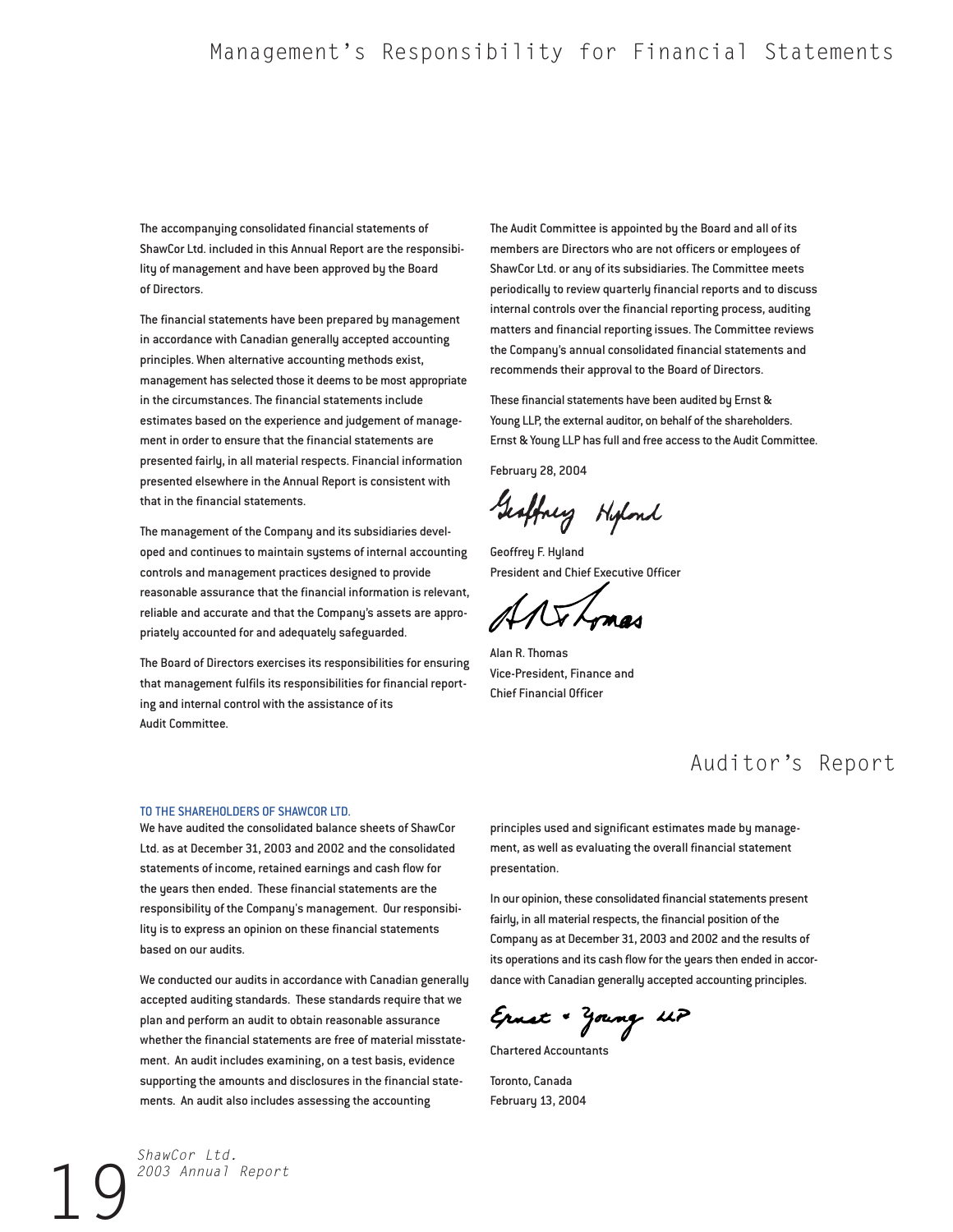| December 31 (In thousands of Canadian Dollars)           | 2003         | 2002         |
|----------------------------------------------------------|--------------|--------------|
| <b>ASSETS</b>                                            |              |              |
| <b>Current assets</b>                                    |              |              |
| Cash and cash equivalents                                | 80,260<br>\$ | \$<br>25,945 |
| Accounts receivable                                      | 151,735      | 223,101      |
| Inventories (note 3)                                     | 63,912       | 90,345       |
| Prepaid expenses                                         | 8,356        | 19,394       |
| Future income taxes (note 15)                            | 348          | 4,280        |
|                                                          | 304,611      | 363,065      |
| Capital assets, net of accumulated depreciation (note 4) | 305,753      | 394,780      |
| Goodwill                                                 | 185,965      | 212,094      |
| Investment in associated company                         | 4,017        | 6,709        |
| Other assets (note 5)                                    | 25,271       | 9,252        |
|                                                          | \$825,617    | \$985,900    |
| <b>LIABILITIES</b>                                       |              |              |
| <b>Current liabilities</b>                               |              |              |
| Bank indebtedness (note 7)                               | \$           | \$231,298    |
| Accounts payable and accrued liabilities                 | 134,885      | 160,725      |
| Taxes payable                                            | 17,306       | 4,625        |
| Note payable (note 2)                                    |              | 39,698       |
| Current portion of long-term debt (note 7)               |              | 6,330        |
|                                                          | 152,191      | 442,676      |
| Long-term debt (note 7)                                  | 97,095       | 6,739        |
| Future income taxes (note 15)                            | 28,818       | 35,986       |
| Non-controlling interest in subsidiaries                 | 3,843        | 3,293        |
|                                                          | 281,947      | 488,694      |
| SHAREHOLDERS' EQUITY                                     |              |              |
| Capital stock (notes 2 and 8)                            | 206,511      | 120,501      |
| Contributed surplus (note 10)                            | 3,027        | 2,667        |
| <b>Retained earnings</b>                                 | 396,037      | 377,387      |
| Cumulative translation account (note 12)                 | [61, 905]    | (3, 349)     |
|                                                          | 543,670      | 497,206      |
|                                                          | \$825,617    | \$985,900    |

See accompanying notes.

On behalf of the Board

Geoffney Hyland Jes

Director Director

Cestichtown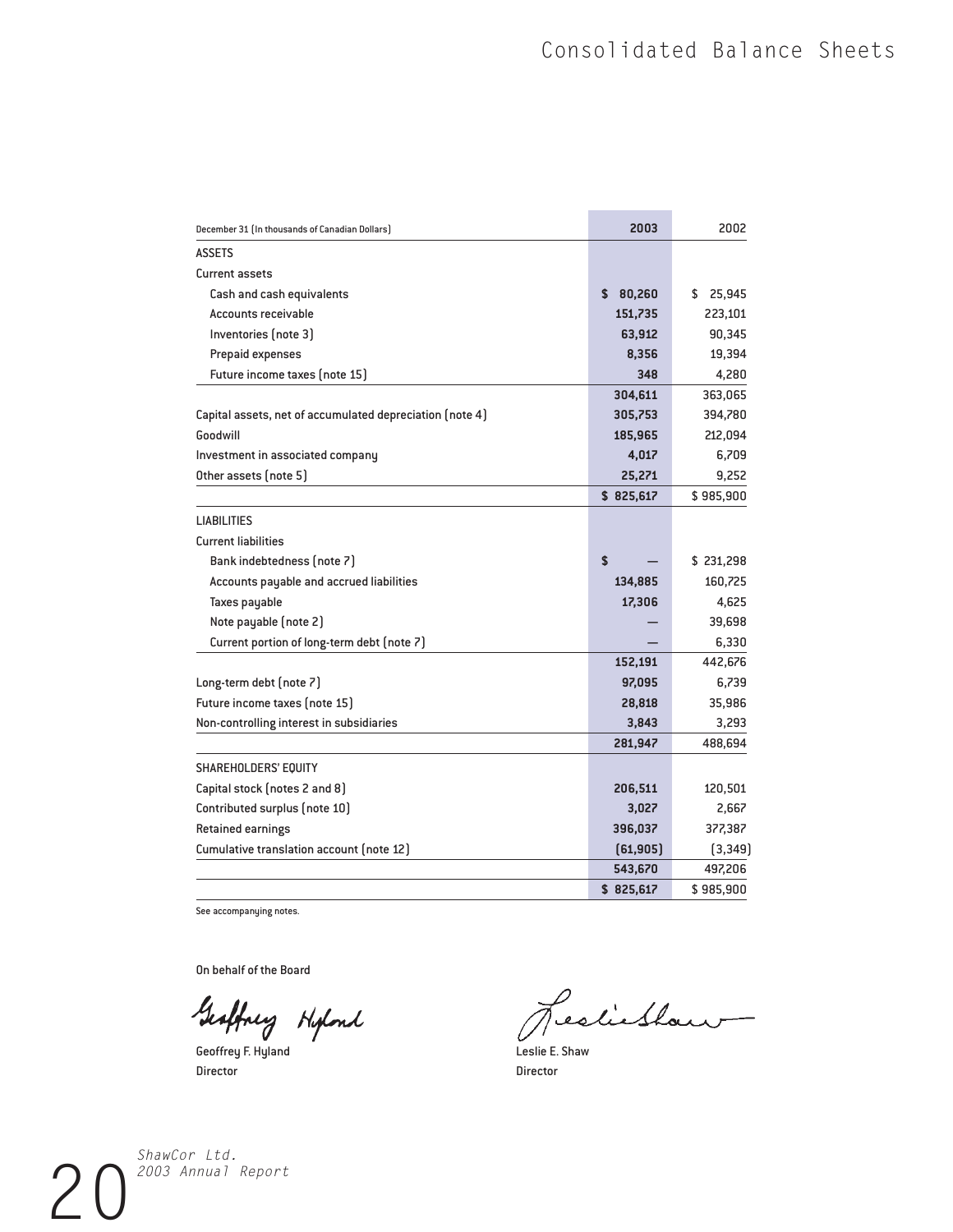a.

| Years ended December 31 [In thousands of Canadian Dollars, except per share information] |    | 2003      | 2002        |
|------------------------------------------------------------------------------------------|----|-----------|-------------|
| Revenue                                                                                  |    | \$824,397 | \$698,982   |
| Operating expenses                                                                       |    | 706,571   | 627,407     |
| Depreciation and amortization                                                            |    | 62,359    | 43,910      |
| Research and development                                                                 |    | 7,248     | 4,958       |
|                                                                                          |    | 776,178   | 676,275     |
| Income from operations                                                                   |    | 48,219    | 22,707      |
| Provision for asset impairment (note 5)                                                  |    |           | (17,000)    |
| Other expense (note 14)                                                                  |    | [2,939]   | (1, 391)    |
| Income before income taxes and non-controlling interest                                  |    | 45,280    | 4,316       |
| $income$ taxes $[note 15]$                                                               |    | 19,666    | 2,573       |
| Income before non-controlling interest                                                   |    | 25,614    | 1,743       |
| Non-controlling interest                                                                 |    | [1,263]   | (609)       |
| Net income for the year                                                                  | \$ | 24,351    | \$<br>1,134 |
|                                                                                          |    |           |             |
| Earnings per share, Class A and Class B - Basic                                          | \$ | 0.35      | \$<br>0.02  |
|                                                                                          |    |           |             |
| Earnings per share, Class A and Class B - Diluted                                        | S  | 0.34      | \$<br>0.02  |

# Consolidated Statements of Retained Earnings

| Years ended December 31 (In thousands of Canadian Dollars) | 2003      | 2002      |
|------------------------------------------------------------|-----------|-----------|
| Balance at beginning of year                               | \$377,387 | \$381,380 |
| Net income for the year                                    | 24,351    | 1,134     |
|                                                            | 401,738   | 382,514   |
| Dividends paid                                             | 5.701     | 5,127     |
| Balance at end of year                                     | \$396,037 | \$377,387 |

See accompanying notes.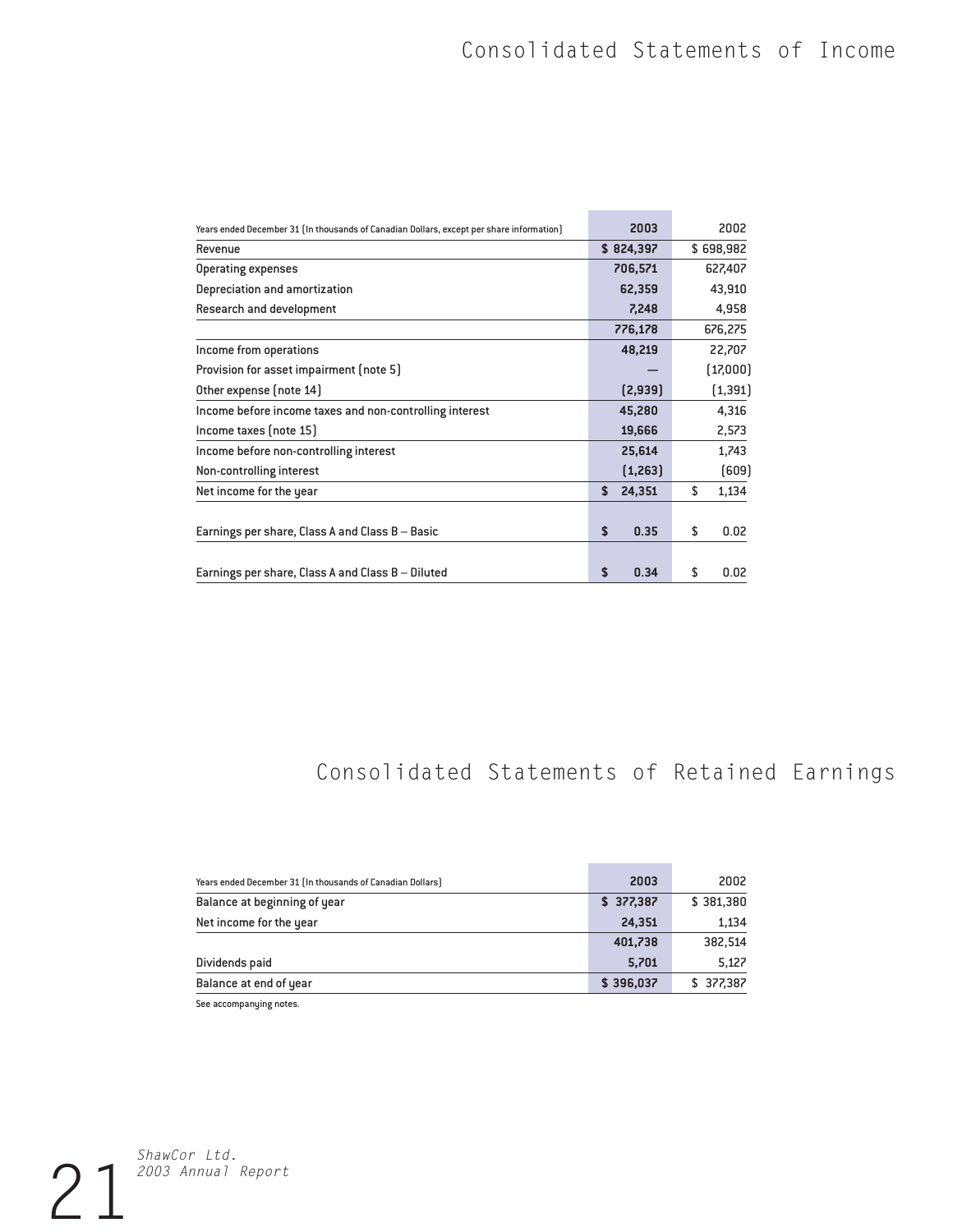| Years ended December 31 (In thousands of Canadian Dollars)     | 2003         | 2002          |
|----------------------------------------------------------------|--------------|---------------|
| <b>OPERATING ACTIVITIES</b>                                    |              |               |
| Net income for the year                                        | 24,351<br>\$ | S<br>1.134    |
|                                                                |              |               |
| Items not requiring an outlay of cash:                         | 62,359       | 43,910        |
| Depreciation and amortization                                  |              |               |
| <b>Future income taxes</b>                                     | [11,573]     | (17,838)      |
| Non-controlling interest in earnings of subsidiaries           | 1,263        | 609           |
| Share of earnings of associated company                        | 1.622        | 155           |
| Change in non-cash working capital and other                   | 72,732       | (30,783)      |
| Cash provided by (used in) operating activities                | 150,754      | (2, 813)      |
| <b>INVESTING ACTIVITIES</b>                                    |              |               |
| Additions to capital assets                                    | (16, 657)    | (31, 594)     |
| Proceeds on disposal of capital assets                         | 7,542        | 9,263         |
| Proceeds on disposal of investment in shares                   | 9,086        |               |
| Acquisitions, net of cash acquired (note 2)                    |              | (69, 198)     |
| Cash used in investing activities                              | [29]         | [91, 529]     |
| <b>FINANCING ACTIVITIES</b>                                    |              |               |
| (Decrease) Increase in bank indebtedness                       | [231, 298]   | 71,891        |
| Repayment of long-term debt (note 7)                           | (78, 658)    | [1, 949]      |
| Increase in long-term debt                                     | 168,427      |               |
| Repayment of note payable                                      | (35,041)     |               |
| Dividends paid to shareholders                                 | (5,701)      | [5, 127]      |
| Dividends paid to non-controlling shareholders of subsidiaries | [45]         | [166]         |
| Issue of shares (notes 8 and 9)                                | 85,906       | $\mathcal{P}$ |
| Cash (used in) provided by financing activities                | (96, 410)    | 64,651        |
| Net increase (decrease) in cash during the year                | 54,315       | [29,691]      |
| Cash and cash equivalents at beginning of year                 | 25,945       | 55,636        |
| Cash and cash equivalents at end of year                       | \$<br>80,260 | \$<br>25,945  |

See accompanying notes.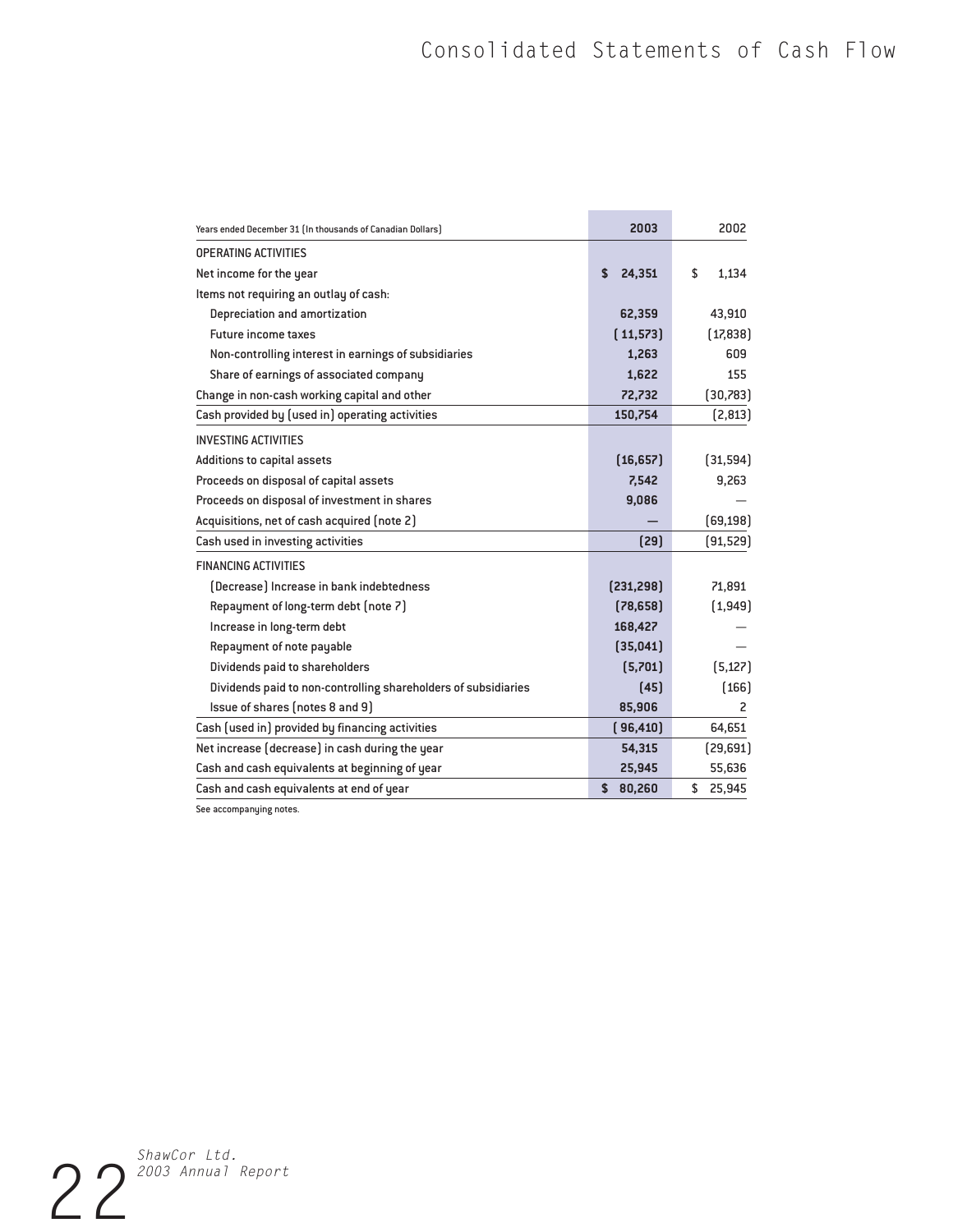(All tabular amounts are in thousands of Canadian Dollars, unless otherwise stated)

# 1. Significant Accounting Policies A) PRINCIPLES OF CONSOLIDATION

The consolidated financial statements include the accounts of ShawCor Ltd. (the "Company"), its wholly-owned subsidiaries and up to September 30, 2002, its 50% proportionate interest in the underlying assets, liabilities and activities of the Bredero Shaw incorporated joint venture. On October 1, 2002, the Company purchased the remaining 50% of Bredero Shaw and accordingly, 100% of Bredero Shaw's assets, liabilities and results of operations are included after this date (see note 2). The Bredero Shaw accounts include certain partiallyowned subsidiaries which give rise to non-controlling interest in the net assets and net results.

#### B) USE OF ESTIMATES

The preparation of the consolidated financial statements in conformity with Canadian Generally Accepted Accounting Principles ("GAAP") requires management to make estimates and assumptions that affect the amounts of assets and liabilities and disclosures of contingent assets and liabilities at the date of the financial statements and the reported amounts of revenue and expenses during the period. Actual results could differ from those estimates.

#### C) REVENUE RECOGNITION

Revenue from the sale of products is recognized as products are shipped or accepted by the customer. Pipecoating revenue is recognized as services are performed. Revenue from inspection, repair and other services provided in respect of customer-owned property is recognized as services are performed under specific contracts and other arrangements.

#### D) DEFERRED PROJECT COSTS

Costs related to the preparation of production facilities for fixed term projects are deferred and amortized on a basis to match the costs with the revenue from production on the specific projects.

#### E) FOREIGN CURRENCY TRANSLATION

Foreign operations which are financially and operationally independent are classified as self-sustaining. Foreign operations which are dependent upon other operations within the Company are classified as integrated.

Assets and liabilities of self-sustaining foreign operations are translated at year-end exchange rates. Income and expense

items are translated at average exchange rates for the year. The foreign exchange impact of these translations is included in the cumulative translation account on the consolidated balance sheets. The appropriate amounts of exchange gains and losses accumulated in the cumulative translation account are reflected in income when there is a reduction in the Company's investment in these subsidiaries as a result of capital transactions.

Monetary assets and liabilities of the Company and its integrated foreign operations denominated in foreign currencies are translated at year-end exchange rates. All other assets and liabilities, along with depreciation expense denominated in foreign currencies are translated at historical exchange rates. Income and expense items other than depreciation are translated at average exchange rates for the year. All other foreign exchange gains or losses are included in the determination of net income for the year.

#### F) CASH AND CASH EQUIVALENTS

Cash and cash equivalents consist of cash in bank and shortterm investments with original maturity dates on acquisition of 90 days or less.

#### G) DERIVATIVE FINANCIAL INSTRUMENTS

The Company manages interest rate and foreign exchange risk through the use of derivative financial instruments. Using fair value accounting, these financial instruments are generally marked to market and the unrealized gains and losses are recognized in income in the period. The notional amounts of derivatives are not recognized in the consolidated financial statements. Short-term movements on financial instruments acquired as a hedge of a specific foreign currency purchase obligation or revenue source are deferred and matched with the specific transaction.

#### H) INVENTORIES

Inventories are valued at the lower of cost and net realizable value for finished goods and work in progress and replacement cost for raw materials. The first-in, first-out basis is used to calculate lower of cost except in most pipeline businesses the average cost basis is employed.

#### I) CAPITAL ASSETS

Capital assets are recorded at cost and, other than projectrelated facilities and equipment, are depreciated over their useful lives commencing when the asset is available for use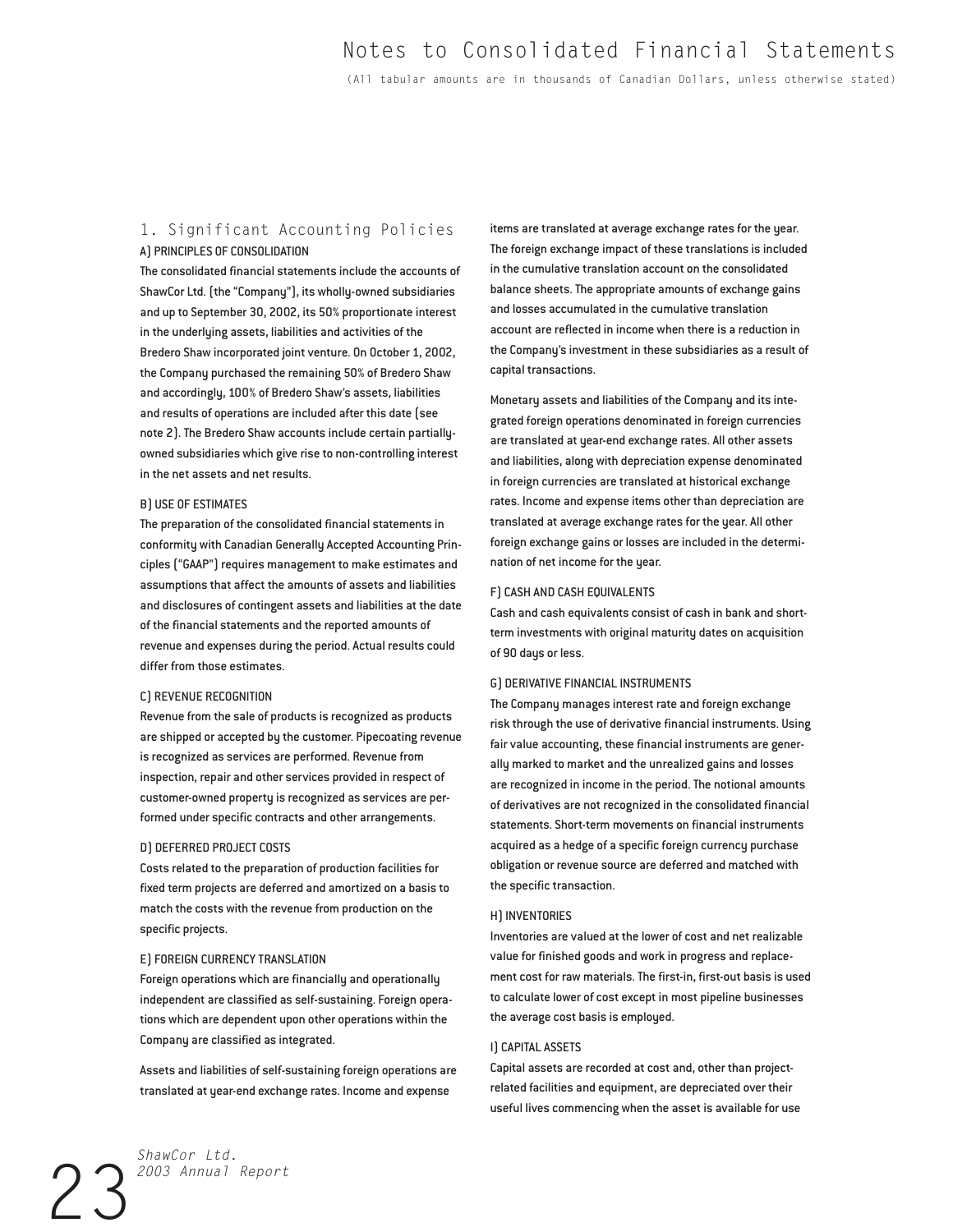on a straight-line basis at annual rates of 4% to 10% on buildings, 10% to 20% on machinery and equipment and 33% to 50% for computer equipment. Project-related facilities are depreciated over the initial estimated project life, generally no longer than seven years.

#### J) GOODWILL

Goodwill represents the excess of the purchase price of the Company's interest in the subsidiary entities over the fair value of the underlying net identifiable tangible and intangible assets arising on acquisitions. No amortization is recorded for years ended after December 31, 2001. The Company determines, at least once annually, whether the fair value of each reporting unit to which goodwill has been attributed is less than the carrying value of the reporting unit's net assets including goodwill, thus indicating impairment. Any impairment is then recorded as a separate charge against earnings. During 2003, the Company assessed the fair value of reporting units to which the underlying goodwill is attributable and determined that no charge for impairment of goodwill is required for the year ended December 31, 2003.

#### K) STOCK OPTION PLANS

The Company has four stock option plans, which are described in note 9. The Company's 1989 employee market growth stock option plan (the "1989 Plan") meets the definition of stock appreciation rights that call for settlement by the issuance of equity instruments. Effective January 1, 2002, the Company recognizes compensation costs for awards granted under the 1989 Plan over the vesting period and measures compensation cost based on the fair value of the award on the date of grant. Subsequent to January 1, 2002, no new awards will be granted under the 1989 Plan.

The Company does not recognize compensation costs for its other employee stock option plans. Consideration paid on the exercise of stock options is credited to share capital. Pro forma disclosure of net income and earnings per share is provided in note 10 as if compensation cost for awards granted under these plans had been recognized using the fair value method.

#### L) OPERATING LEASES

Payments for operating leases are charged to income in the year they are incurred.

#### M) INVESTMENTS

The Company accounts for investments in which it has significant influence using the equity basis. Other investments are recorded at cost less write-downs to reflect other than temporary impairment.

#### N) EARNINGS PER SHARE

Basic earnings per share are calculated using the weighted average number of shares outstanding during the year.

Diluted earnings per share are calculated using the treasury stock method for determining the dilutive effect of outstanding options. Under this method the exercise of options is assumed at the beginning of the year (or at the time of issuance, if later) and shares are assumed issued. The proceeds from the exercise are assumed to be used to purchase common shares at the average market price during the period and the incremental number of shares (the difference between the number of shares assumed issued and assumed purchased) is included in the denominator of the diluted earnings per share computation.

#### O) COMPARATIVE FIGURES

Comparative figures have been reclassified where necessary to correspond with the current year's presentation.

Effective October 1, 2002, the Company acquired the remaining 50% of the Bredero Shaw joint venture from the Halliburton Company therefore comparative income and cash flow figures represent only 50% of Bredero Shaw's results of operations for the first nine months of 2002.

### 2. Acquisitions

Effective October 1, 2002, the Company acquired the remaining 50% of the Bredero Shaw joint venture from the Halliburton Company. Bredero Shaw, with its worldwide operations, is a preeminent supplier in the pipecoating industry.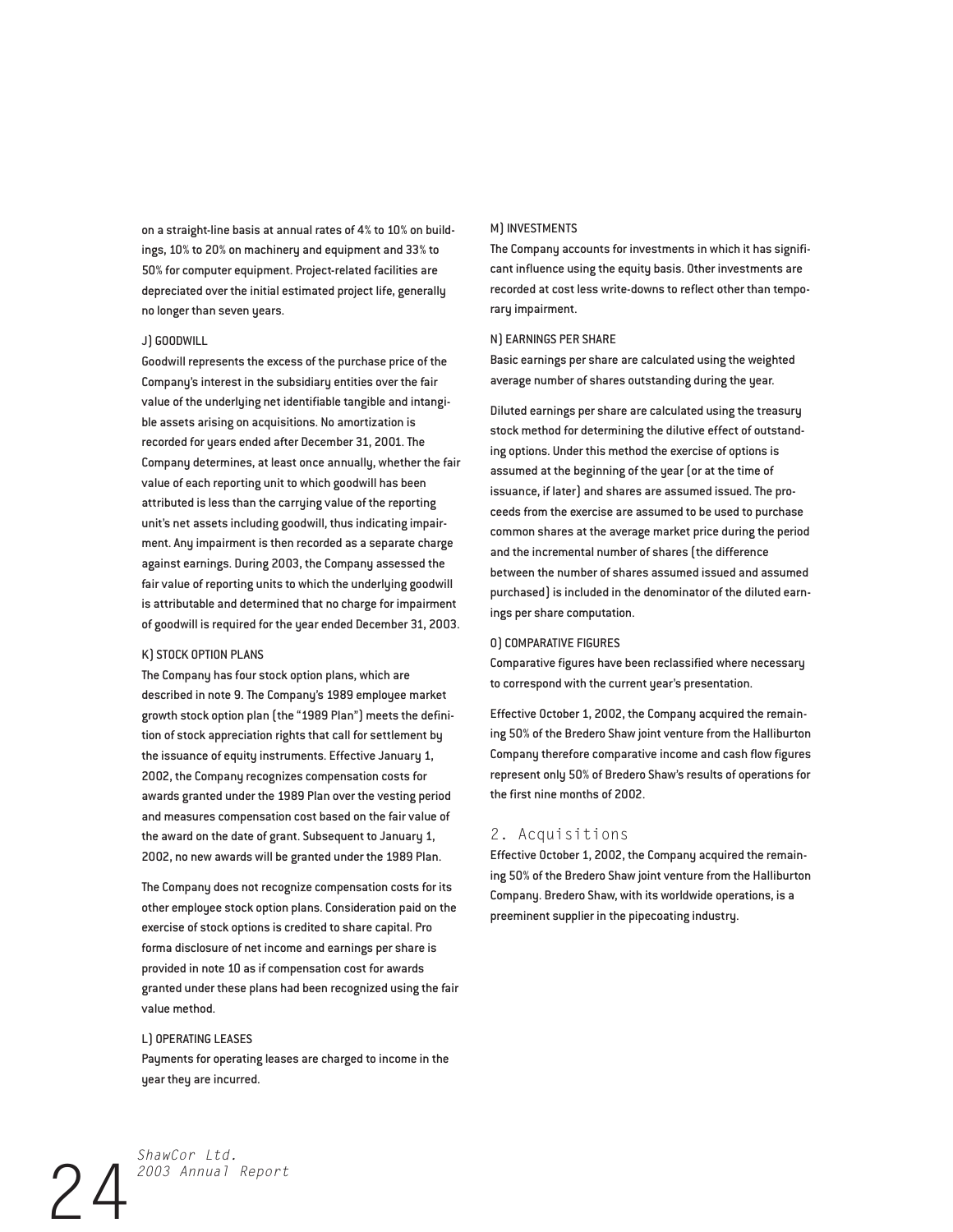Details of this acquisition are as follows:

| Details of this acquisition are as follows:        |   |            |
|----------------------------------------------------|---|------------|
| [in thousands]                                     |   |            |
| Net assets acquired at estimated assigned values:  |   |            |
| Capital assets                                     |   | \$186,754  |
| Goodwill                                           |   | 129,004    |
| Other assets and liabilities                       |   | (19, 133)  |
| Debt acquired                                      |   | (75,600)   |
|                                                    |   | \$221,025  |
| Consideration given:                               |   |            |
| Cash, net of cash acquired                         | S | 69,198     |
| Promissory note (US\$25 million, 2.5% interest     |   |            |
| per annum, maturing September 2003) <sup>(1)</sup> |   | 39.443     |
| Capital stock [7,723,996 class A shares]           |   | 112,384    |
|                                                    |   | \$ 221,025 |

(1) The promissory note was redeemed for cash on May 8, 2003.

## 3. Inventories

| (in thousands)             | 2003   |    | 2002   |
|----------------------------|--------|----|--------|
| Raw materials and supplies | 47.632 | -S | 71,691 |
| Work in progress           | 6.013  |    | 6,205  |
| Finished goods             | 10,267 |    | 12.449 |
|                            | 63.912 |    | 90.345 |

# 4. Capital Assets

| (in thousands)                  | 2003        | 2002         |
|---------------------------------|-------------|--------------|
| Cost                            |             |              |
| Land and land improvements      | 56.686<br>S | \$<br>62,921 |
| <b>Buildings</b>                | 105.524     | 114,891      |
| Machinery and equipment         | 485,958     | 558,930      |
| Capital projects in progress    | 3.474       | 2,721        |
|                                 | 651,642     | 739,463      |
| <b>Accumulated depreciation</b> |             |              |
| Land improvements               | 22,468      | 19,850       |
| <b>Buildings</b>                | 52.294      | 49.978       |
| Machinery and equipment         | 271,127     | 274.855      |
|                                 | 345.889     | 344.683      |
|                                 | \$305,753   | \$394,780    |

# 5. Other Assets

| (in thousands)                |   | 2003   |   | 2002  |
|-------------------------------|---|--------|---|-------|
| Long-term investment          | S | 2,018  | S | 7,100 |
| Deferred project costs        |   | 11,618 |   | 2,152 |
| Deferred financing costs      |   | 3,298  |   |       |
| Future income taxes (note 15) |   | 8,337  |   |       |
|                               |   | 25.271 |   | 9.252 |

Long-term investment comprises publicly traded securities with a quoted market value of \$4.8 million at December 31, 2003. In 2002, a charge to earnings was recorded to recognize a significant decline in the estimated fair market value of the long-term investment. Deferred financing costs are amortized over the terms of the long-term debt.

### 6. Derivative Financial Instruments

Foreign exchange options and forward exchange contracts are used to hedge foreign exchange exposures related to commercial activities. They are not used by the Company for speculative purposes. At December 31, 2003, the Company had notional amounts of \$10.8 million (2002 – \$17.4 million) of forward contracts outstanding. The amounts are used to express the volume of the transactions and do not represent exposure to loss. The difference between the carrying values and fair values of each of these contracts was not significant and was charged to earnings in the current year except for \$6.5 million of the above amount which is hedged against a specific U.S. Dollar sales project in Canada.

# 7. Bank Indebtedness and Long-Term Debt

On June 27, 2003, the Company entered into an agreement for the issue and sale, at par, on a private placement basis to institutional investors, US\$75.0 million of 5.11% Senior Notes due June 30, 2011. Interest is payable quarterly and fixed repayment amounts of US\$25.0 million are due on June 30, 2009, 2010 and 2011. The notes are unsecured and rank pari passu with the bank credit facility and all other present and future unsecured indebtedness and trade obligations of the Company.

On June 27, 2003, the Company also entered into an agreement with a group of six North American Banks for a 3-Year Unsecured Committed Bank Credit Facility to a maximum of US\$190.0 million. Various interest options are available to the Company under this credit facility.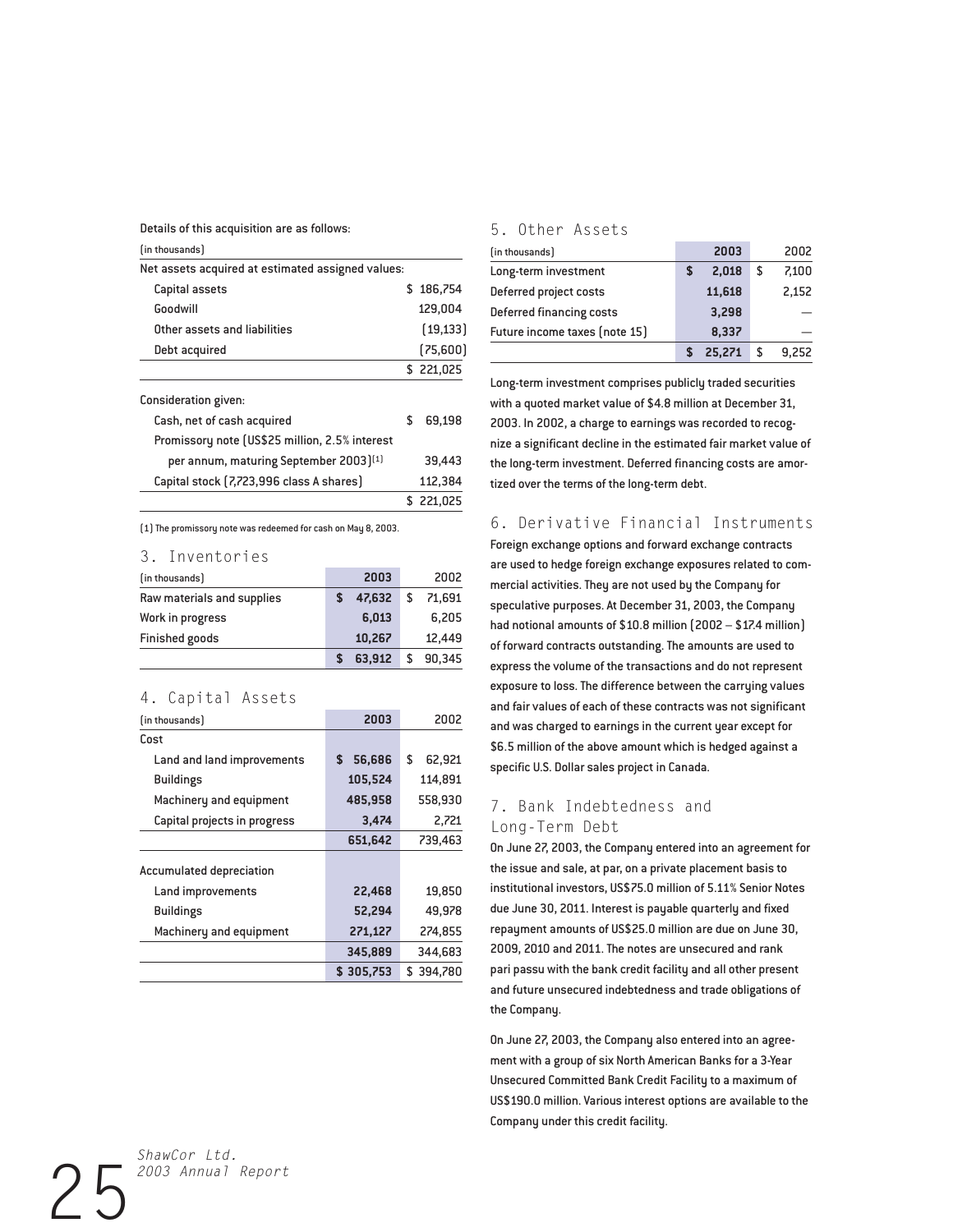Both of these facilities were funded on July 3, 2003 and the proceeds used to repay existing short-term debt.

a) The Company had long-term debt consisting of the following:

| (in thousands of Canadian Dollars) | 2003         | 2002        |
|------------------------------------|--------------|-------------|
| 5.11% Senior Notes due on June     |              |             |
| 30, 2009, 2010 and 2011            |              |             |
| [US\$75.0 million]                 | \$<br>97.095 | \$          |
| Committed bank credit facility     |              |             |
| due June 27, 2006                  |              |             |
| Other loans payable bearing        |              |             |
| interest at rates between 7.5%     |              |             |
| and 11.6% per annum, re-paid       |              |             |
| July 3, 2003                       |              |             |
| $[2002 - N0K 41.5 million]$        |              | 9,267       |
| Non-interest bearing obligation,   |              |             |
| due December 31, 2003              |              |             |
| [2002 – Euro 2.3 million]          |              | 3,802       |
|                                    | 97,095       | 13,069      |
| Less current portion               |              | 6,330       |
|                                    | \$<br>97,095 | \$<br>6,739 |

b) Long-term debt repayments during each of the next five years at current rates of exchange are as follows:

(in thousands of Canadian Dollars)

|            | \$<br>97,095 |
|------------|--------------|
| Thereafter | 97,095       |
| 2008       |              |
| 2007       |              |
| 2006       |              |
| 2005       |              |
| 2004       | \$           |

c) As at December 31, 2003, the Company had unused operating lines of credit of \$214.2 million, net of \$56.7 million for various types of standby letters of credit outstanding for performance and bid bonds.

d) The Company has undertaken to maintain certain covenants in respect of the previously described US\$75.0 million of 5.11% Senior Notes and 3-Year Unsecured Committed Bank Credit Facility. The Company was in compliance with these covenants at December 31, 2003.

# 8. Capital Stock

As at December 31, the following shares were outstanding:

| (in thousands except share information) |            | 2003        |              |             | 2002        |             |
|-----------------------------------------|------------|-------------|--------------|-------------|-------------|-------------|
|                                         | Class A    | Class B     | <b>Total</b> | Class A     | Class B     | Total       |
| Number of shares:                       |            |             |              |             |             |             |
| Balance, beginning of the year          | 54,851,303 | 13,814,595  | 68,665,898   | 46,869,003  | 13,930,005  | 60,799,008  |
| <b>Issued – stock options</b>           | 10,299     |             | 10,299       | 142,894     |             | 142,894     |
| Conversions Class B to A                | 44.600     | [44,600]    |              | 115,410     | [115, 410]  |             |
| Share issuance                          | 6,300,000  |             | 6,300,000    | 7,723,996   |             | 7,723,996   |
| Balance, end of the year                | 61,206,202 | 13,769,995  | 74,976,197   | 54,851,303  | 13,814,595  | 68,665,898  |
| Stated value:                           |            |             |              |             |             |             |
| Balance, beginning of the year          | \$119,441  | 1,060<br>\$ | \$120.501    | \$<br>6,523 | \$<br>1.069 | \$<br>7.592 |
| <b>Issued – stock options</b>           |            |             |              | 2           |             | 2           |
| Conversions Class B to A                | 3          | $[3]$       |              | 9           | (9)         |             |
| Share issuance                          | 85,906     |             | 85,906       | 112,384     |             | 112,384     |
| Compensation cost on                    |            |             |              |             |             |             |
| exercised options                       | 104        |             | 104          | 523         |             | 523         |
| Balance, end of the year                | \$205,454  | 1,057<br>\$ | \$206,511    | \$119,441   | \$<br>1,060 | \$120,501   |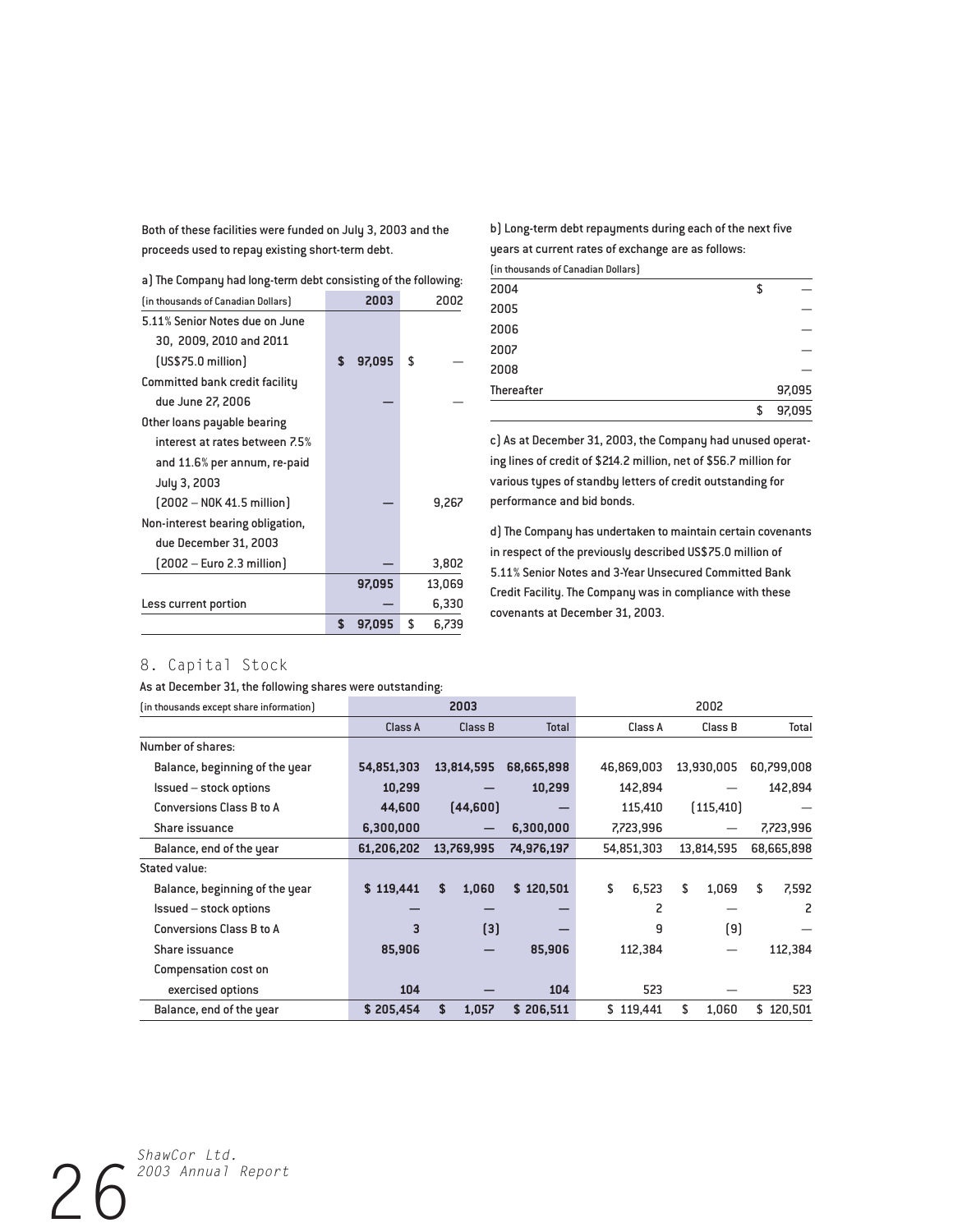Class A shares are entitled to one vote per share and receive a non-cumulative dividend premium of 10% of the dividends paid to holders of Class B shares. Class B shares are entitled to ten votes per share and are convertible at any time into Class A shares on a one-for-one basis.

On October 10, 2003, the Company completed a public offering of 6,300,000 Class A Subordinate Voting Shares at a price of \$14.30 per share, for gross proceeds of \$90,090,000 before underwriters' commissions and other costs of issue.

#### 9. Stock Option Plans

The Company has four stock option plans, initiated in 1989, 1995 and two in 2001. During the year, a fifth option plan initiated in 1997 expired.

Under the Company's 1989 employee market growth stock option plan (the "1989 Plan"), options were granted to senior management and employees to acquire from the Company, the number of Class A shares equal in value to the market growth of the shares from the grant date with respect to which the option is exercised. Options are exercisable up to a maximum of 20% of the option units, on a cumulative basis, per year, commencing one year after the date of grant. The number of shares to be issued under any option shall not exceed 75% of the number of units with respect to which the option is exercised. Subsequent to January 1, 2002, no additional options will be granted under this plan.

Under the Company's 1995 director stock option plan (the "1995 Plan"), options to purchase Class A shares were granted at a price being the fair market value at the date of the grant. The maximum number of Class A Subordinate Voting Shares which could be purchased by a director pursuant to

any single grant of option was equal to the lesser of 9,000 Class A Subordinate Voting Shares and a number equal to twice the number of Class A Subordinate Voting Shares and Class B Multiple Voting Shares owned by the eligible director as at the date of the grant. No additional options will be granted under the 1995 Plan which has been replaced by the 2001 Director Plan.

Under the Company's 2001 employee stock option plan (the "2001 Employee Plan"), which replaces the 1989 Employee Plan and is a traditional stock option plan, the options will have a term of ten years from the date of the grant. Exercises will be permitted on the basis of 20% of the optioned shares per year over five years, on a cumulative basis, commencing one year following the date of the grant. The grant price will equal the closing sale price of the Class A shares on the day prior to the grant.

Under the Company's 2001 director plan (the "2001 Director Plan"), options are granted on an annual basis and the maximum number of Class A Subordinate Voting Shares issued in any single grant shall be equal to the number of Class A Subordinate Voting Shares and Class B Multiple Voting Shares of the Company owned at the date of the option grant by the individual director, subject to a maximum of 8,000 Class A Subordinate Voting Shares for each of the Chairman and Vice Chair and 4,000 Class A Subordinate Voting Shares for each of the other eligible directors. The term of the options is five years and vesting is immediate upon grant. The grant price will equal the closing sale price of the Class A Subordinate Voting Shares on the day prior to the grant.

A summary of the status of the Company's stock option plans and changes during the year are presented below:

|                      |                   | 2003       |               |                       | 2002          |                       |
|----------------------|-------------------|------------|---------------|-----------------------|---------------|-----------------------|
|                      | Market            |            |               | Weighted              |               | Weighted              |
|                      | Growth            | Other      | <b>Total</b>  | Average               | Total         | Average               |
|                      | $Plan{1}$         | Plans      | <b>Shares</b> | <b>Exercise Price</b> | <b>Shares</b> | <b>Exercise Price</b> |
| Balance outstanding, |                   |            |               |                       |               |                       |
| beginning of year    | 1,226,415         | 698,800    | 1,925,215     | \$14,36               | 1,856,100     | \$13.92               |
| Granted              | $\qquad \qquad -$ | 734,950    | 734.950       | 13.25                 | 367,900       | 16.68                 |
| Exercised            | (10, 299)         | —          | [10, 299]     | 11.24                 | [142,894]     | 9.25                  |
| Forfeited/expired    | (89, 511)         | (356, 600) | [446, 111]    | 14.02                 | (155, 891)    | 9.91                  |
| Balance outstanding, |                   |            |               |                       |               |                       |
| end of year          | 1,126,605         | 1,077,150  | 2,203,755     | \$14.73               | 1,925,215     | \$14.36               |

(1) This maximum number is achieved only when the market value of the shares at the time of exercise is equal to no less than four times the value at the date of the grant.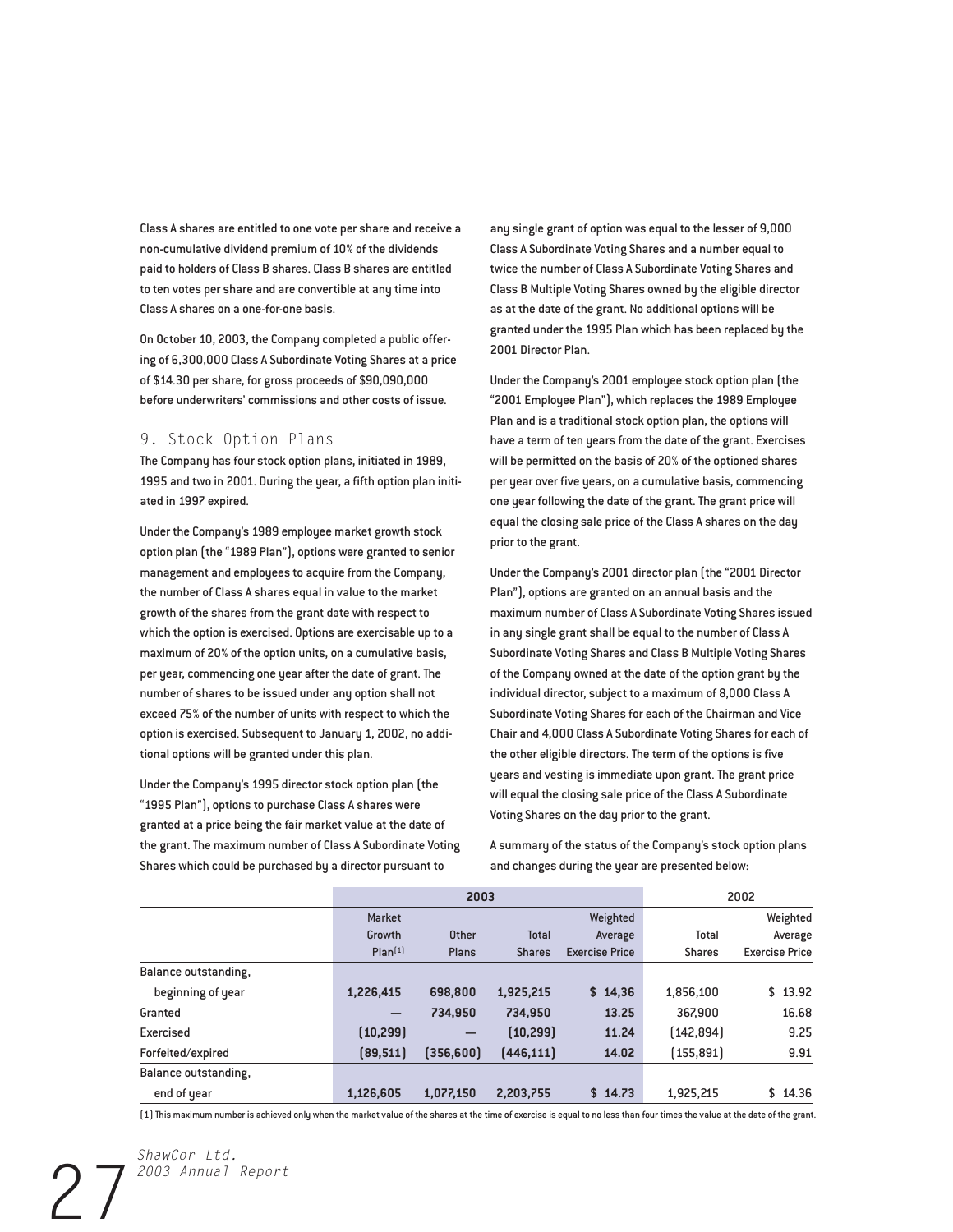|                        |                       | Options Exercisable<br><b>Options Outstanding</b> |                       |                       |                       |
|------------------------|-----------------------|---------------------------------------------------|-----------------------|-----------------------|-----------------------|
|                        | <b>Outstanding at</b> | <b>Weighted Average</b>                           | Weighted              | <b>Exercisable at</b> | Weighted              |
| Range of               | December 31.          | <b>Remaining Contractual</b>                      | Average               | December 31.          | Average               |
| <b>Exercise Prices</b> | 2003                  | Life in Years                                     | <b>Exercise Price</b> | 2003                  | <b>Exercise Price</b> |
| $$10.00 - $15.00$      | 1,274,345             | 5.76                                              | \$12.80               | 482,374               | \$12.24               |
| $$15.01 - $20.00$      | 929.410               | 4.62                                              | \$17.38               | 345.924               | \$17.42               |
|                        | 2,203,755             |                                                   |                       | 828,298               |                       |

### 10. Stock-Based Compensation

The "1989 Plan" meets the definition of stock appreciation rights that call for settlement by issuance of equity instruments and the Company recognizes compensation cost for awards granted under this plan over the vesting period based on the fair value of the award on the date of the grant. The compensation cost relating to the 1989 Plan recognized in the accounts for the year ended December 31, 2003 is \$464 thousand (2002 – \$720 thousand). Compensation cost, net of issuance of stock upon exercise of options, increased contributed surplus by \$360 thousand (2002 – \$2.7 million).

The Company's other stock option plans are not "direct awards" plans, and the Company has elected to disclose the effect of attributing a compensation cost to the awards granted after January 1, 2002 on a pro forma basis only. Had the Company elected to recognize the cost of its stock-based compensation based on the estimated fair value of the stock options granted to date, the Company's results would have been as follows:

|                                         | <b>Year Ended</b> |    | Year Fnded |
|-----------------------------------------|-------------------|----|------------|
|                                         | Dec. 31,          |    | Dec. 31,   |
| (in thousands except per share amounts) | 2003              |    | 2002       |
| Pro forma results                       |                   |    |            |
| Net income as reported                  | \$<br>24.351      | S  | 1,134      |
| Less stock-based compensation           |                   |    |            |
| awards cost                             | [1, 472]          |    | [729]      |
| Pro forma net income                    | \$<br>22,879      | \$ | 405        |
| Pro forma per share data                |                   |    |            |
| [Class A and B]                         |                   |    |            |
| Basic                                   | \$<br>0.33        | \$ | 0.01       |
| <b>Diluted</b>                          | \$<br>0.32        | \$ | N.N1       |

The fair value of each stock option was estimated on the date of grant using the Black-Scholes pricing model with the following assumptions: weighted average fair value of all options granted \$4.85, expected life of options from 3.25 years to 8.25 years, expected stock price volatility ranges from 16% to 38%,

expected dividend yield 0.4%, and risk free interest rate ranging from 3.0% to 5.8% over the life of the options.

### 11. Earnings Per Share

Basic earnings per share is calculated by dividing net income available to the shareholders by the weighted average number of common shares outstanding during the year which was 70,102,279, (2002 – 62,787,908 shares). Diluted earnings per share is calculated to reflect the dilutive effect of exercising outstanding stock options by application of the treasury stock method. The weighted average number of common shares outstanding during the period plus the dilutive effect of outstanding stock options equaled 71,280,395 (2002 – 64,042,410).

## 12. Cumulative Translation Account

| (in thousands)                 | 2003      | 2002                         |
|--------------------------------|-----------|------------------------------|
| Balance at beginning of year   |           | $$$ $[3,349]$ $$$ $[16,913]$ |
| Translation of self-sustaining |           |                              |
| foreign operations             | [58, 556] | 13,564                       |
| Balance at end of year         |           | $$[61,905]$ $$[3,349]$       |

During 2003, the Canadian Dollar gained 18.0% (2002 – gained 1.1%) against the U.S. Dollar, gained 1.9% (2002 – weakened 17.4%) against the Euro and gained 9.4% (2002 – weakened 10.0%) against the U.K. pound.

### 13. Employee Future Benefits

The Company provides employee future benefits to its employees under a number of defined benefit and defined contribution arrangements.

The Company's accrued benefit obligations under the defined benefit plans for employees' service up to December 31, 2003 are estimated to be \$47.2 million (2002 – \$43.0 million). These employee future benefits have assets with a market value of \$41.1 million (2002 – \$36.4 million) available to meet these obligations. The cost of the defined benefit plans is determined using the projected benefit method pro rated on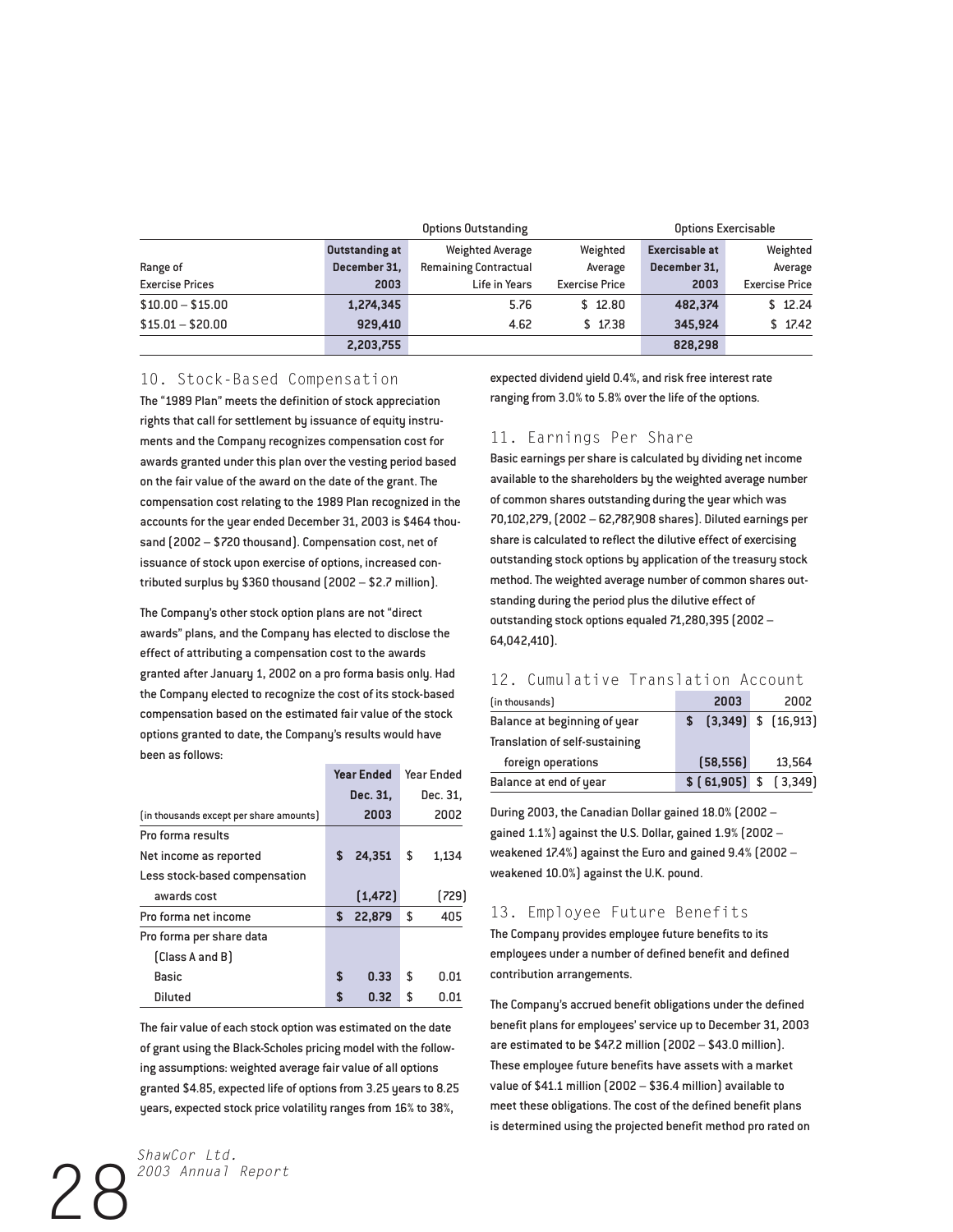service and management's best estimate of expected plan investment performance, salary escalation, retirement age and inflation. The cost is then charged to expense as services are rendered. Obligations are accrued net of plan assets, which are valued at market. Past service costs arising from plan amendments are amortized on a straight-line basis over the expected average remaining service lives of the employees who are members of the plan. Net actuarial gains and losses that exceed 10% of the greater of the benefit obligation and the value of plan assets are amortized over the expected average remaining service lives of the employees who are members of the plan. The Company uses actuarial reports prepared by independent actuaries for funding and accounting purposes.

The cost of contributions made by the Company under the defined contribution plans is expensed in the period during which the contribution is made.

Information about the Company's employee future benefits in aggregate is as follows:

| -bb ->b- -- -- -- --              |              |              |
|-----------------------------------|--------------|--------------|
| (in thousands)                    | 2003         | 2002         |
| <b>ACCRUED BENEFIT OBLIGATION</b> |              |              |
| Accrued benefit obligation,       |              |              |
| beginning of year                 | \$<br>42,973 | \$<br>23,559 |
| Acquisition of remaining 50%      |              |              |
| Bredero Shaw (note 2)             |              | 12,140       |
| <b>Valuation effect</b>           | 624          | 11           |
| Current service cost              | 2,801        | 2,274        |
| Past service cost                 | 218          |              |
| Interest cost                     | 2,805        | 2,531        |
| Actuarial (gains) losses          | (130)        | 3,434        |
| Effect of foreign currency        |              |              |
| exchange rate changes             | (1184)       |              |
| Benefits paid                     | [913]        | (976)        |
| Accrued benefit obligation,       |              |              |
| end of year                       | \$<br>47.194 | \$<br>42,973 |

|                                       | 2003          | 2002           |
|---------------------------------------|---------------|----------------|
| (in thousands)                        |               |                |
| <b>PLAN ASSETS</b>                    |               |                |
| Fair value of plan assets,            |               |                |
| beginning of year                     | \$<br>36,387  | \$<br>25,434   |
| Acquisition of remaining 50%          |               |                |
| Bredero Shaw (note 2)                 |               | 10,689         |
| <b>Valuation effect</b>               | [253]         |                |
| Actual return on plan assets          | 3,921         | (1,251)        |
| <b>Employer contributions</b>         | 2,822         | 2,491          |
| Effect of foreign currency            |               |                |
| exchange rate changes                 | [817]         |                |
| <b>Benefits</b> paid                  | (913)         | (976)          |
| Fair value of plan assets,            |               |                |
| end of year                           | \$<br>41,147  | \$<br>36,387   |
| <b>FUNDED STATUS - PLAN (DEFICIT)</b> | \$<br>(6,047) | \$<br>(6, 586) |
| Unamortized net actuarial losses      | 5,023         | 6,338          |
| Unamortized past service cost         | 1,127         | 1,092          |
| Unamortized net transitional          |               |                |
| obligation                            | 977           | 1,113          |
| Net accrued benefit asset             | \$<br>1,080   | \$<br>1,957    |
| NET BENEFIT EXPENSE FOR THE YEAR      |               |                |
| Current service cost                  | \$<br>2,732   | \$<br>2,208    |
| Interest cost                         | 2,805         | 2,531          |
| Expected return on plan assets        | [2, 492]      | (2, 510)       |
| Amortization of net transitional      |               |                |
| amount                                | 136           | 136            |
| Amortization of past service cost     | 183           | 140            |
| Amortization of actuarial (gain) loss | 265           | [8]            |
| Net benefit expense                   | \$<br>3,629   | \$<br>2,497    |
| (in thousands)                        | 2003          | 2002           |
| Defined contribution plans expense    | \$<br>6,034   | \$<br>3,230    |

Included in the above accrued benefit obligation and fair value of plan assets at year end are the following amounts in respect of plans that are not fully funded:

| (in thousands)                    | 2003           | 2002          |
|-----------------------------------|----------------|---------------|
| <b>Accrued benefit obligation</b> | \$<br>40.626   | \$<br>36.189  |
| Fair value of plan assets         | 32,521         | 27.494        |
| Funded status - plan (deficit)    | \$<br>[8, 105] | \$<br>[8,695] |
|                                   | 2003           | 2002          |
| Significant assumptions used      |                |               |
| Expected long-term rate of        |                |               |
| return on plan assets [%]         | $7.0 - 7.5$    | $7.36 - 7.5$  |
| Discount rate [%]                 | $5.60 - 6.25$  | $5.40 - 6.25$ |
| Rate of compensation              |                |               |
| increase $[%]$                    | $3.3 - 4.0$    | $3.3 - 4.0$   |

29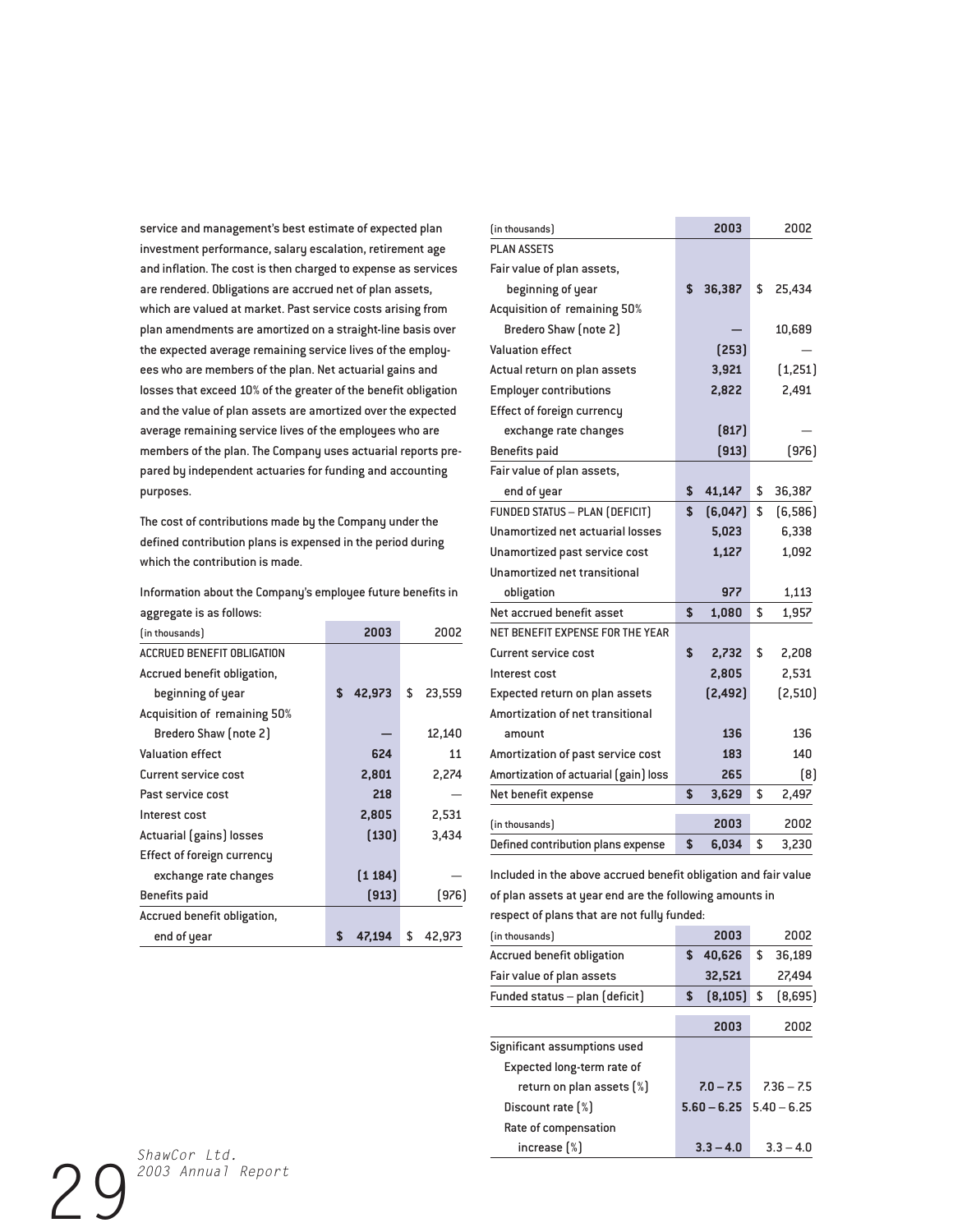| (in thousands)                  |   | 2003     |   | 2002    |
|---------------------------------|---|----------|---|---------|
| Interest income on short-term   |   |          |   |         |
| deposits                        | S | 1.086    | S | 1,118   |
| Interest on bank indebtedness   |   | [4, 443] |   | [5,798] |
| Interest on long-term debt      |   | [3, 976] |   | (509)   |
| Share of earnings of associated |   |          |   |         |
| company                         |   | 4.394    |   | 3,798   |
|                                 |   | [2.939]  | S | (1.391) |

### 15. Income Taxes

i) The income tax expense is comprised of:

| (in thousands) | 2003                | 2002     |
|----------------|---------------------|----------|
| Current        | $$31,239$ $$20,411$ |          |
| <b>Future</b>  | [11, 573]           | [17,838] |
|                | 19.666 \$ 2.573     |          |

ii) The Company's effective income tax rate is composed of the following:

|                                      | 2003  | 2002  |
|--------------------------------------|-------|-------|
| Combined basic Canadian federal      |       |       |
| and provincial income tax rate       | 41.6% | 41.6% |
| Canadian manufacturing and           |       |       |
| processing profits deductions        | [8.5] | [8.5] |
| <b>Expected rate</b>                 | 33.1  | 33.1  |
| Tax rate differential on earnings of |       |       |
| foreign subsidiaries                 | 0.7   | 0.7   |
| Unrecognized tax losses of foreign   |       |       |
| subsidiaries                         | 8.4   | 17.0  |
| Other                                | 1.2   | 8.8   |
|                                      | 43.4% | 59.6% |

iii) Components of future income taxes are summarized as follows:

| (in thousands)                       |    | 2003   | 2002         |
|--------------------------------------|----|--------|--------------|
| <b>FUTURE TAX ASSET</b>              |    |        |              |
| Net operating losses carry forward - |    |        |              |
| current                              | S  | 348    | \$<br>4,280  |
| Net operating losses carry forward - |    |        |              |
| non-current                          |    | 8,337  |              |
| Net future tax asset                 | \$ | 8,685  | \$<br>4,280  |
| <b>FUTURE TAX LIABILITY</b>          |    |        |              |
| Depreciable capital assets           | \$ | 25,495 | \$<br>35,438 |
| Provisions and future expenditures   |    | 3.323  | 548          |
| Total future tax liability           | S  | 28.818 | \$<br>35,986 |

million (2002 – \$33.6 million) for which tax benefit of these loss carryforwards has been recorded as a future tax asset. These tax losses may be utilized to offset taxable income from certain jurisdictions in future years. Tax losses of \$26.1 million carry forward beyond 2010. The remainder will expire, to the extent that they are not utilized, as follows: 2004 – \$0.4 million; 2005 – \$2.9 million; 2006 – \$0.5 million; and 2007 – \$0.7 million. Income taxes of \$12.8 million (2002 – \$13.3 million) were paid during the year. The Company has net losses of \$10.8 million (2002 – \$2.2 million) in various jurisdictions for which no future tax asset has been recognized. The majority of these losses expire beyond 2010.

The Company income tax losses carried forward of \$30.6

# 16. Other Commitments

### A) OPERATING LEASES

At December 31, 2003, the aggregate minimum annual obligations under non-cancelable operating leases were as follows: (in thousands)

| S  | 11,650 |
|----|--------|
|    | 9,305  |
|    | 8,400  |
|    | 7,339  |
|    | 7,021  |
|    | 7,881  |
| \$ | 51,596 |
|    |        |

#### B) GENERAL

In the ordinary course of business activities, the Company may be contingently liable for litigation and claims with customers, suppliers and other third parties. Management believes that adequate provisions have been recorded in the accounts where required. Although it is not possible to estimate the extent of potential costs and losses, if any, management believes, but can provide no assurance, that the ultimate resolution of such contingencies would not have a material adverse effect on the consolidated financial position of the Company.

# 17. Foreign Exchange Gains and Losses

Included in income from operations are foreign exchange gains, primarily related to the translation of foreign currency loans during 2003 and working capital balances in 2002, totaling \$13.5 million (2002 – \$46 thousand).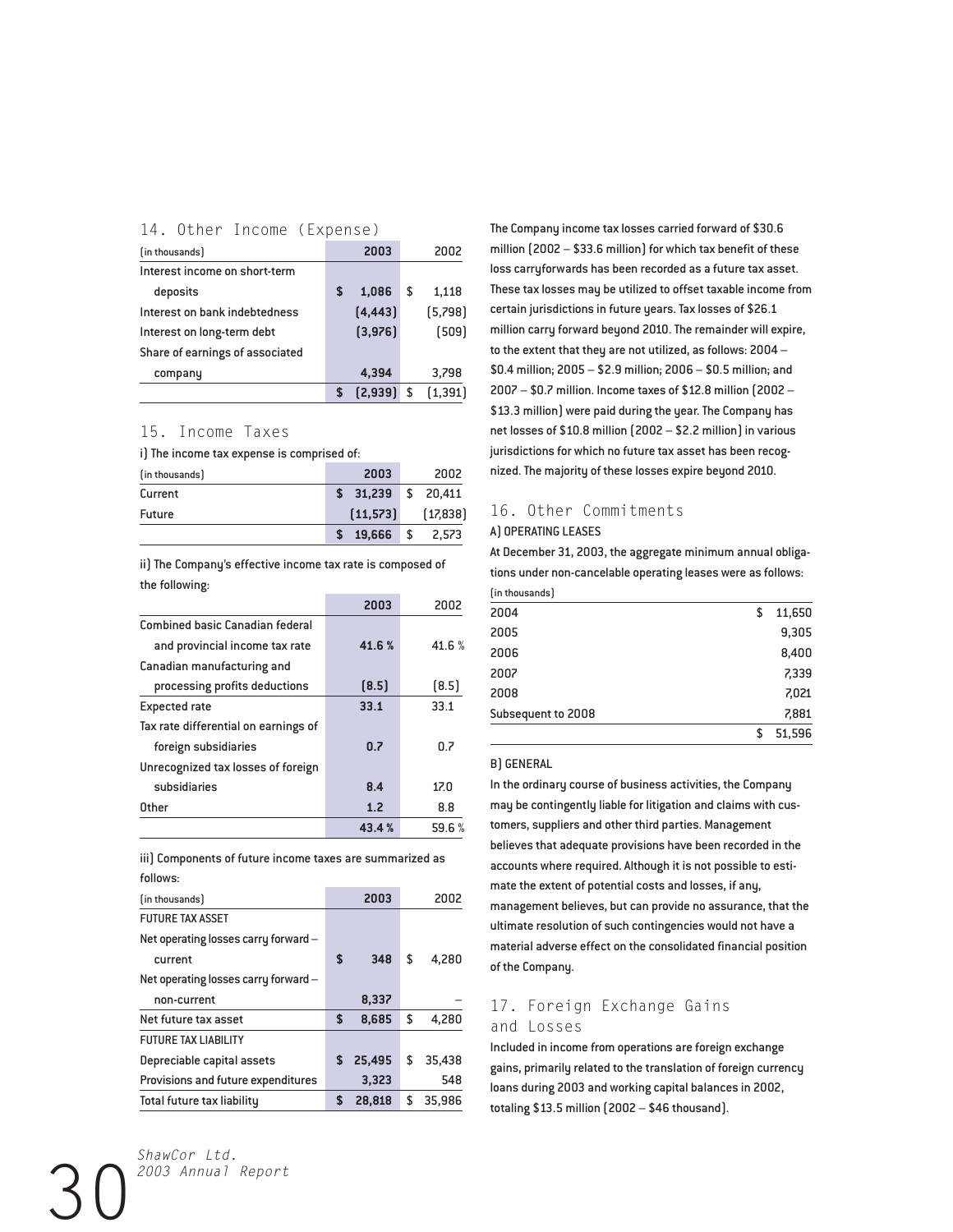The Company designated, effective July 3, 2003, US\$25.0 million of its Bank Credit Facility and the 5.11% Senior Notes as a hedge of a portion of its net investment in Bredero Shaw's U.S. Dollar based operations. Gains and losses from the translation of this debt are not included in the income statement, but are shown in the cumulative translation account.

### 18. Segmented Information

The Company provides products and services to three general segments of the global energy industry: pipeline, exploration and production, and petrochemical and industrial. The pipeline segment is comprised of Bredero Shaw which provides pipecoating, lining and insulation products, Canusa–CPS which manufactures heat shrinkable sleeves, adhesives and liquid

coatings for pipeline joint protection applications and Shaw Pipeline Services which provides ultrasonic and radiographic weld inspection services for land and marine pipeline construction. The exploration and production segment is comprised of OMSCO which manufactures drill string components and Guardian which provides oilfield tubular management services and inspection, testing and refurbishment of oilfield tubulars as well as selling OMSCO products in Canada and Mexico. The petrochemical and industrial segment is comprised of ShawFlex which manufactures wire and cable for process instrumentation and control applications and DSG–Canusa which manufactures heat shrinkable tubing for automotive, electrical, electronic and utility applications.

Financial information by operating segment is as follows (in thousands of dollars):

|                                           | Pipeline |         |         | <b>Exploration and</b><br>Production |         | Petrochemical  |          | Financial     |             |                     |         |         |
|-------------------------------------------|----------|---------|---------|--------------------------------------|---------|----------------|----------|---------------|-------------|---------------------|---------|---------|
|                                           |          |         |         |                                      |         | and Industrial |          | and Corporate |             | <b>Eliminations</b> |         | Total   |
|                                           | 2003     | 2002    | 2003    | 2002                                 | 2003    | 2002           | 2003     | 2002          | 2003        | 2002                | 2003    | 2002    |
| Revenue - customer                        | 636,439  | 518,921 | 82,918  | 66,188                               | 105,040 | 113,873        |          |               |             |                     | 824,397 | 698,982 |
| - intersegment                            | 397      | 766     |         |                                      | 1,469   | 656            | –        |               | (1,866)     | (1, 422)            |         |         |
| - total                                   | 636,836  | 519,687 | 82,918  | 66,188                               | 106,509 | 114,529        |          |               | (1, 866)    | (1, 422)            | 824,397 | 698,982 |
| <b>Operating expenses</b>                 | 543,155  | 452,510 | 70,587  | 71,602                               | 95,027  | 97,107         | (332)    | 7,610         | (1,866)     | [1,422]             | 706,571 | 627,407 |
| Depreciation of capital<br>assets         | 51,761   | 32,921  | 4,593   | 5,210                                | 4,557   | 4,032          | 1,448    | 1,747         |             |                     | 62,359  | 43,910  |
| Research and development                  | 4,478    | 2,614   | 195     | 160                                  | 1,244   | 1,409          | 1,331    | 775           |             |                     | 7,248   | 4,958   |
|                                           | 599,394  | 488,045 | 75,375  | 76,972                               | 100,828 | 102,548        | 2,447    | 10,132        | (1,866)     | (1, 422)            | 776,178 | 676,275 |
| Income (loss) from                        |          |         |         |                                      |         |                |          |               |             |                     |         |         |
| operations                                | 37,442   | 31,642  | 7,543   | (10,784)                             | 5,681   | 11,981         | [2, 447] | (10, 132)     |             |                     | 48,219  | 22,707  |
| Interest, net                             |          |         |         |                                      |         |                | 7,333    | 5,189         |             |                     | 7,333   | 5,189   |
| Income tax expense<br>[recovery]          |          |         |         |                                      |         | —              | 19,666   | 2,573         |             |                     | 19,666  | 2,573   |
| <b>Goodwill additions</b>                 | -        | 129,004 |         |                                      |         |                |          |               |             |                     | -       | 129,004 |
| <b>Total assets</b>                       | 857,203  | 787,408 | 64,272  | 91,698                               | 73,606  | 85,549         | 872,799  | 564,564       | [1,042,263] | [543,319]           | 825,617 | 985,900 |
| Capital expenditures,<br>net of disposals | 13,499   | 18,916  | (5,710) | 1,506                                | 910     | 1,565          | 416      | 344           |             |                     | 9,115   | 22,331  |

Revenues and capital assets by geographic segment are as follows. 'Other' in the Far East, Pacific and Other geographic segment includes operations in Mexico, Africa and the Middle East. The geographical segment is determined by the location of the Company's country of operation (in thousands):

|                     | <b>Far East, Pacific</b> |         |                      |         |         |         |           |         |              |          |              |         |
|---------------------|--------------------------|---------|----------------------|---------|---------|---------|-----------|---------|--------------|----------|--------------|---------|
|                     | Canada                   |         | <b>United States</b> |         | Europe  |         | and Other |         | Eliminations |          | <b>Total</b> |         |
|                     | 2003                     | 2002    | 2003                 | 2002    | 2003    | 2002    | 2003      | 2002    | 2003         | 2002     | 2003         | 2002    |
| Revenue - customer  | 133.484                  | 125.096 | 242.254              | 199.968 | 199.366 | 187.124 | 249.293   | 186.794 |              | -        | 824.397      | 698.982 |
| – intersegment      | 52.712                   | 65.053  | 11.898               | 13.851  | 2.925   | 8.738   | 198       | 108     | (67,733)     | [87,750] |              |         |
| - total             | 186.196                  | 190.149 | 254.152              | 213.819 | 202.291 | 195.862 | 249.491   | 186,902 | (67,733)     | [87,750] | 824.397      | 698.982 |
| Capital assets, net | 96.108                   | 99.422  | 130,450              | 185.241 | 50.117  | 77.149  | 29,078    | 32.968  | -            | -        | 305.753      | 394.780 |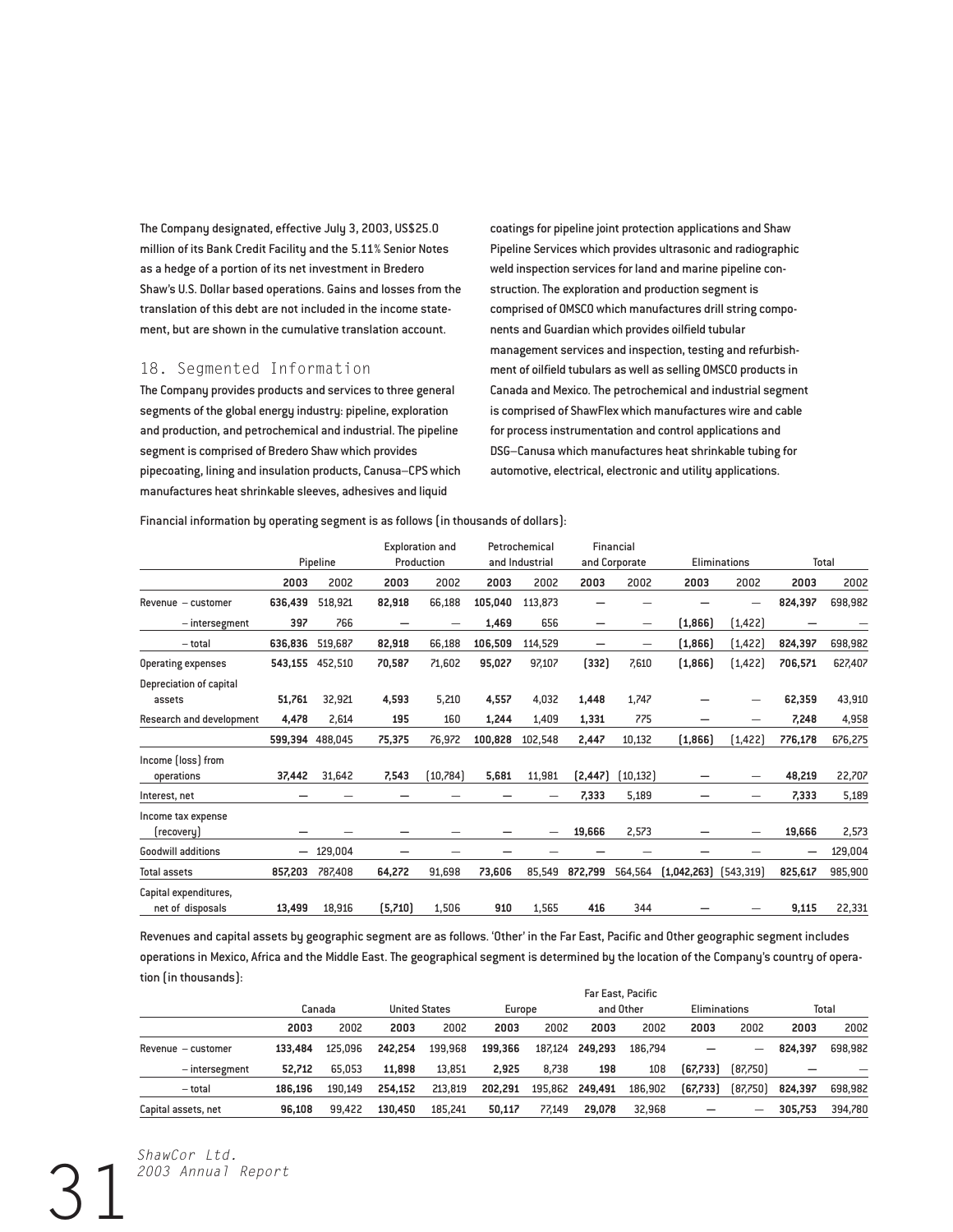| (in thousands except per share information) | 2003          | 2002           | 2001         | 2000         |    | 1999      | 1998          |
|---------------------------------------------|---------------|----------------|--------------|--------------|----|-----------|---------------|
| <b>OPERATING RESULTS</b>                    |               |                |              |              |    |           |               |
| Revenue (note 1)                            | \$824,397     | \$698,982      | \$688,682    | \$467,208    |    | \$528,226 | \$728,264     |
| EBITDA (notes 1 and 2)                      | 113,709       | 69.806         | 87,728       | 59,880       |    | 89,098    | 135,738       |
| Net income for the year                     | 24,351        | 1,134          | 33,376       | 23,860       |    | 30,761    | 69,624        |
| <b>CASH FLOW</b>                            |               |                |              |              |    |           |               |
| Cash from operating activities              | \$<br>150,754 | \$<br>[2,813]  | \$<br>30,346 | \$<br>31,995 | \$ | 85,639    | \$<br>102,412 |
| Additions to capital assets                 | 16,657        | 31,594         | 86,458       | 24,394       |    | 29,450    | 57,952        |
| <b>FINANCIAL POSITION</b>                   |               |                |              |              |    |           |               |
| <b>Working capital</b>                      | \$152,420     | \$<br>[79,611] | \$<br>80,363 | \$119,135    | S  | 127,544   | \$128,502     |
| Long-term debt                              | 97,095        | 13,069         | 8,881        | 3,242        |    | 20,151    | 48,027        |
| Shareholders' equity                        | 543,670       | 497,206        | 374,529      | 339,554      |    | 322,632   | 319,534       |
| <b>Total assets</b>                         | 825,617       | 985,900        | 620,625      | 468,523      |    | 479,441   | 561,181       |
| PER SHARE INFORMATION                       |               |                |              |              |    |           |               |
| (CLASS A AND CLASS B)                       |               |                |              |              |    |           |               |
| Net income                                  |               |                |              |              |    |           |               |
| <b>Basic</b>                                | \$<br>0.35    | \$<br>0.02     | \$<br>0.55   | \$<br>0.39   | \$ | 0.51      | \$<br>1.15    |
| <b>Diluted</b>                              | \$<br>0.34    | \$<br>0.02     | \$<br>0.54   | \$<br>0.39   | \$ | 0.50      | \$<br>1.13    |
| <b>Dividends</b>                            |               |                |              |              |    |           |               |
| Class A                                     | \$<br>0.0808  | \$<br>0.0808   | \$<br>0.0808 | \$<br>0.0808 | \$ | 0.0808    | \$<br>0.0734  |
| Class B                                     | \$<br>0.0734  | \$<br>0.0734   | \$<br>0.0734 | \$<br>0.0734 | \$ | 0.0734    | \$<br>0.0663  |
| Shareholders' equity                        | \$<br>7.25    | \$<br>7.24     | \$<br>6.16   | \$<br>5.60   | \$ | 5.34      | \$<br>5.26    |

Note 1: Restated to exclude discontinued operations in 1998 and 1999.

Note 2: EBITDA is a non-GAAP measure and can be calculated by adding back to income from continuing operations, taxes, net interest, depreciation and amortization, and provision for asset impairment. EBITDA is used by many analysts in the oil and gas industry as one of several important analytical tools. There is no standard definition of EBITDA under GAAP.

# Quarterly Information (Unaudited)

| (in thousands except per share information) | First |           |    | Second    | <b>Third</b> |           | Fourth         | Total     |           |  |
|---------------------------------------------|-------|-----------|----|-----------|--------------|-----------|----------------|-----------|-----------|--|
| $-2003$<br>Revenue                          |       | \$235,664 |    | \$215,456 |              | \$178,323 | \$194.954      | \$824,397 |           |  |
| $-2002$                                     |       | \$151,731 |    | \$159,763 |              | \$154,243 | \$ 233,245     |           | \$698,982 |  |
| Net income $-2003$                          | \$    | 10,622    | \$ | 8,596     | \$           | 97        | \$<br>5,036    | S.        | 24,351    |  |
| $-2002$                                     | \$    | 5,789     | \$ | 5,459     | \$           | 102       | \$<br>[10,216] | \$        | 1,134     |  |
| Net income per share (Class A and Class B)  |       |           |    |           |              |           |                |           |           |  |
| $-2003$<br>Basic                            | \$    | 0.15      | \$ | 0.13      | \$           | 0.00      | \$<br>0.07     | S         | 0.35      |  |
| $-2002$                                     | \$    | 0.10      | \$ | 0.09      | \$           | 0.00      | \$<br>[0.17]   | \$        | 0.02      |  |
| $-2003$<br>Diluted                          | \$    | 0.15      | \$ | 0.12      | \$           | 0.00      | \$<br>0.07     | \$        | 0.34      |  |
| $-2002$                                     | \$    | 0.09      | \$ | 0.09      | \$           | 0.00      | \$<br>[0.16]   | \$        | 0.02      |  |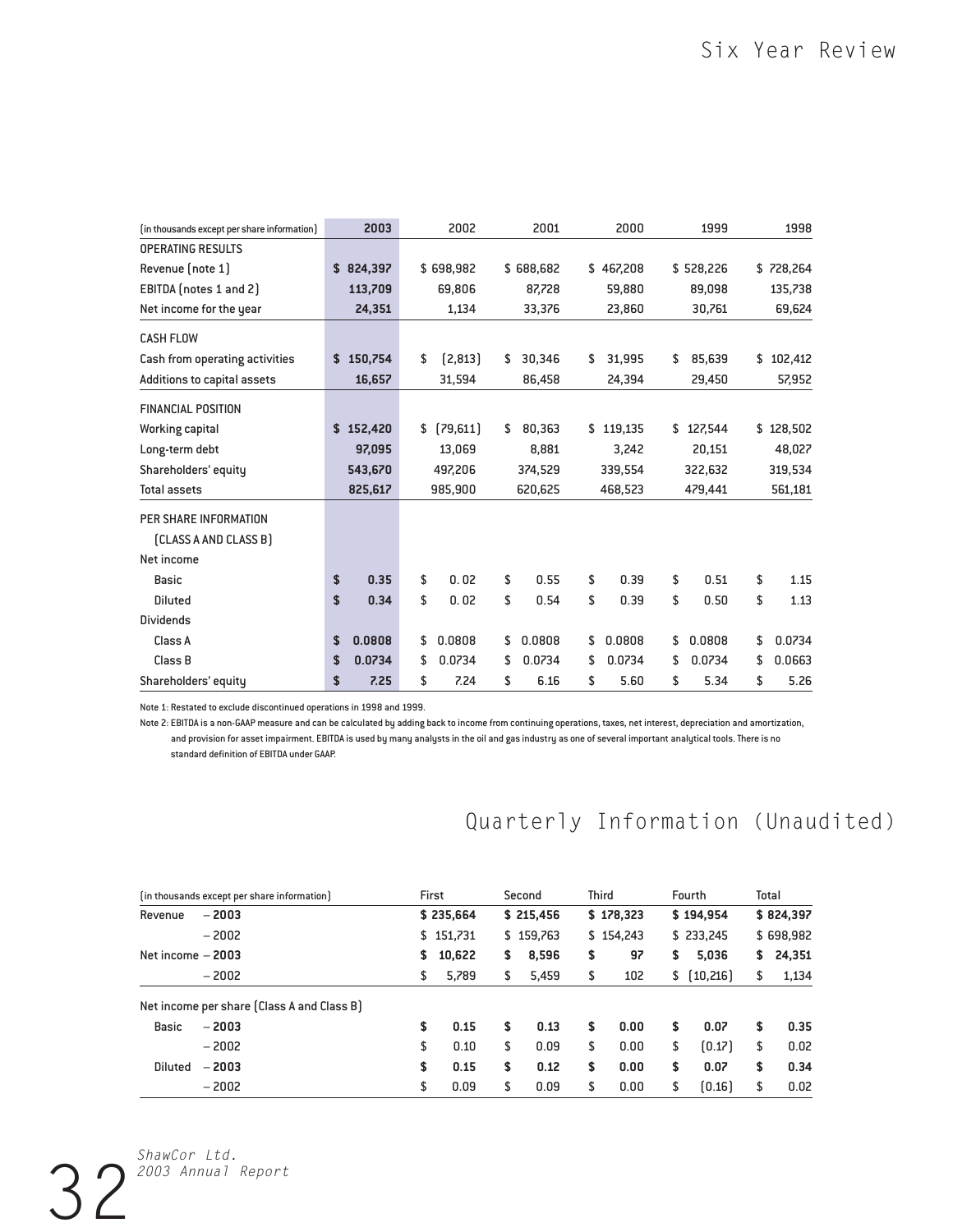# Directors, Corporate Officers and Operations Management

#### **Directors**

**A.F. GRIFFITHS** (2) (3) **Toronto** Independent Consultant and Corporate Director

**G.F. HYLAND Toronto** President and Chief Executive Officer ShawCor Ltd.

**M.K. MULLEN** Aldersyde, Alberta Chairman, President and Chief Executive Officer Mullen Transportation Inc.

**J.J. MURPHY** Dallas Private Investor

**R.J. RITCHIE** (1) Calgary President and Chief Executive Officer Canadian Pacific Railway Company

(1) Audit Committee (2) Compensation Committee (3) Nominating & Governance **P.G. ROBINSON** (1) Woodbridge President and General Manager

**L.E. SHAW** Barbados Chairman of the Board ShawCor Ltd.

Litens Automotive Group

**V.L. SHAW**(3) **Toronto** Vice Chair of the Board

**W.J.V. SHERIDAN** (2) **Toronto** Partner Lang Michener

ShawCor Ltd.

**Z.D. SIMO** (2)(3) Oakville Corporate Director

**D.C. VAUGHN** (1) Houston **Consultant** 

**Committee** 

#### **Corporate Officers**

**L.E. SHAW** Chairman of the Board

**V.L. SHAW** Vice Chair of the Board

**G.F. HYLAND** President and Chief Executive Officer

**W.P. BUCKLEY** Executive Vice President and Chief Operating **Officer** 

**M.D. REIZER** President Bredero Shaw

**B.J. CONROY** Senior Vice President

**A.R. THOMAS** Vice President, Finance and Chief Financial Officer

**P.H. LANGDON** Vice President, Human Resources and Assistant Secretary

**R.E. STEELE** Vice President, Technology

**W.J.V. SHERIDAN Secretary** 

#### **Operational Management**

**R.A. DICK** Senior Vice President Middle East/Far East Bredero Shaw

**R.J. DUNN** Vice President and General Manager Canusa–CPS

**G.L. GRAHAM** Vice President, Corporate Development ShawCor Ltd.

**L.W.J. HUTCHISON** Vice President and General Manager **OMSCO** Shaw Pipeline Services

**J.T. KING** Senior Vice President Europe/Africa Bredero Shaw

**E.W. REYNOLDS** Vice President and General Manager DSG–Canusa **ShawFlex** 

**J.D. TIKKANEN** Senior Vice President Americas Bredero Shaw

**K.C. WILLSON** Vice President and General Manager Guardian

# Primary Operating Locations

#### **Pipeline**

#### **Bredero Shaw**

ShawCor Pipe Protection Bredero Shaw 2350 N. Sam Houston Pkwy. E., Suite 500 Houston, Texas 77032-3130 Phone: 281-886-2350 Fax: 281-886-2351

Bredero Shaw Imperial Dock Leith, Edinburgh EH6 7DT **Scotland** Phone: 44-131-554-6232 Fax: 44-131-553-9604 Shaw Pipe Protection Shaw Court 1200 – 630, 3rd Avenue S.W. Calgary, Alberta T2P 4L4 Phone: 403-263-2255 Fax: 403-264-3649 Bredero Shaw

400 Orchard Road #12-08-09 Orchard Tower Singapore 238875 Phone: 65-732-2355 Fax: 65-732-9073

## **Canusa–CPS**

25 Bethridge Road Toronto, Ontario M9W 1M7 Phone: 416-743-7111 Fax: 416-743-5927

**Shaw Pipeline Services** 200 – 15411 W. Vantage Pkwy. Houston, Texas 77032

Phone: 832-601-0850 Fax: 281-442-1593

#### **Exploration and Production**

#### **OMSCO**

6300 Navigation Blvd. Houston, Texas 77011 Phone: 713-844-3700 Fax: 713-844-3708

#### **Guardian**

950 – 78th Avenue Edmonton, Alberta T6P 1L7 Phone: 780-440-1444 Fax: 780-440-4261

#### **Petrochemical and Industrial**

**ShawFlex** 25 Bethridge Road Toronto, Ontario M9W 1M7 Phone: 416-743-7111 Fax: 416-743-2565

**DSG–Canusa**

25 Bethridge Road Toronto, Ontario M9W 1M7 Phone: 416-743-7111 Fax: 416-743-7752